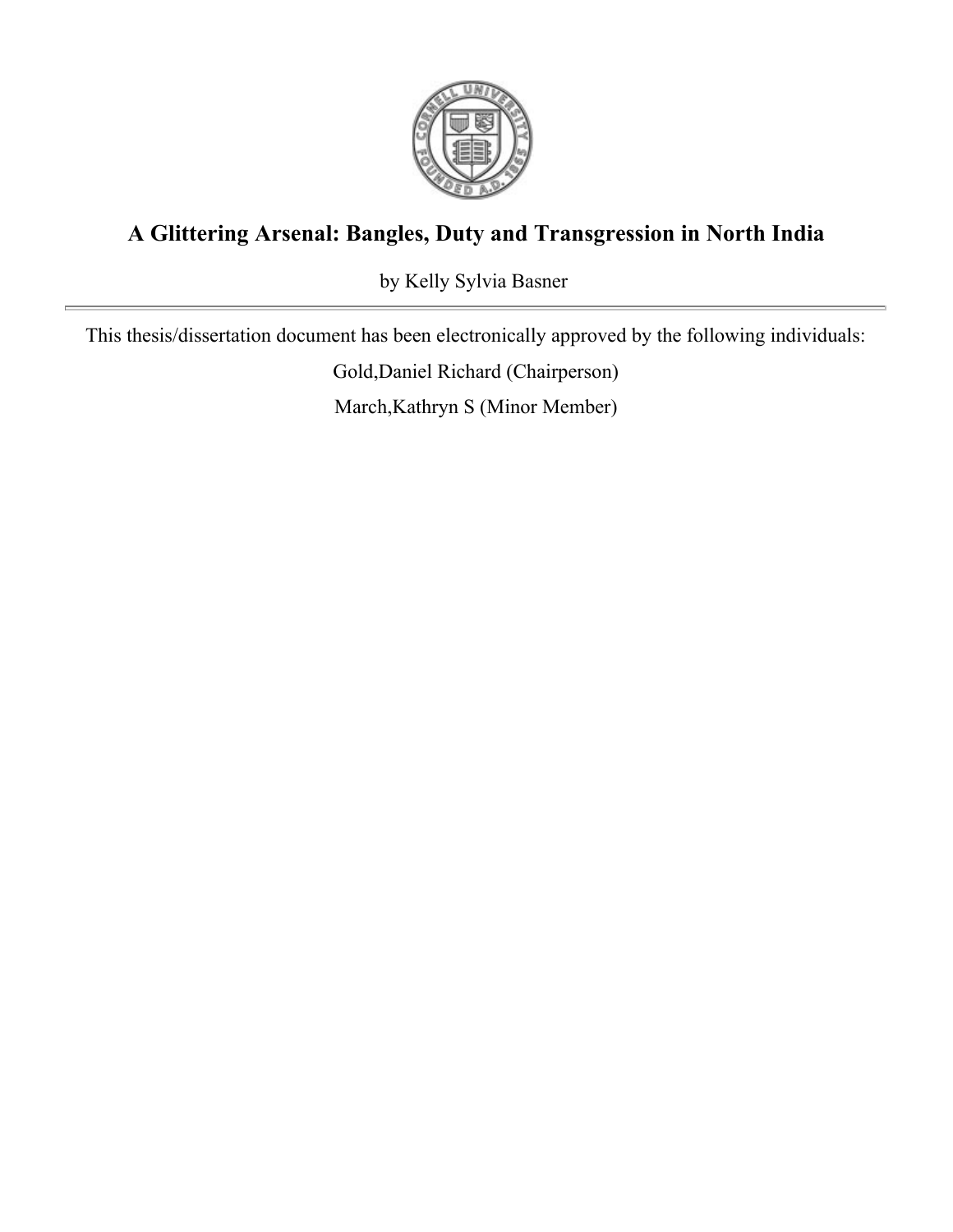## A GLITTERING ARSENAL:

## BANGLES, DUTY AND TRANSGRESSION IN NORTH INDIA

A Thesis

Presented to the Faculty of the Graduate School

of Cornell University

In Partial Fulfillment of the Requirements for the Degree of

Master of Arts

by

Kelly Sylvia Basner

August 2010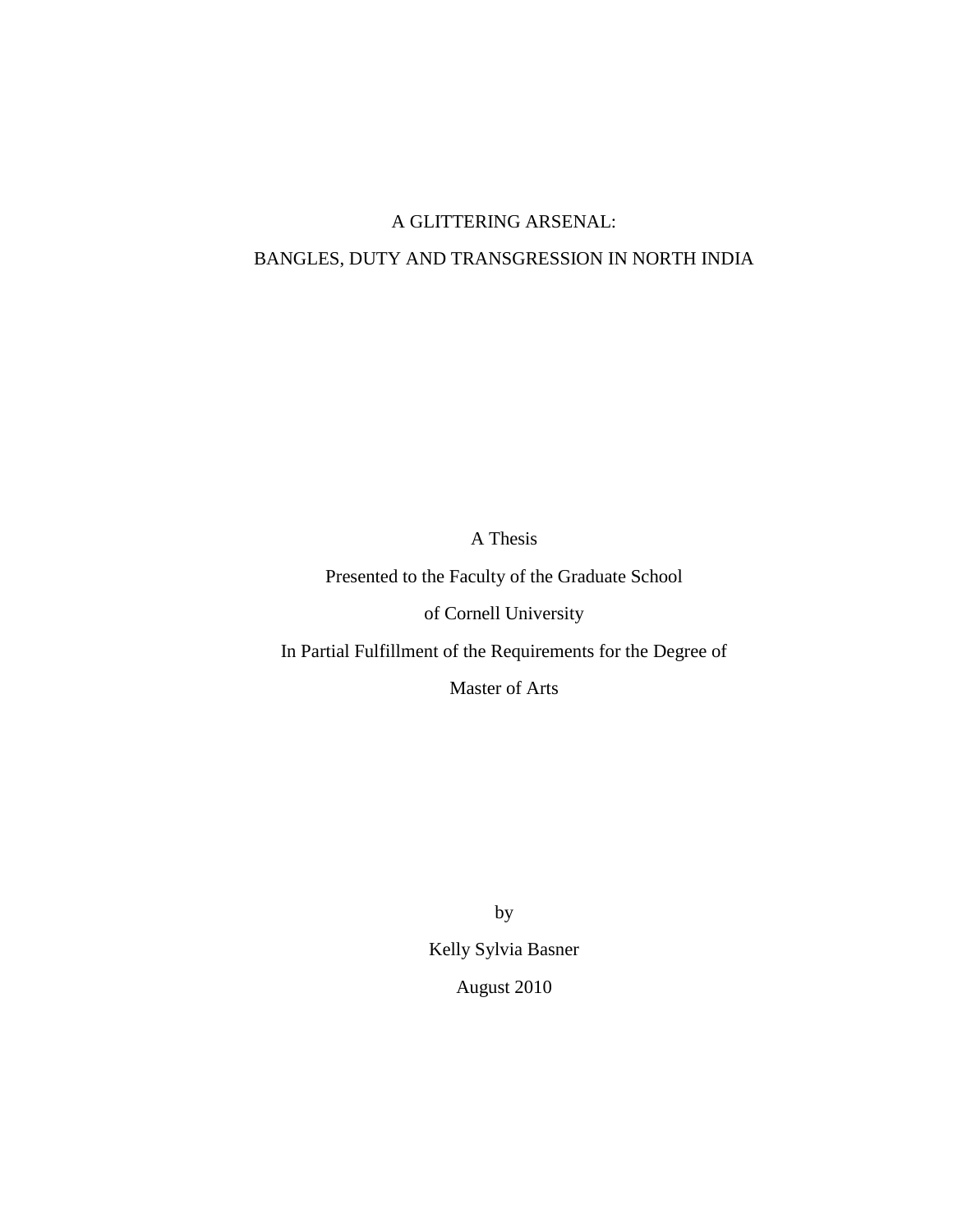© 2010 Kelly Sylvia Basner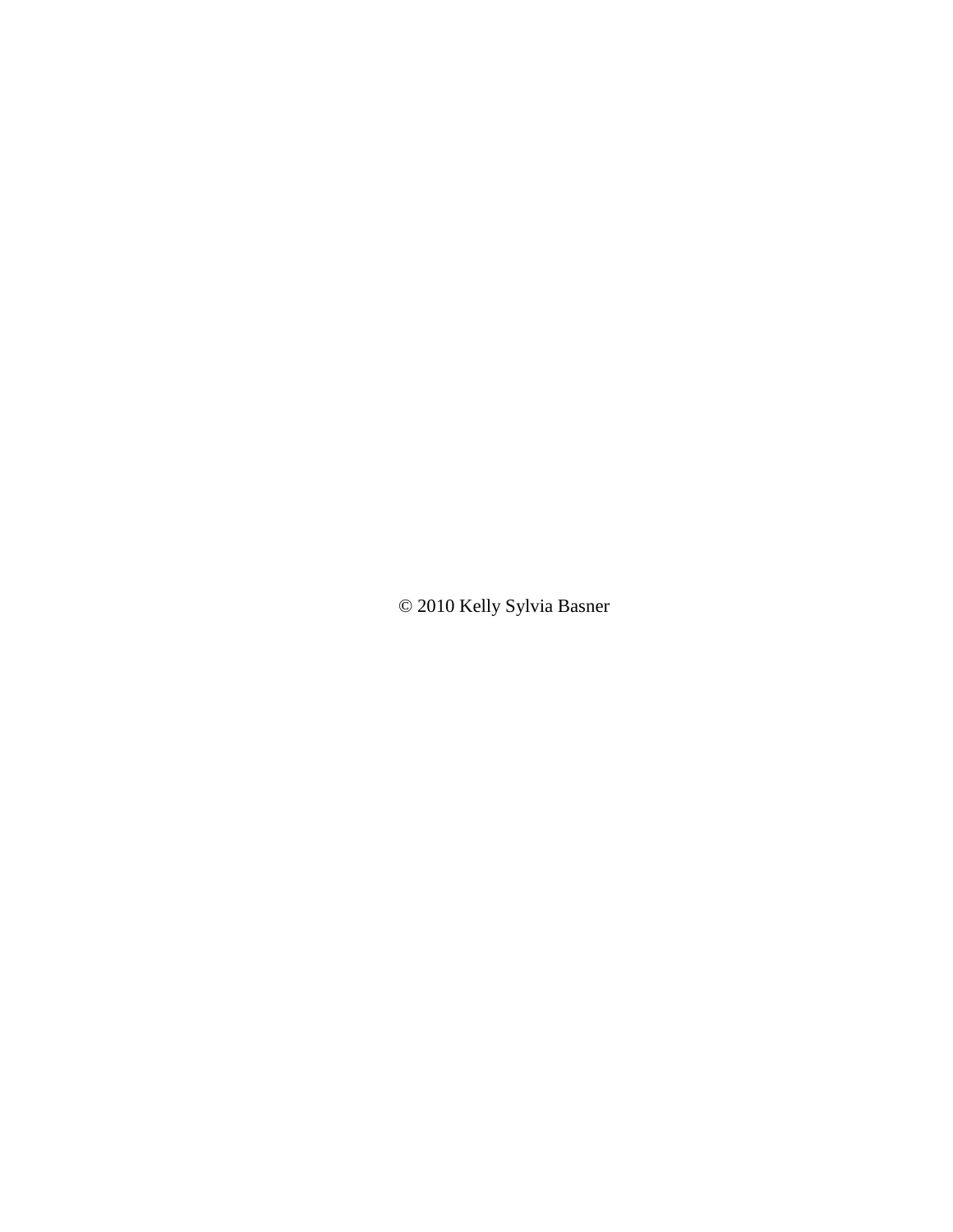## **ABSTRACT**

This thesis examines the north Indian taunt "*churiyaan pahan lo*" (you should wear bangles), tracing its usage from Rajput and Sikh tales to its employment by numerous nationalist women"s groups during Civil Disobedience (1930-31). Overall, I hope to prove that the foisting of bangles upon men—both verbally and physically—is a more complex act than is often assumed in secondary literature. Rather than a simple emblem of femininity used to publicly question the masculine qualities of recipients, bangles are often recognized as representing women"s traditional marital duties. As such, they can be presented on a man's failure to complete his own responsibilities particularly if these duties are martial in nature—with the taunt"s central idea being that if the recipient cannot perform his own duties, then he should perhaps perform women"s domestic duties instead. Underlying the act is the threat of the reversal of gender roles, though this threat is revealed to be primarily rhetorical in the case of Civil Disobedience bangle taunting.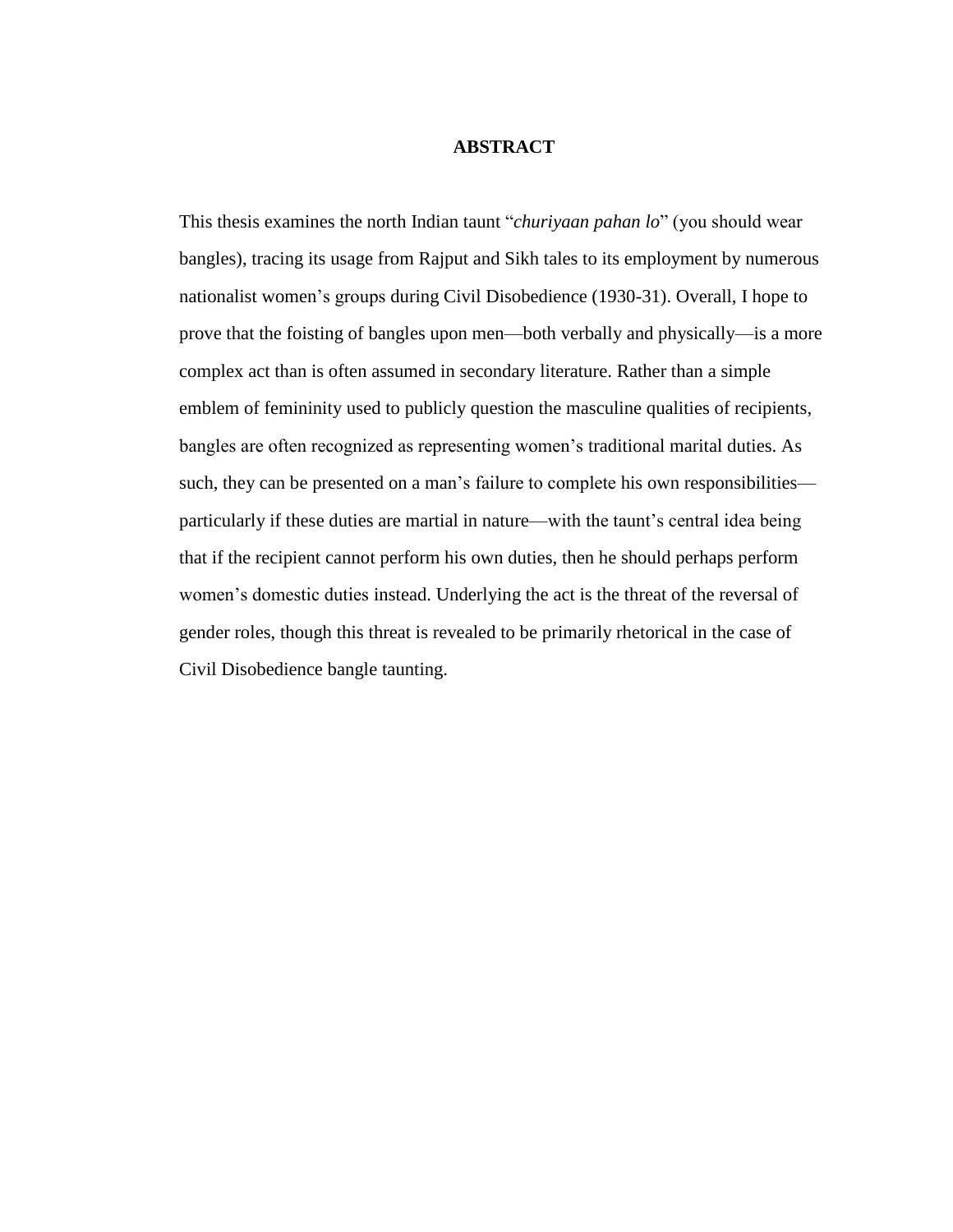## **BIOGRAPHICAL SKETCH**

Kelly Sylvia Basner first began to study South Asian history and culture in her sophomore year at the University of Massachusetts, Amherst. In January of 2004, Kelly traveled to India with the abroad course "Alankara: Arts in India," led by Professor Ranjanaa Devi of the UMass Asian Arts & Culture Program. Offered by the UMass Dance Department, this class took a handful of students through both north and south India to explore various styles of architecture, folk art, and classical dance. This brief introduction to the subcontinent redirected Kelly"s studies and led to her undergraduate thesis, which compared colonial American textile boycotts of British cloth—which protested Townshend Act regulations—with boycotts of foreign cloth in late colonial India and the concurrent promotion of *khadi* (homespun).

After graduation and a brief stint in scholarly publishing, Kelly moved to India in 2008 to study Hindi and Urdu, to renew old friendships, and also to continue exploring South Asia through travel. Upon completion of her Master of Arts, Kelly hopes to return to India to pick up where she left off.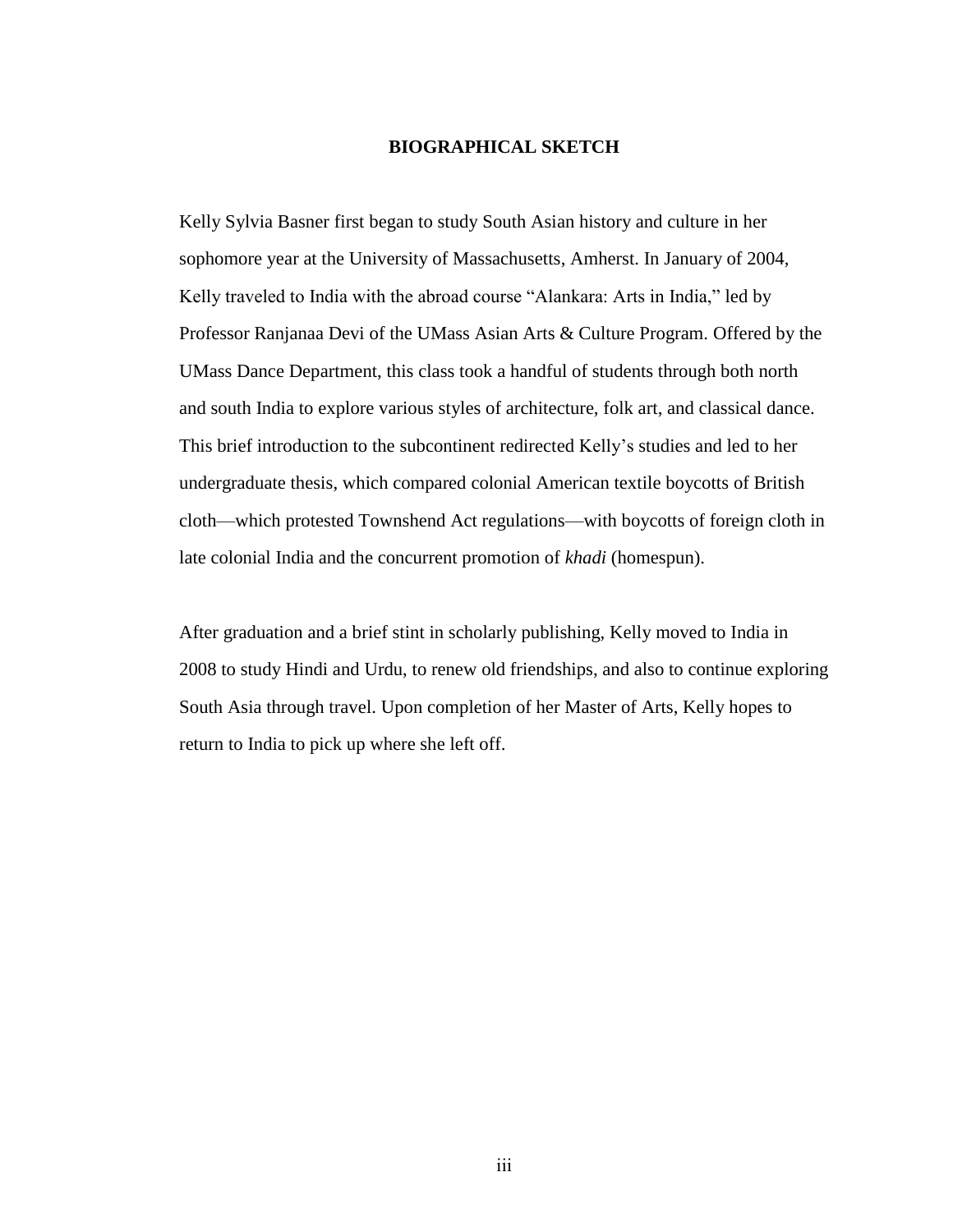## **ACKNOWLEDGMENTS**

This paper owes much of its shape to Professor Kathryn March, whose thoughtful guidance helped me to develop my ideas, follow my interests and examine potential research leads. Consultations with Professor Dan Gold brought further focus to this work. Furthermore, Professor Gold"s overall direction of my Masters career has helped to ensure that my time at Cornell was both productively and enjoyably spent. I would like to thank both professors for their considerate attention.

I am also grateful to my family for their patient, unflagging support of my work.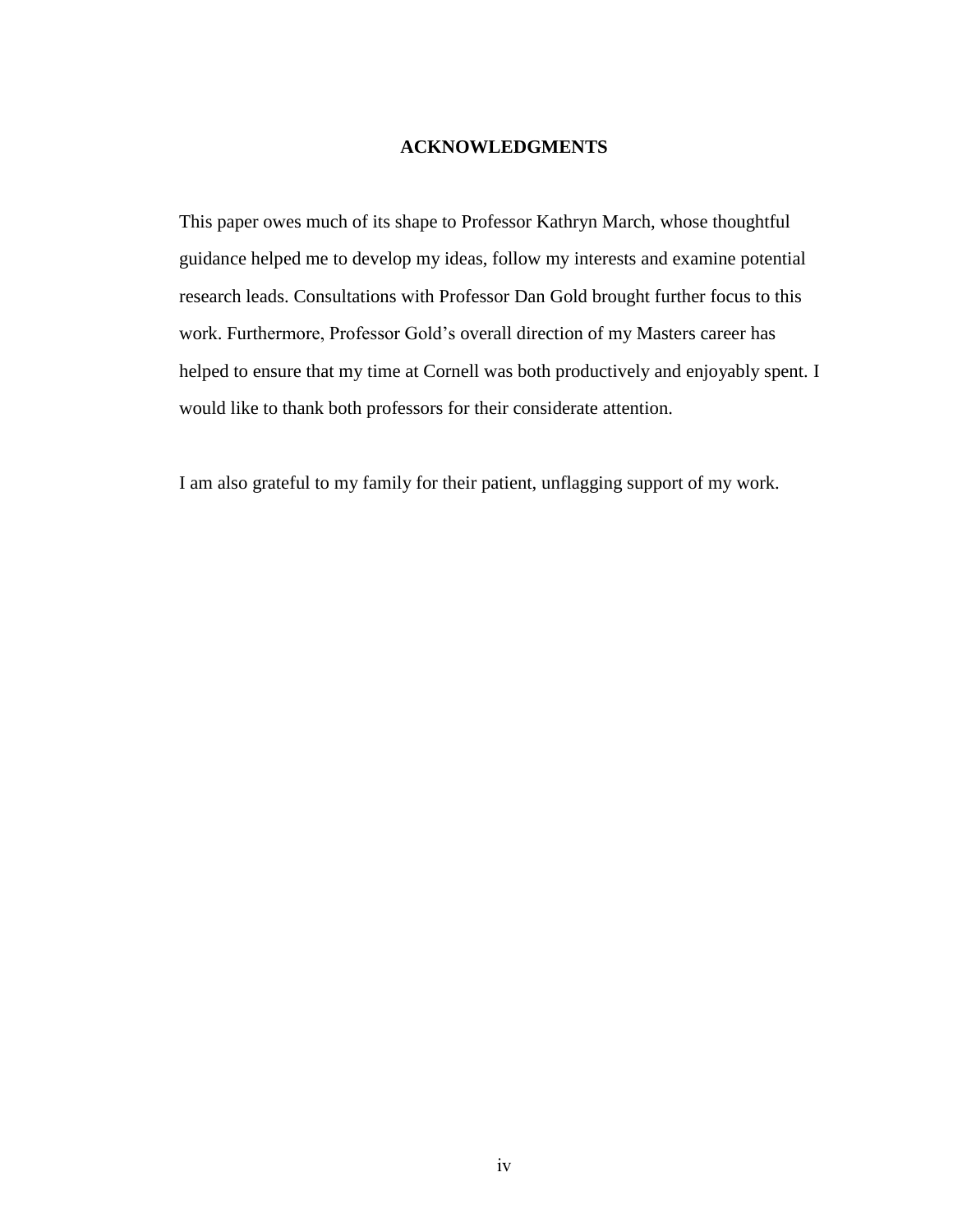| 1. Introduction                | $\mathbf 1$ |
|--------------------------------|-------------|
|                                |             |
|                                |             |
|                                |             |
|                                |             |
|                                |             |
| 2. Bangles and Duty            | 11          |
|                                |             |
|                                |             |
|                                |             |
|                                |             |
|                                |             |
| 3. Bangles and War             | 23          |
|                                |             |
|                                |             |
|                                |             |
|                                |             |
| 4. Transgression and Propriety | 35          |
|                                |             |
|                                |             |
|                                |             |
| 5. Conclusion                  | 46          |
|                                |             |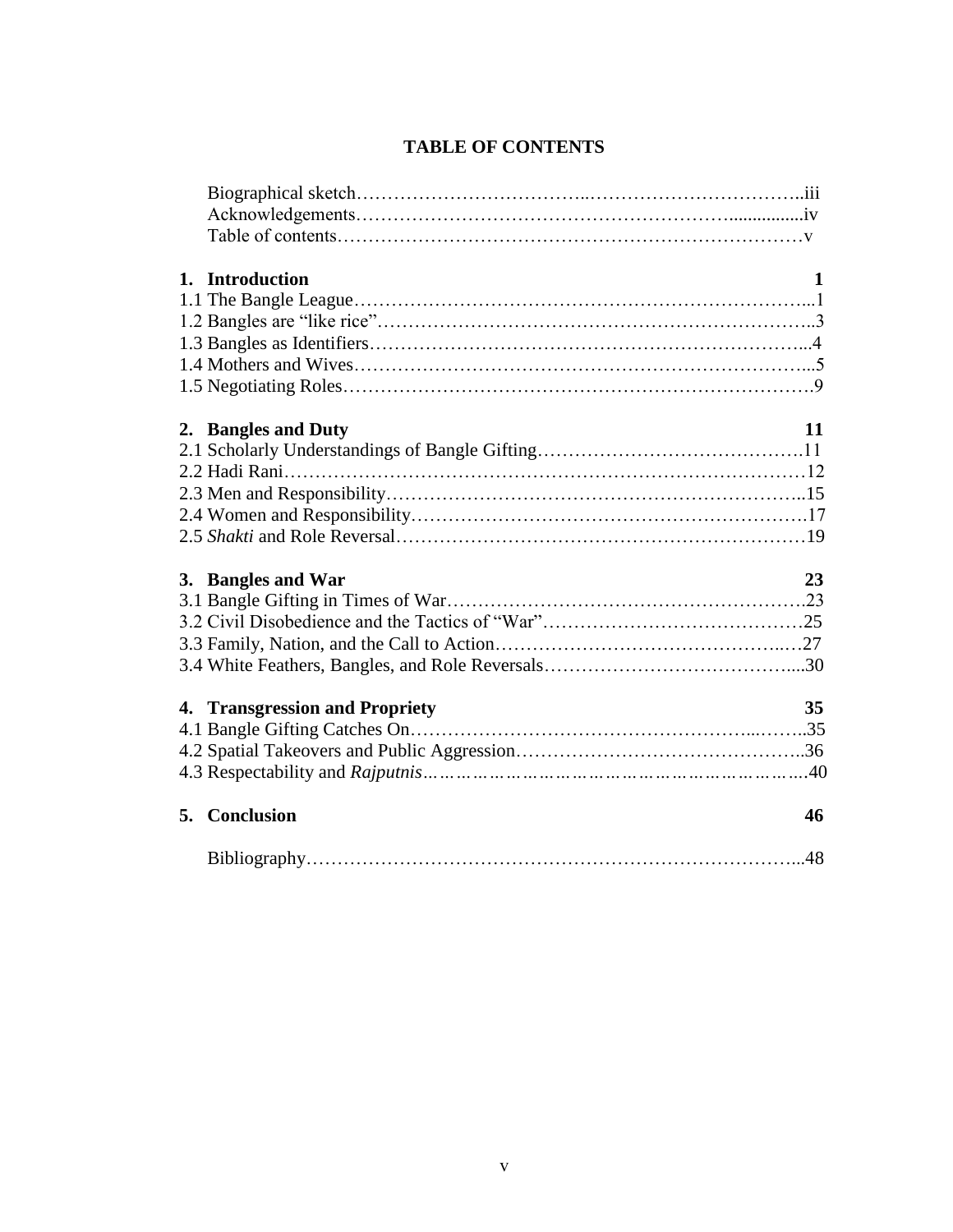## CHAPTER 1

## **INTRODUCTION**

#### **1.1 THE BANGLE LEAGUE**

"It is understood that a number of ladies headed by Shrimati Satyavati went round the principal cloth markets (*Katras*) of Chandni Chowk with a banner in their hands, which bore an emblem of a *churi* [bangle] and on which was inscribed the 'Bangles' League" and entreated people to discard foreign cloth and offered *churis* to the "Defaulters" but no one so far have dared to accept that "present"." *Hindustan Times*, 13 April 1930

In April 1930, Delhi newspapers began reporting on a new women"s group operating within the city. The group shared goals with many coeval women"s organizations, focusing its energies on picketing foreign cloth shops and decreasing the Delhi trade in *videshi* (foreign) textiles. At first glance, the new group would have seemed almost indistinguishable from surrounding organizations; indistinguishable, that is, until a male Delhiite clad in foreign cloth appeared, at which point the unique character of the new group would quickly become apparent.

Appropriately called the Bangle League and formed in the heat of the Civil Disobedience movement (1930-31), this group pressured local men to leave off wearing foreign cloth by "presenting *churis* (Bangles) to those who use[d] foreign cloth thus indicating the former"s sense of contempt" and "implying that if [a defaulter] had not the courage to use Swadeshi [homespun] cloth he had better put on the presented bangle (*churi*) and sit in his home like a woman" (*Hindustan Times*, 13 April 1930). The Bangle League represents perhaps the first time that a political group was organized specifically to enact and perform the north Indian taunt "*churiyaan pahan lo*" (you should wear bangles). However, the taunt itself was employed for at least a century before the formation of the group, and since Civil Disobedience has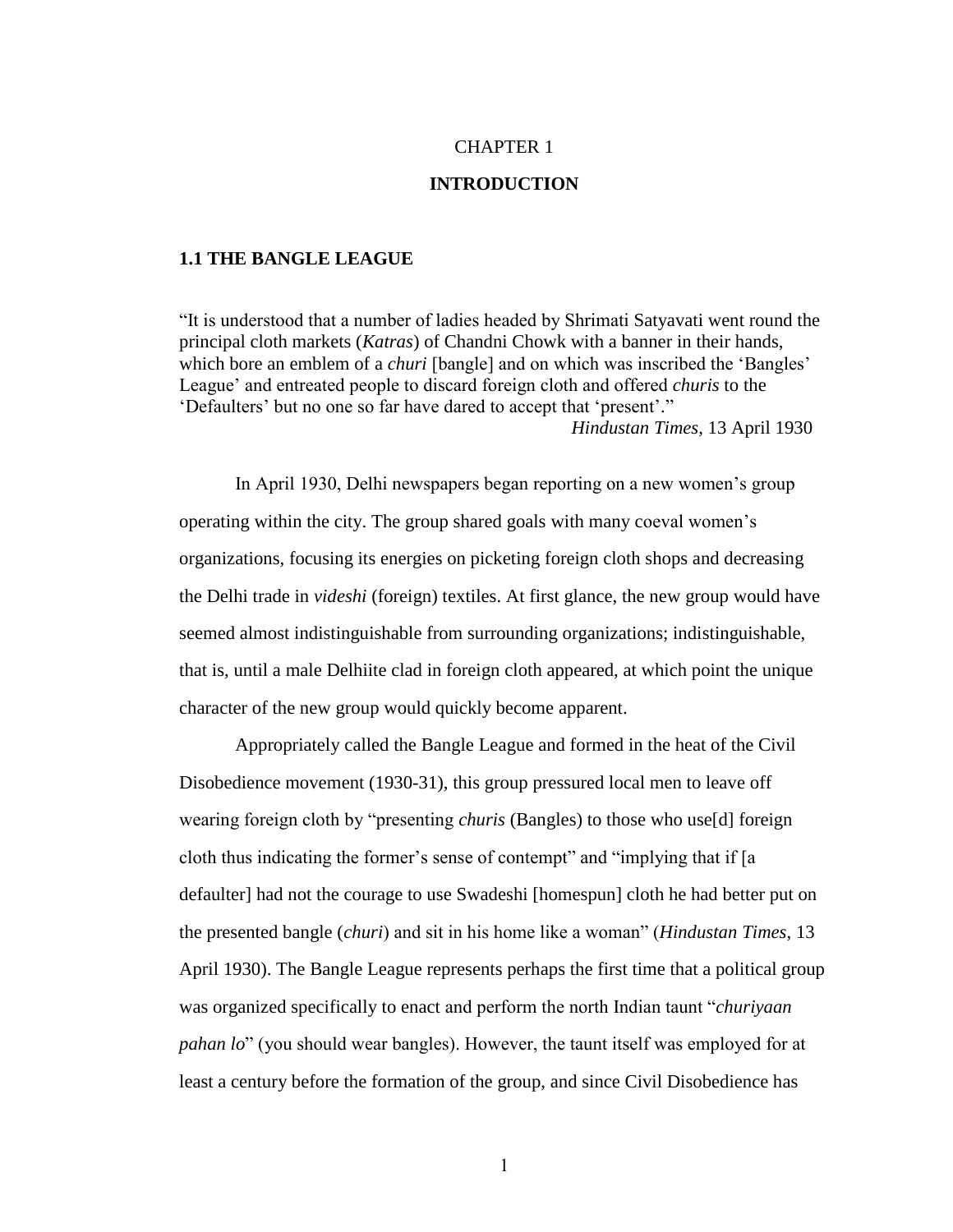been performed both verbally and physically on scores of men, including politicians, army generals, bureaucrats, police officers and even cricket players.<sup>1</sup>

This extended history of usage does not ensure a better understanding of the taunt itself, and as will be demonstrated in Chapter 2, "Bangles and Duty," each scholar mentioning the tactic forwards a slightly different interpretation of the underlying message. However, because an incident of bangle taunting is typically considered a fragment of a larger story—rather than a story in itself—light commentary linking femininity and cowardice has often passed for explanation of such incidents. This paper aims to fill in this weak space of scholarship, looking at the ways in which the tactic has been remembered in stories and songs (mainly in Rajput and Sikh materials), and then relating the messages of these materials to the bangling incidents of Civil Disobedience in Delhi and the United Provinces, which are among the most organized executions of the taunt in Indian history.<sup>2</sup>

In particular, this paper will examine gendered concepts of duty in relation to the bangle, hoping to prove that rather than a simple mark of femininity, the bangle is commonly used to signify women"s marital responsibilities; as such, it can be foisted upon a man to indicate his failure in his public duties, and to provoke him to rectify his behavior.<sup>3</sup> The bangle's connection to gendered responsibilities leads to the real

 $1$  To investigate the usage of this taunt since Civil Disobedience, a few works of interest are Nandita Gandhi"s account of the Anti Price Rise movement, *When the Rolling Pins Hit the Streets* (1996), which mentions public bangle taunting in early 1970s Maharashtra; Radha Kumar"s *The History of Doing*  (1993)*,* which likewise notes usage of the taunt in its examination of Indian women"s participation in modern protest movements; and Ali Asghar Engineer"s *The Gujarat Carnage* (2003), which in its chilling account of the violence of Gujarat in the spring of 2002 discusses the anonymous posting of bangles to peaceful neighborhoods in attempts to mobilize these neighborhoods and incite violence. Coverage of the tactic as used before Civil Disobedience is discussed in the third chapter of this paper, "Bangles and War."

 $2$  Participants in the bangle leagues were primarily middle-class Hindu housewives of these two regions. The extent of the participation of women from other classes, religions, and regions is unclear. However, it is somewhat unlikely that large numbers of Muslim women participated, as the founder of the largest league, Satyavati Devi, is known to have given anti-Muslim speeches in the 1920s (Gupta 2001, 336).

 $3$  This paper benefits from March (1983)'s characterizations of gender as "a complex of ideas, beliefs, abstractions, images, imaginings and even fantasies—not people." March continues that "each part [in a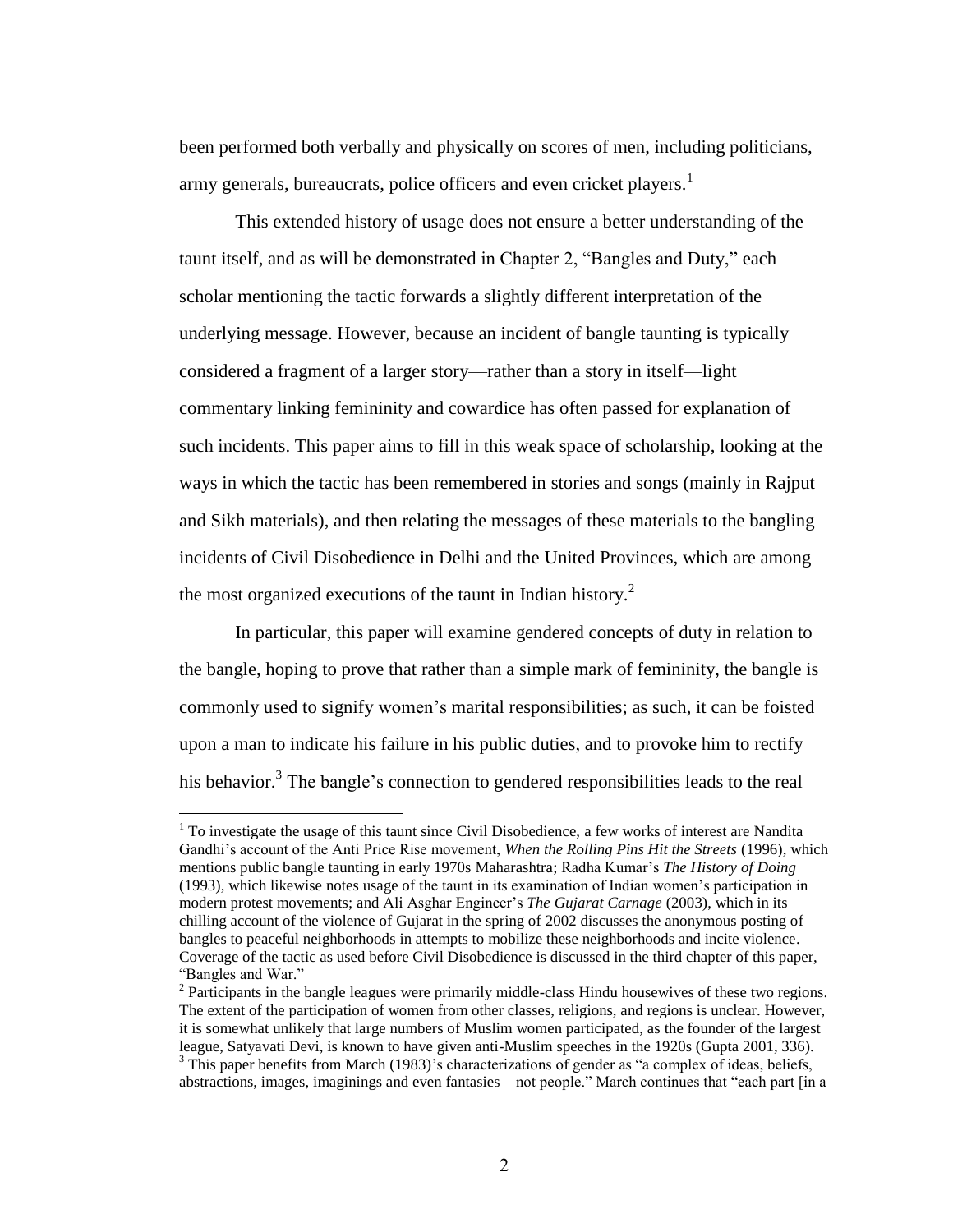threat that underlies many bangle taunts: possibilities of role-reversal. Ultimately, however, Civil Disobedience bangling reveals this threat to be primarily rhetorical.

Before examining taunt-related uses of bangles, however, it would be helpful to take a quick look at the normal presence of the object in South Asian life.

## **1.2 BANGLES ARE "LIKE RICE"**

 $\overline{a}$ 

A Banarsi bangle-seller asserts to Pravina Shukla in *Grace of Four Moons* that "a woman who is otherwise ornamented but wears no bangles presents a worthless *bekar*—look" (Shukla 2008, 189). Though the statement is in part product promotion by the vendor, it nonetheless expresses an opinion that is widely shared across much of South Asia. As Shukla notes, jewelry is frequently viewed as the "central component" of adornment (2008, 113), and bangles in particular seem to have a strong hold over the public imagination; one writer even reports that "the demand for glass bangles in India is similar to the demand for rice in that, like rice, they are necessities" (Gregory 1997, 191).

The necessity of adornment is no recent phenomenon; Vidya Dehejia, in her work *The Body Adorned*, provides a telling quote from the seventeenth-century poet Keshavdas: "A woman may be noble, she may have good features. She may have a nice complexion, be filled with love, be shapely. But without ornaments, my friend, she is not beautiful" (2009, 38). Indeed, bangles in particular stretch back to the farthest reaches of South Asian history, as evidenced by archeological collections of 9,000 year-old shell bangles recovered in Mehrgarh, Pakistan. They also adorned the

gendered system] defines all the other parts in a whole that is greater than their sum." In contrast, sexual difference "operates in social reality where real people make real choices" (1983, 730). With this distinction in mind, this paper notes the inclusion of paradoxical conceptions of ideal womanly behavior in popular north Indian understandings of gender, juxtaposing these ideas with the real-life actions of Bangle League members in hopes of better understanding how these seemingly contradictory ideas might have informed action.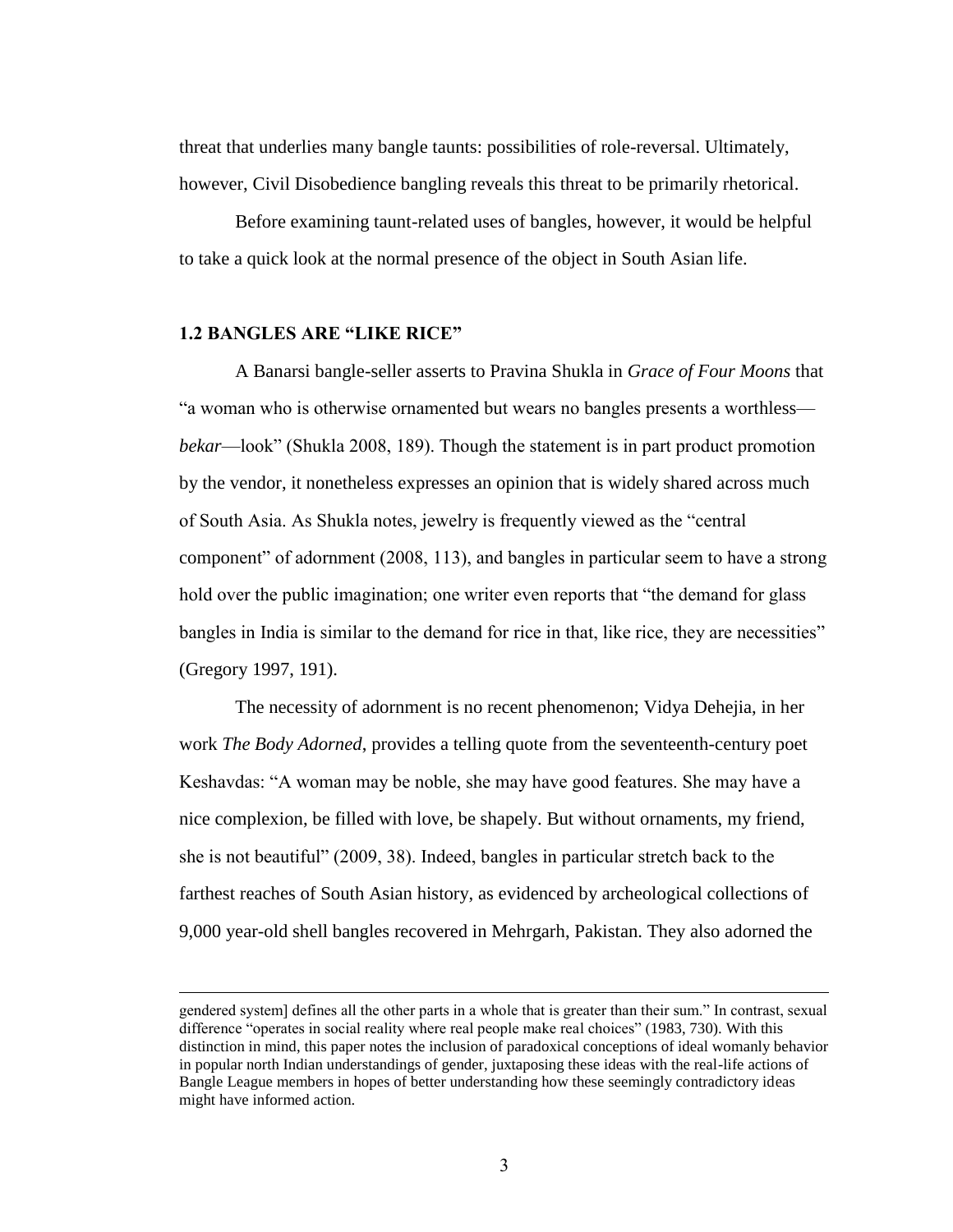people of the Indus Valley Civilization (2600-1900 BCE), and modern Harappan dig sites are speckled with fragments of shell, gold, bronze, terra cotta, alabaster and faience bangles (Claus 2003, 51). Not only appearing as artifacts, bangles are referenced sculpturally in a number of early South Asian creations ranging from the celebrated bronze "dancing girl" of Mohenjodaro (2500-1500 BCE) who—though nude—wears a respectable twenty-nine bangles (Varadpande 2006, 67), to the steatite *Siva-Pasupati* seal of the same city and period, which depicts "Siva, the lord of animals" laden with a swarm of bangles (Insoll 2001, 40). A motley group of texts similarly reference the ornaments, from the works of Kalidasa (Kalidasa 1993, 26) to the Puranas (Varadpande 2006, 130). It would seem that bangles are as old as India itself.

#### **1.3 BANGLES AS IDENTIFIERS**

Looking back through the myriad references to bangles in South Asian aesthetic history it becomes quickly apparent that the ornament is uniquely flexible in its meanings, and has been worn by all sections of society. Men"s bangles, for example, have been historically associated with warfare, symbolizing protection of a patron goddess and, on a more pragmatic level, protection of the wrist. References to war bangles surface in many martial ballads, such as the following piece collected in 1930s Rajasthan and sung in the voice of a wife towards her husband: "Wear the bracelet and go fight/The war-drum is calling you" (Satyarthi 1951, 41). The *kada* is an iron bangle that has similar martial associations and, as one of the five compulsory markers of Sikhs, has been worn by scores of men (and women) since the founding of the *panth*. Not surprisingly, this particular bangle is typically recognized as an "indication of courage or a "steel fist"" (Sethi 1972, 20), and takes this meaning in popular culture; for example, upon hearing Pakistani President Pervez Musharraf"s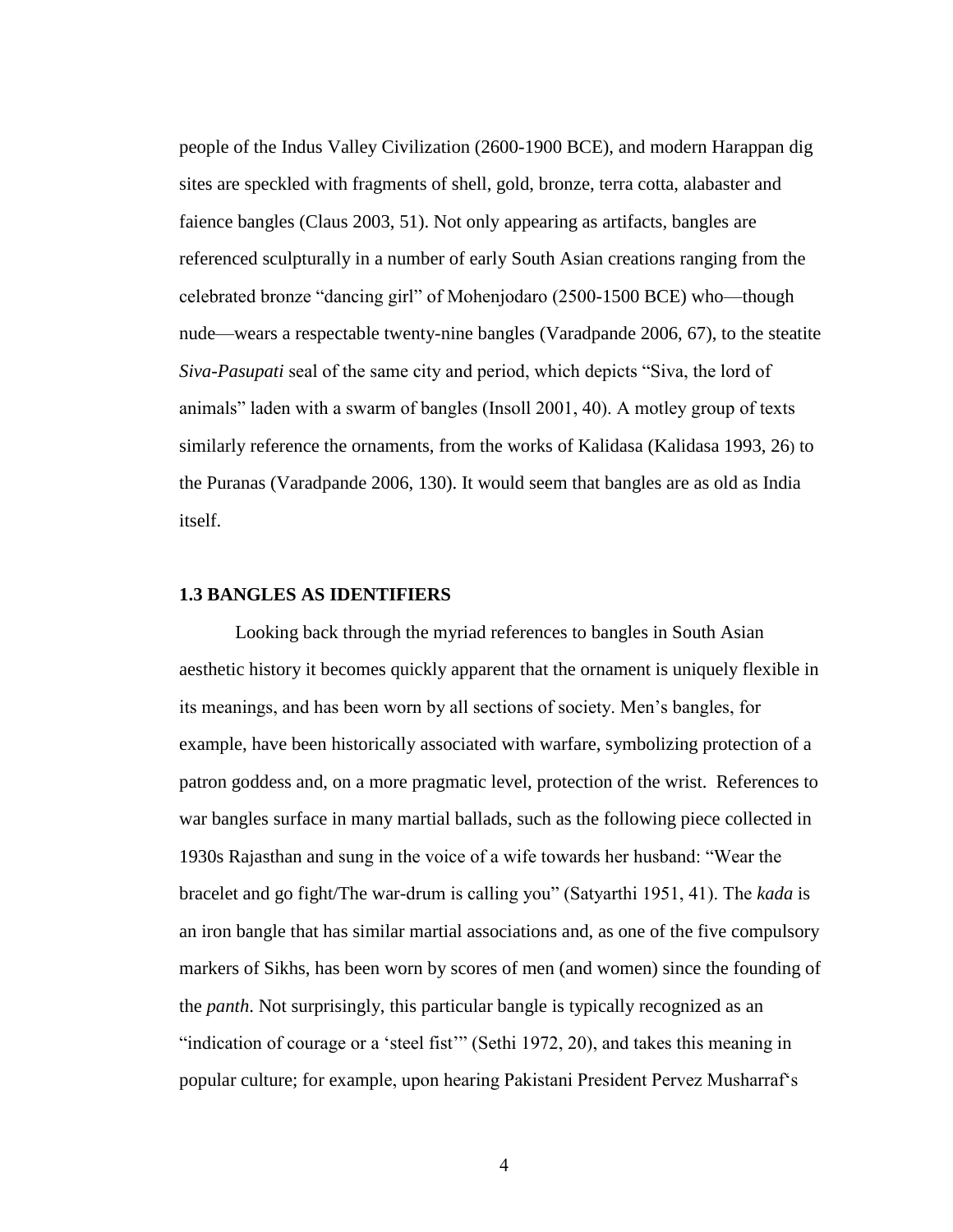taunt: "We in Pakistan have not worn bangles and we can fight India on our own" (*The Tribune*, 23 October 2001) in late 2001, Prime Minister Atal Bihari Vajpayee retorted: "In Punjab where bangles are popular, people also wear "*kada'*" (*The Tribune*, 1 November 2001).

Even where their use is restricted to women, bangles continue to carry a dizzying variety of messages. For example, iron and conch shell bangles have typically been associated with Bengali women, ivory bangles with Rajput women, and ivory, coconut and silver bangles with Gujarati women. Some bangles might also have in-group and out-group meanings; for example, the significance of the iron bangle an indication of marital bliss—is more or less contained within the Bengali community, whereas red and white lacquer bangles have been used to communicate the same message to non-Bengalis (Shukla 2009, 459). Regional identity can thus be encoded within the color, texture and material of the ornament.

The type or color of the bangle worn can also take on meanings related to the various life-cycle roles of women. Green bangles are in many places associated with fertility and the general married state, whereas red bangles often indicate a recent marriage. A famous poem by freedom fighter Sarojini Naidu describes the red of a bride"s bangles as being:

Like the flame of her marriage-fire, Or rich with the hue of her heart"s desire, Tinkling, luminous, tender and clear, Like her bridal laughter and bridal tear (1916, 65).

In the poem, the bangle-seller characterizes his wares as "Lustrous tokens of radiant lives/ For happy daughters and happy wives" (1916, 64).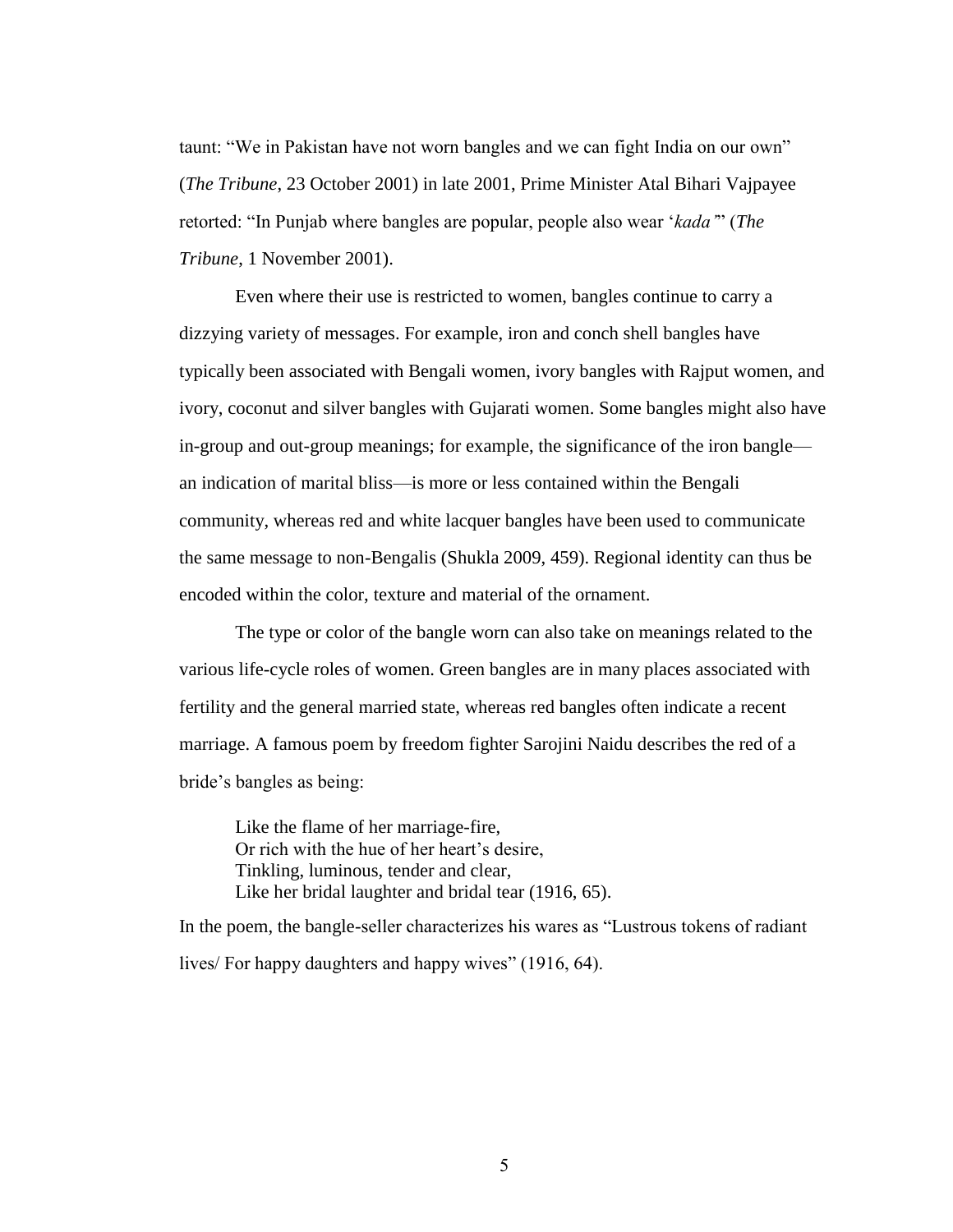## **1.4 MOTHERS AND WIVES**

As noted above, bangles are frequently associated with women"s life-cycle roles. In fact, the sounds made by bangles can call up images of either mothers or wives, depending on the listener. As Shukla explains,

almost everybody"s mother has her own distinctive bangle sound…the difference in sounds mothers create depend on caste, region, age, finances, and personal preference. Bangles make sweet sounds when the mother is rocking an infant, caressing a sick child to sleep…those sounds are all memories of the joy and comforts of childhood (Shukla 2009, 245).

Poet Agha Shahid Ali notes this enchanting connection in his poem "A Dream of

Glass Bangles":

…on my mother"s arms were bangles Like waves of frozen rivers and at night after the prayers as she went down to her room I heard the faint sound of ice…(Ali 1987, 7).

When the speaker's father passes on, he then hears "a widow smashing the rivers/ on her arms" (1987, 7).

The sounds of bangles are also associated with women"s actions as wives, and can be used to intimate sexual relations. For example, Ann Grodzins Gold notes this association in a Rajasthani women"s song in which intimacy is represented by lacquer bangles clinking together on the pillow (Gold 1994, 54). Indeed, some of the most powerful sexual images play with this idea: in a deeply sensuous scene of Jayadeva"s *Gita Govinda* (ca. CE 1205), Radha"s angry vision of Krishna having relations with another woman involves his sliding bangles onto her wrists:

The dark sapphire bangle he slips over each lotus-petal hand Encircles her arm"s cool pale supple stalk like a swarm of bees. In woods behind a sandbank on the Jumna river, Mura"s foe makes love in triumph now (Miller 1977, 101).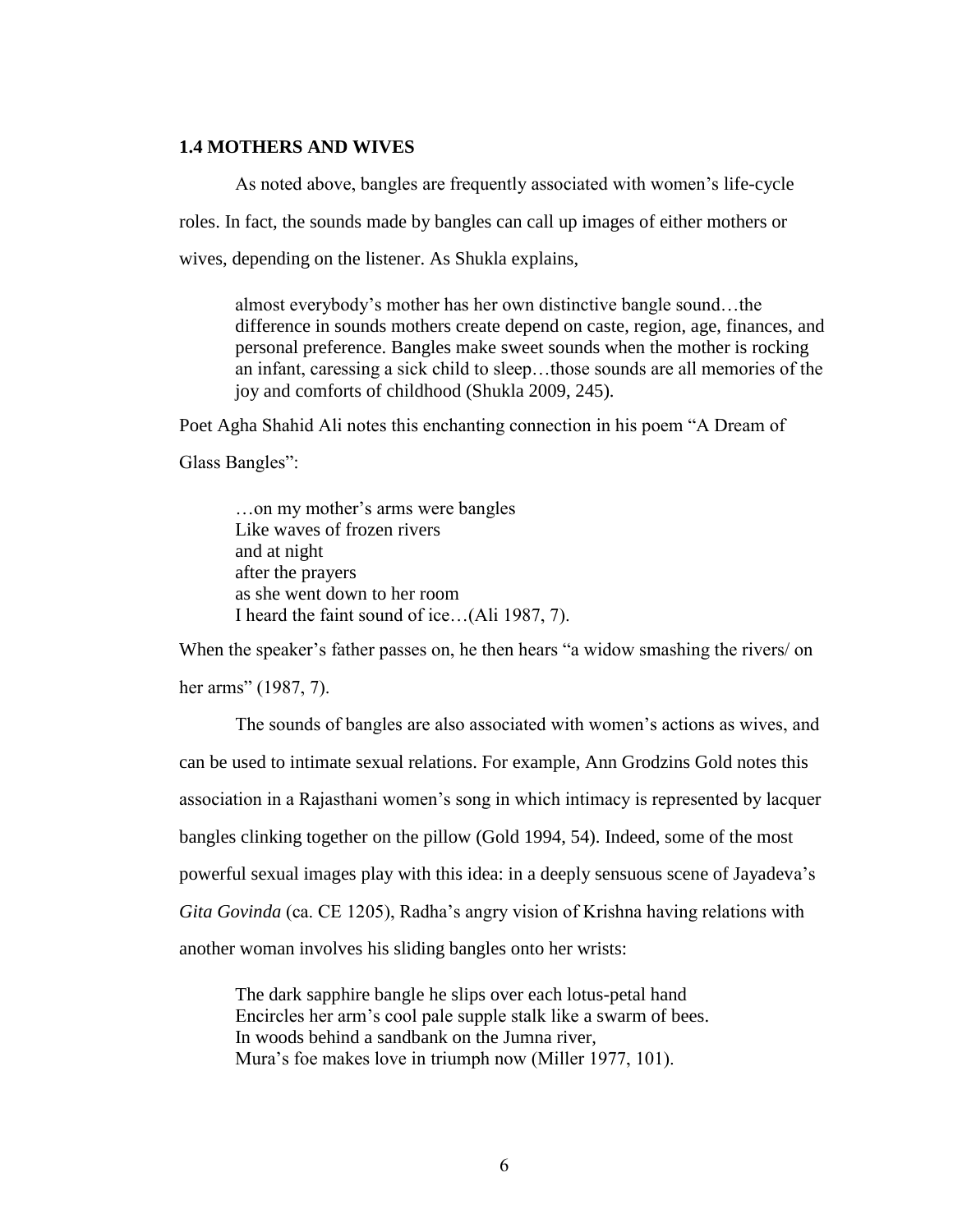The description of the bangles as a "swarm of bees" emphasizes their sensual, aural quality. Thus, when Krishna and Radha are reunited, Radha demands, "Fix rows of bangles on my hands" (Miller 1977, 125). The lavish visual quality of the bangle further adds to its capabilities of arousal.

The link between bangles and love-making is just one point in a constellation of conjugal ideas associated with the ornament. Bangles are considered a compulsory marital symbol, and glass bangles in particular are a sign of *suhaag*, or marital auspiciousness. Along with *sindoor*, *nath*, and *mangalsutra<sup>4</sup>* , bangles indicate the married state and the husband"s continuing life, and are consequently used in many poems and songs as a stand-in for these things. The Rajput war ballads discussed above make heavy use of this trope: in discussing both her hopes for her husband"s success in warfare as well as her resignation to the possibility of widowhood, the speaker states: "Looking at the war-bracelet on his arm;/ Bangles from my arm will soon be removed,/ But only when many a woman"s bangles are gone" (Satyarthi 1951, 72).

Bangles do not simply represent but also actively protect the state of marriage, a fact that Shukla notes in discussing a mother-in-law"s concern with keeping her *bahu*'s (daughter-in-law's) wrists crowded with bangles. She notes that one respondent explains the inauspiciousness of going without *suhaag* ornaments as an unwelcome premonition for the mother-in-law of her son"s demise: "since widows are plain and unornamented, seeing your daughter-in-law without sindur or bindi—in the

<sup>4</sup> *Sindoor* is a vermillion powder that is applied to the part in a women"s hair by her husband. A *nath* is a women"s nose ring, worn typically in the left nostril in north India and in the right nostril in the south. *Mangalsutra* is a necklace usually consisting of a gold ornament threaded onto a yellow cord. Together with bangles, these three items are commonly used to signify a (typically Hindu) woman"s married state. Also like bangles, their symbolism can be used strategically to construct messages: for example, in recent years the Bharatiya Janata Party has come under fire for distributing *mangalsutra* to women voters in Gujarat to symbolize a deep commitment between the voters and the party (*Times of India*, 15 April 2009).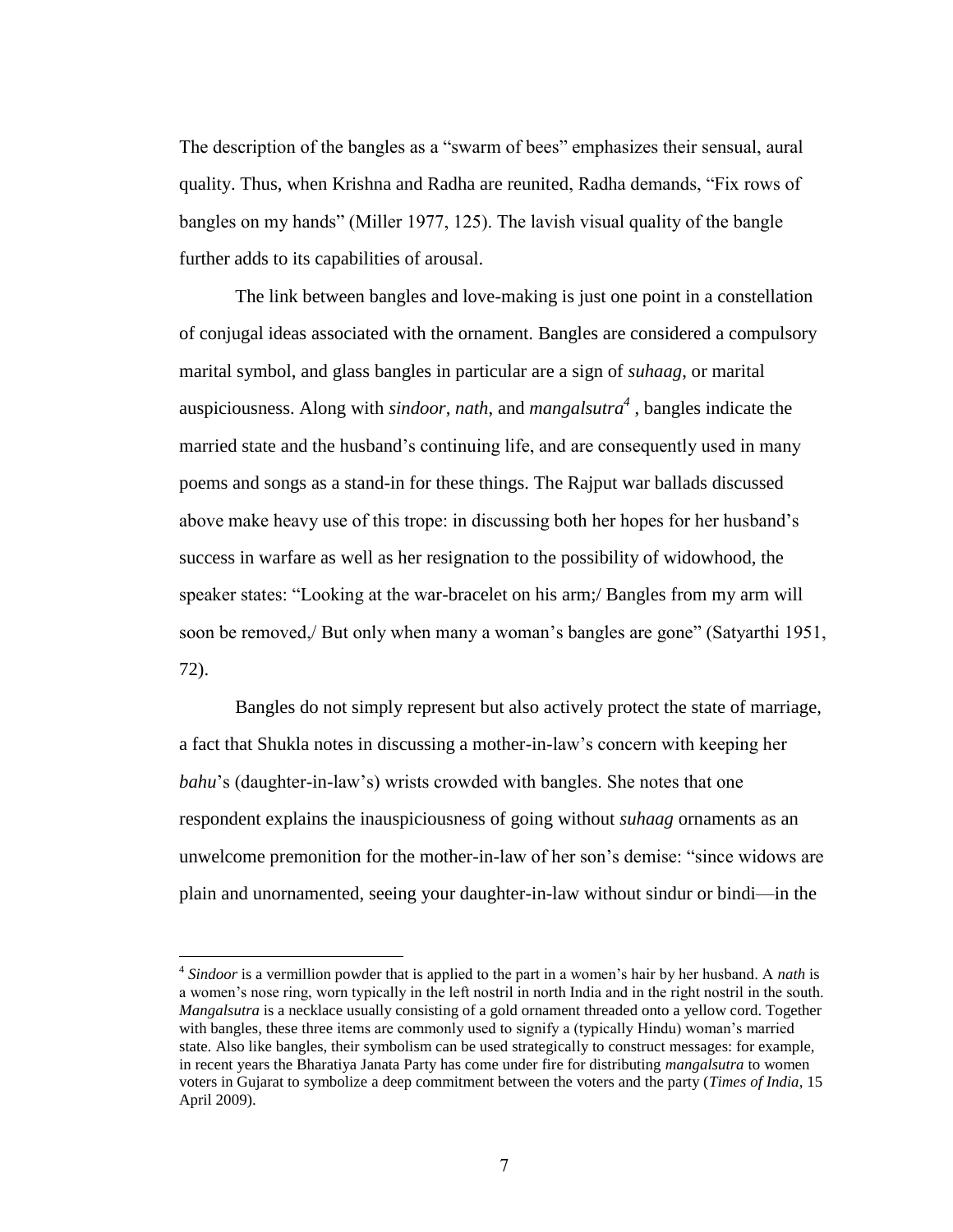manner of a widow—provides you with an uncomfortable premonition of a mother's worst nightmare: the death of her son" (Shukla 2008,  $311$ ).<sup>5</sup> At times, this protective role has been taken slightly more literally: William Crooke notes in his early work *Religion & Folklore of Modern India* that "Koli women on the Bombay coast wear glass bangles only on the left wrist, because on their wedding day the right-arm bangles are taken off and thrown into the sea to win its favour for their husbands" (Crooke 1926, 56). Protection of and service to one"s husband is the most important duty of the wifely ideal, the *pativrata*,<sup>6</sup> and the bangle is a vivid, jingling reminder of these responsibilities.

Their intense associations with marriage mean that bangles, among other ornaments, must be forsaken by women at the onset of widowhood. This has led to the ritual breaking of the bangles, in which *rudalis* (hired mourners) strip a woman harshly of her ornaments after her husband"s death. On a symbolic level, the widow has failed her protective duty as a *pativrata* and so the bangle—a representation of this protection—is no longer deemed necessary. On a more practical level, it is assumed and demanded that the widow no longer seeks male attention, and so disposal of the bangles is necessary. Needless to say, there are and always have been widows who have broken this stricture.<sup>7</sup>

In direct contrast to the widow, a wife who committed *sati* in earlier periods could wear her *suhaag* ornaments to the end. Through her sacrifice she had completed her duties as a *pativrata*, and the bangles indicated a continuance of the marriage after death. Startling visual evidence of this phenomenon comes from the sati stones

<sup>&</sup>lt;sup>5</sup> Concerns over the continuation of the marriage (as indicated in bangle-covered wrists) can further be related to concerns about the continuation of the family line.

<sup>6</sup> As Lindsay Harlan notes in her 1992 text *Religion and Rajput Women*, *pativrata* literally translates to "'one who has taken a vow (*vrat*) to [protect] her husband (*pati*)'" (45).

 $<sup>7</sup>$  There are also many places in which widows forsake glass bangles, but continue to wear gold bangles</sup> (which are less closely associated with marriage and relate more to personal security and status).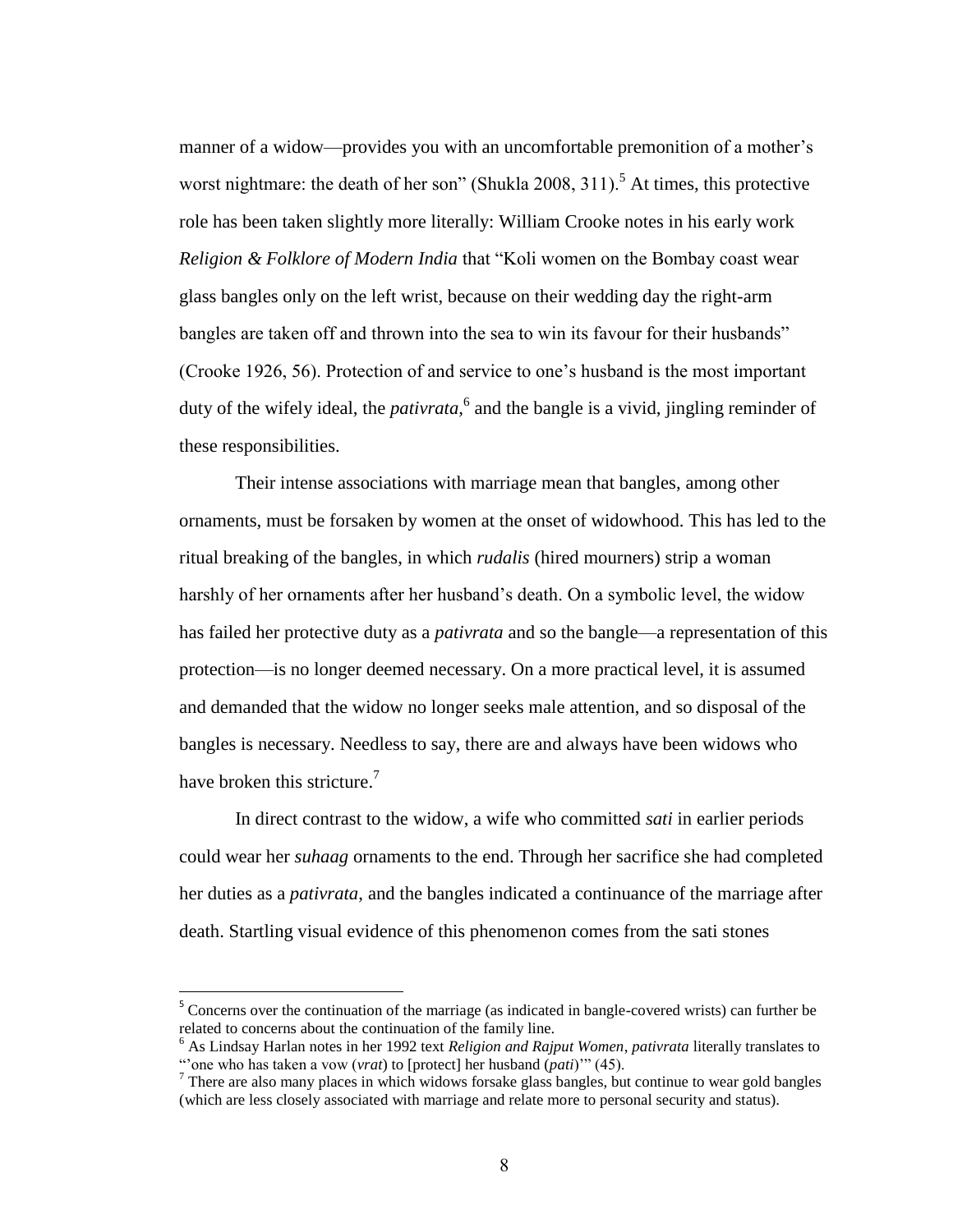scattered across Rajasthan and Maharashtra, many of which are bas reliefs of a single upraised arm loaded with bangles (Feldhaus 1996, 179).

## **1.5 NEGOTIATING ROLES**

The bangle thus carries the weight of conjugal responsibility and custom, as well as the sensuousness and delight of arousal and physical intimacy. In this way, the tiny, innocuous ornament becomes the physical point of intersection for a wife"s beauty and duty. Its particular combination of meanings makes the bangle a unique battleground on which conjugal issues can be negotiated metaphorically. It is a symbol that most women have direct control over and can easily wield, making it extremely useful. For example, some women will intentionally break their bangles to visually express rage, as noted by a colonial observer: "An angry woman will sometimes smash all her loved bangles before her husband"s face. Such an act is as much as saying 'I would I were a widow," (Padfield 1908, 271). In a more recent example, from Gagan Gill"s well-known poem "Ek iccha churiyon mein" (A Desire in the Bangles), a young girl imagines the punishment of her unfaithful husband—who is caught "kisi dusri deh mein," in some other body—with similar imagery:

…sazaa kisi aanevaale kal voh us aadmi ko degi jab toregi apni churiyaan…

(…punishment at some coming time she will give to that man when she will break her bangles…)

In other words, her husband"s punishment will be his death, at which point his wife will break her bangles "chaukhat par" (on the threshhold) as a widow.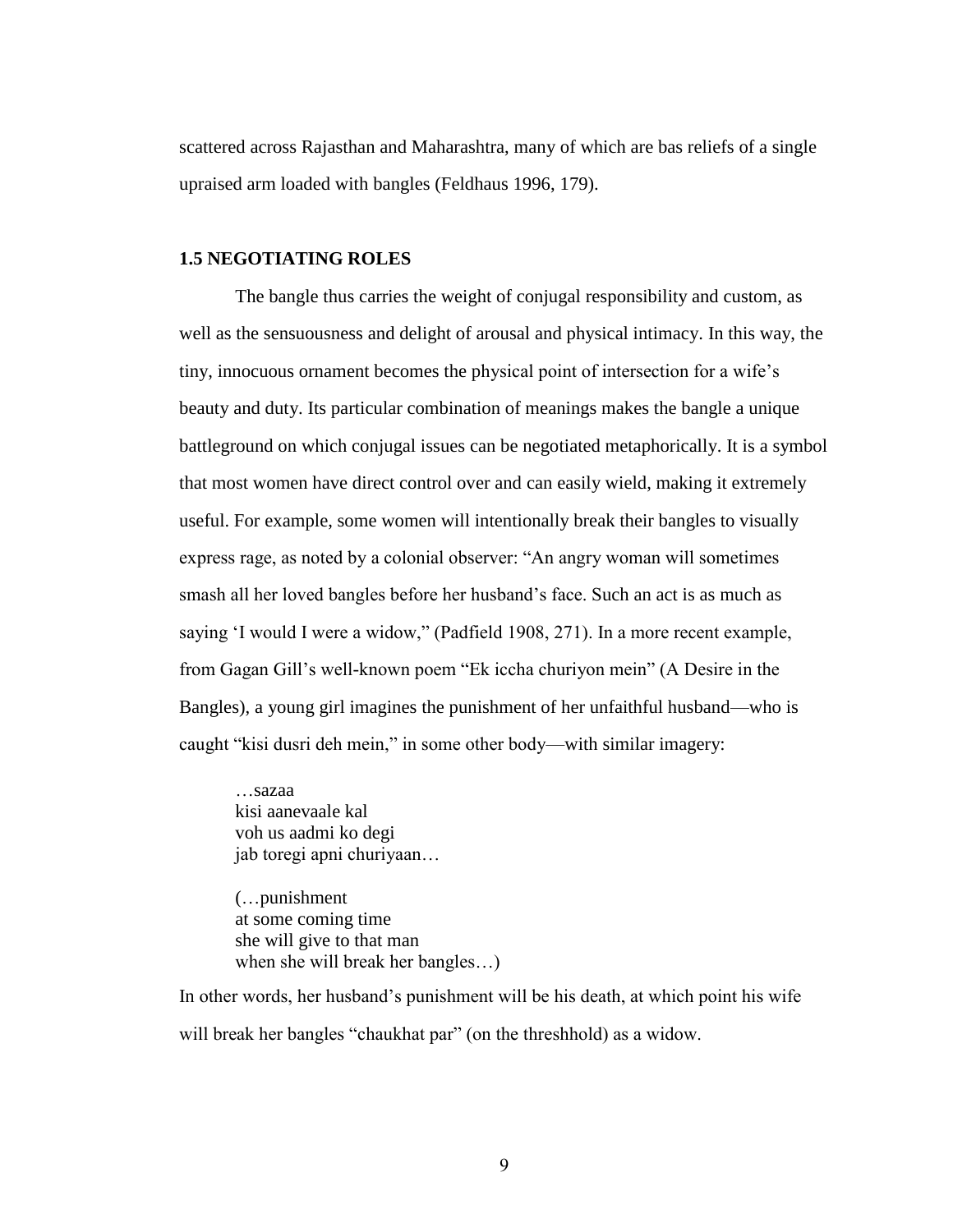Breaking bangles can also be styled as an emancipatory action. Due to their association with marital duties and compulsory devotion, bangles are sometimes represented as shackles. Thus to break bangles is to metaphorically break free of these duties and traditions. Hanifa Deen, author of the book *Broken Bangles* (1998), explains the title of her book much in this way:

[Bangles] dazzle, they distract—and they bind…The more I thought about bangles, the more fascinated I became, but the images flooding my mind were not traditional: they were of rebellion and dissent, I imagined a new freedom where a woman metaphorically 'breaks her bangles', stepping out of the circle of protection provided by family, society and the silent laws of tradition to free herself from customs that oppress and deaden (Deen 1998, xii).

But whether they are empowering, constrictive, arousing, comforting, or protective, bangles are, after all, simply bangles. It is important to keep the object in perspective when wading through the intricate messages sometimes (but by no means always) conveyed through them; a bangle-seller puts it plainly in the novel *Shantaram*: "A bangle is beauty, and beauty is a bangle!" (Roberts 2004, 228).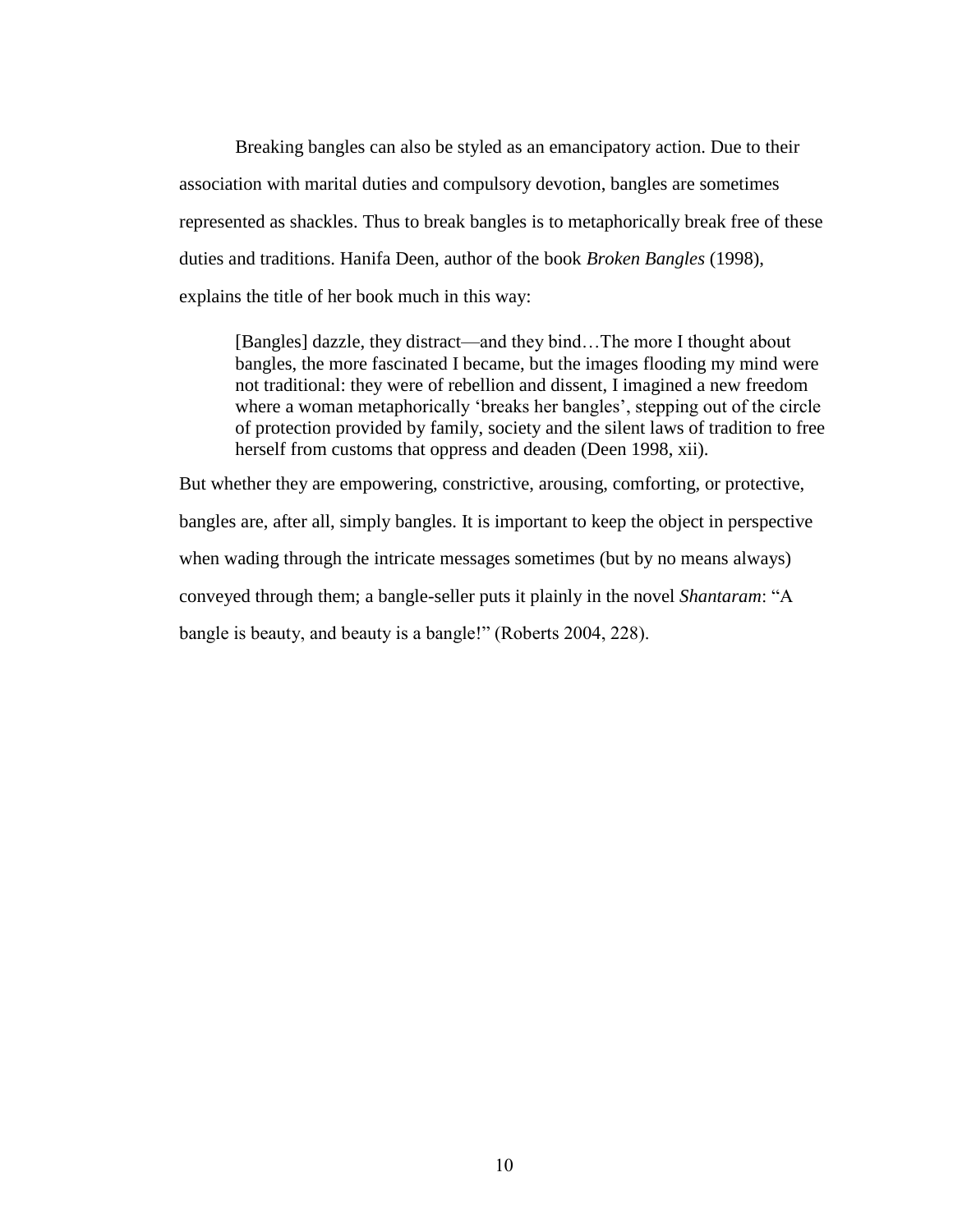## CHAPTER 2

## **BANGLES AND DUTY**

#### **2.1 SCHOLARLY UNDERSTANDINGS OF BANGLE GIFTING**

In Suruchi Thapar-Björkert"s *Women in the Indian National Movement: Unseen Faces and Unheard Voices, 1930-42*, Civil Disobedience volunteer Satya Saxena describes her memories of bangling men during the movement as follows: "We used to put bangles in envelopes and put it in the post to Indians loyal to the British. Once in the Mall road in Kanpur we went to the house of T.D. Kochar, a senior executive officer, and forced him to wear bangles. He felt shy and wore them" (2006, 112). As noted in the introduction, this period found groups of women organizing into leagues and offering the ornament to men to pressure them into taking action against the British Empire. A tactic that has been employed in a variety of contexts in modern India, bangling is typically understood as a method of shaming men into action by accusing them of cowardice and effeminacy. For example, noting the bangling of UP officials by a student group protesting governmental amnesty to notorious bandit/folk hero Phoolan Devi, author Rajeswari Sunder Rajan explains that "bangles are a symbol of womanhood, and they are offered to men as an insult to their manhood" (Rajan 2003, 227). Meghan Cope similarly discusses bangling as was used in the Anti-Price Rise Movement of the early 1970s, noting that "the method of shaming public officials and merchants was to give them symbols of femininity." Cope goes on to ask, "did the women have a sense of irony in offering bangles to powerful men to emasculate them (i.e. make them more feminine), or was it a baser gendered insult?" (2004, 80).

This type of explanation is convenient shorthand; it is perhaps a piece of the story—and is momentarily useful to various scholars" narrative—but on its own is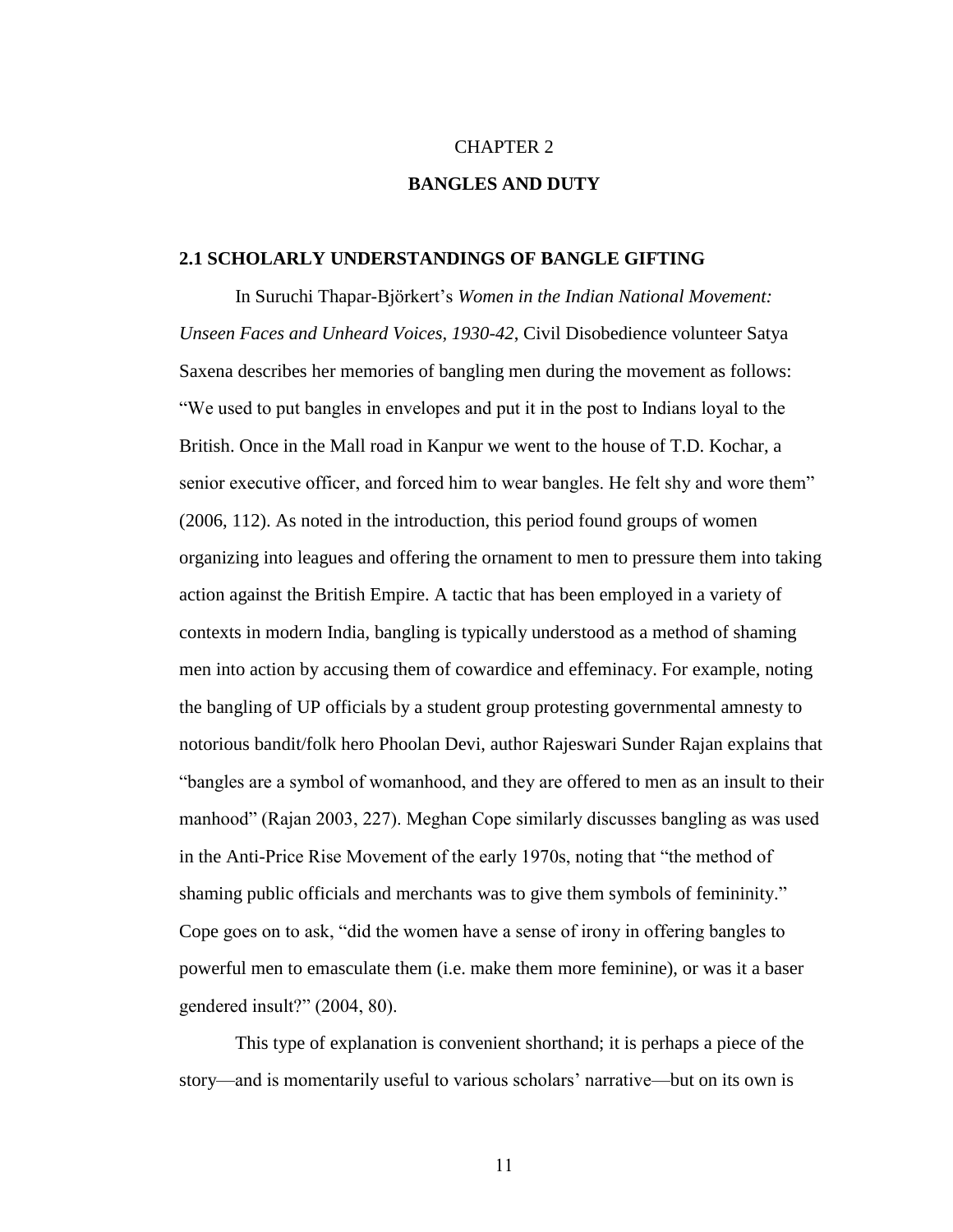inadequate for explaining the consistent use and occasional effectiveness of this practice of protest. As previously noted, the bangle is no simple, univocal symbol of femininity; nor is gender in north India an unproblematic division of the active, courageous male and the passive, timid female. $8$  Rather than a flat message, then, the action of bangling calls to the forefront a battery of ideas and messages about gender, conjugality, and most importantly, responsibility.

This section of the paper will examine north Indian songs, taunts, and stories to begin unpacking the messages conveyed through this tactic. Stories and legends identified by Kirin Narayan as "an expression of deep-rooted cultural themes" (1989, 100)—will be particularly useful in exploring how and why this apparently benign ornament could communicate such penetrating gendered messages.<sup>9</sup>

## **2.2 HADI RANI**

 $\overline{a}$ 

Bangling has been present in the historical record for at least two centuries, though some scholars would locate its origins much earlier in Indian history; for instance, archaeologist Hasmukh Dhirajlal Sankalia places the tactic with medieval Rajputs who, for any "cowardly conduct in war [would be] presented with a pair of bangles" (Sankalia 1977, 228). Early records are somewhat sketchy regarding this topic, however, and even in modern histories, the method typically shows up as a

<sup>&</sup>lt;sup>8</sup> As March (1983) notes, such simplistic binaries ignore the deep and continuous interaction between the sexes that has shaped ideas of gender, by which the sexes "confront the many ways in which they are, and are not, the same" (743). Maleness "becomes distinctive as men"s relations to women are defined; men see their reflection in female eyes. Femaleness, conversely and simultaneously, emerges as the cultural gaze shifts in the opposite direction" (1983, 739).

<sup>&</sup>lt;sup>9</sup> Laura Ahearn notes that it is nearly impossible to pin down an exact interpretation of a speech act due to the complex mix of influences that go into, happen within, and come out from the act, and that all steps of the speech act—from its delivery to its reception—necessitate a slightly different understanding of the act (2001). Such can also be said of physical and verbal taunts. This essay will endeavor to expand on one particular interpretation, while keeping in mind the fact that there is a range of interpretations that could be usefully applied in understanding this tactic.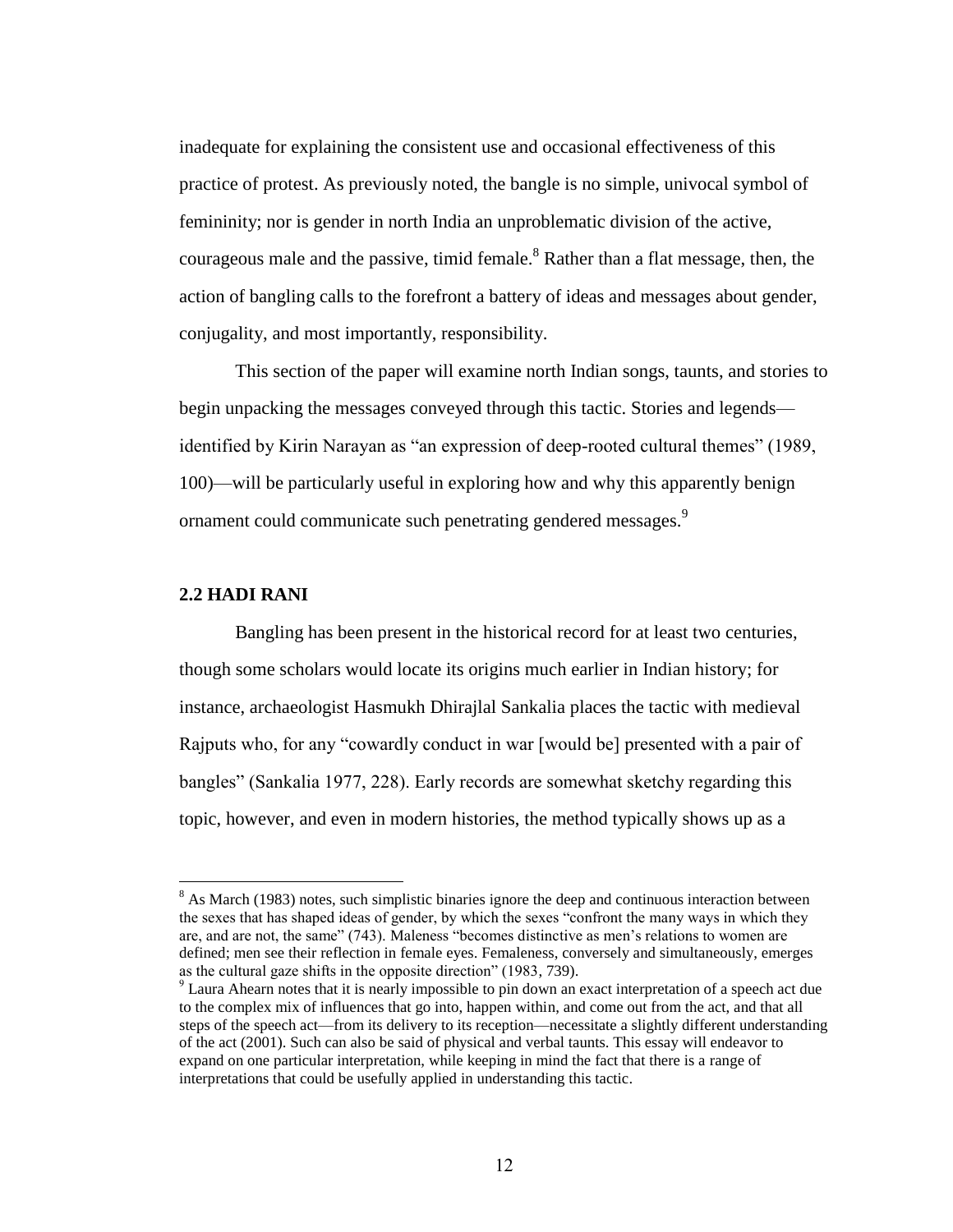footnote when noted at all. Thankfully, a number of stories and songs which remember bangling have survived into present times. These sources provide a lucky glimpse into foundational understandings of the tactic.

One of the most famous examples of a story utilizing this tactic is the Rajput tale of Hadi Rani, which in recent years has been analyzed by a small army of anthropologists. Ann Grodzins Gold provides a critical account of the tale in her piece "Gender, Violence and Power: Rajasthani Stories of *Shakti*" (1994). Gold grounds her reading in several modern Rajasthani publications, including a laudatory version set in verse by poet Nathu Singh Mahiyariya and a book of romances by Shamsuddin. I have used both of these sources in my analysis, supplemented with the poem "Senani," a version of the story that was popularized by the Rajasthani Deputy Secretary of Education in a book of Indian military traditions (Das 1984, 44).

The tale begins with the birth of Hadi, a beloved Rajput daughter who is raised like a son by her doting father. As she enters maturity, the radiant Hadi is wedded to Chudawat Sardar, the "handsome, brave captain of the Rana of Udaipur" (Shamsuddin 1967, 18). Soon after their marriage, however, Chudawat receives word of a Mughal invasion targeting a neighboring kingdom. According to Rajput codes of honorable conduct, Chudawat should immediately mobilize his troops and enter the fray. However, enamored with his young bride and desirous of more time with her, Chudawat delays his departure. The description of this moment found in "Senani" is particularly rich; the husband says: "I shall not go to war, dear queen, I shall remain before your eyes and sing the lore of love" (Das 1984, 44). But Hadi cannot brook her husband"s procrastination, even if his delay is driven by his love for her. She contradicts his message—which had set his departure for the next morning—by instructing the messenger to ""Tell Ranaji that Chudawat will start immediately; tell him he has Hadi's word for it"" (Shamsuddin 1967, 23).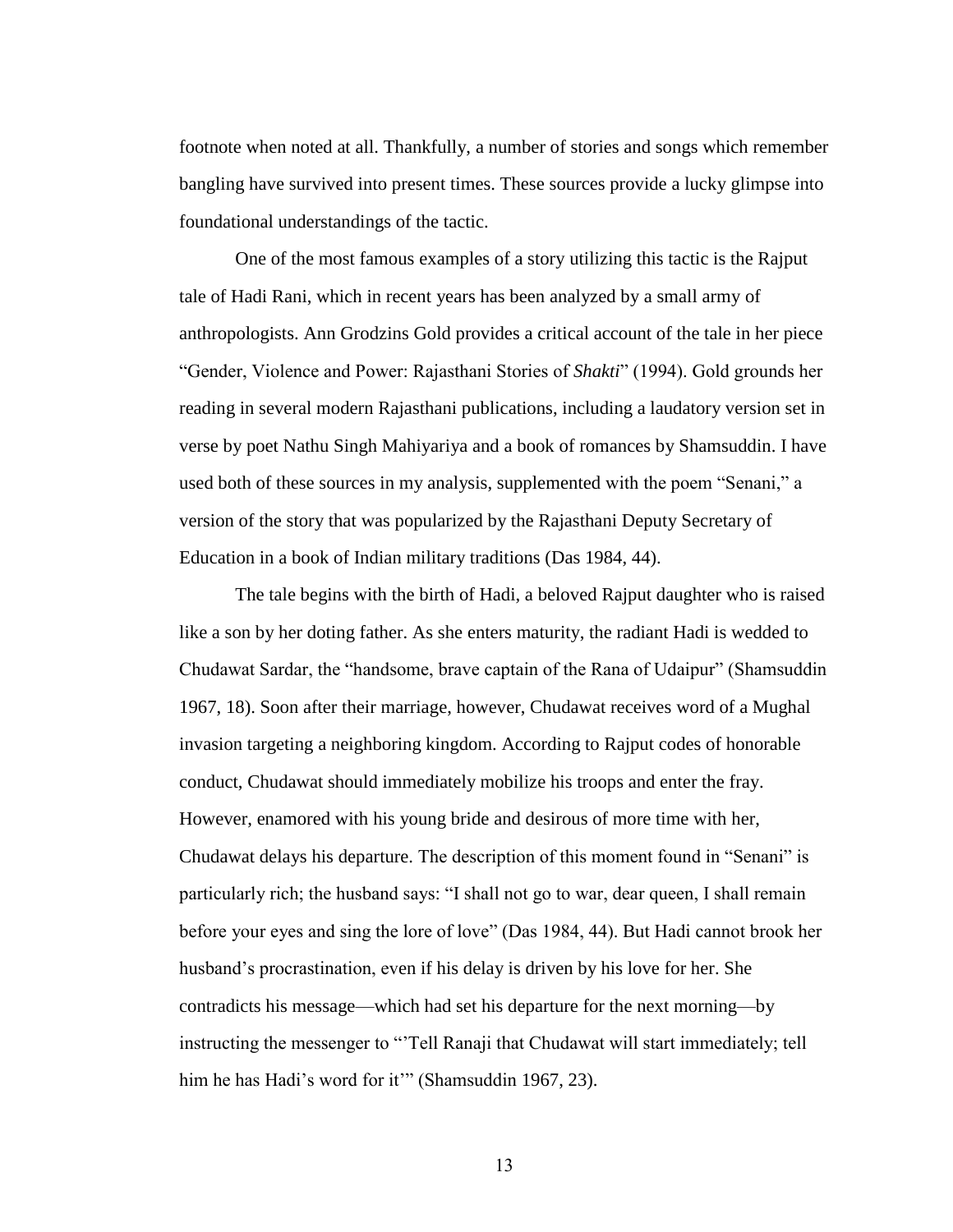Normally, this public contradiction would be seen as going against the deference that Hadi owes Chudawat as a *pativrata*. Indeed, an infuriated and distressed Chudawat asks Hadi ""What does this mean…you don"t want me?"" In response, Hadi claims Chudawat"s procrastination as her own fault: ""Help me, my Lord,' she says, "don't let me commit this unforgivable sin....Generations to come will spit on my name if I detain you at this moment—help me act like a true Rajput." When Chudawat continues to delay, Hadi blinks back tears and furiously bursts out at her husband: "wear my bangles, and give me your sword, and sit secure in the circle of these four walls; and don"t ever call yourself a Rajput" (Shamsuddin 1967, 23-24). "Senani" records a similar disgust, with the *kshatrani* (warrior lady) mocking: "My lord, from today, you do not go to the field at all; tell me where the sword is, I will go fight, you sit at home with bangles round your wrist" (Das 1984, 44).

Chudawat makes a show of preparing for departure, but further procrastination ensues as he demands a token of his wife"s loyalty before leaving for battle. Hadi is infuriated by the insinuations behind the demand, asserting that "nobody, not even her own husband, dare doubt her "Satitva"," or, her fidelity and devotion. In response to this insult cum dilatory tactic, Hadi decides to prove to her husband that "she [is] a true Rajput" (Shamsuddin 1967, 25) She decapitates herself, having prearranged for her head to be delivered to her husband. Sight of the head—carefully veiled to maintain *purdah*, as Mahiyariya"s version notes—indeed spurs Chudawat on to war. Interestingly, Mahiyariya"s version goes on to depict *svarg* (heaven), where Hadi calls to her husband, "Ab to aakar mere vivaah-kankan kholo! Yeh aapki Haadi, jiske hath mein vivaah-kankan bandhe hain, svarg mein bethi aapki pratiksha kar rahi hai" (Now come to heaven and open my marriage bracelets! This is your Hadi, in whose hands the marriage bracelets are closed, sitting in heaven waiting for you) (1969, 13). He has finally performed his martial duties, and she is ready to reunite with him. This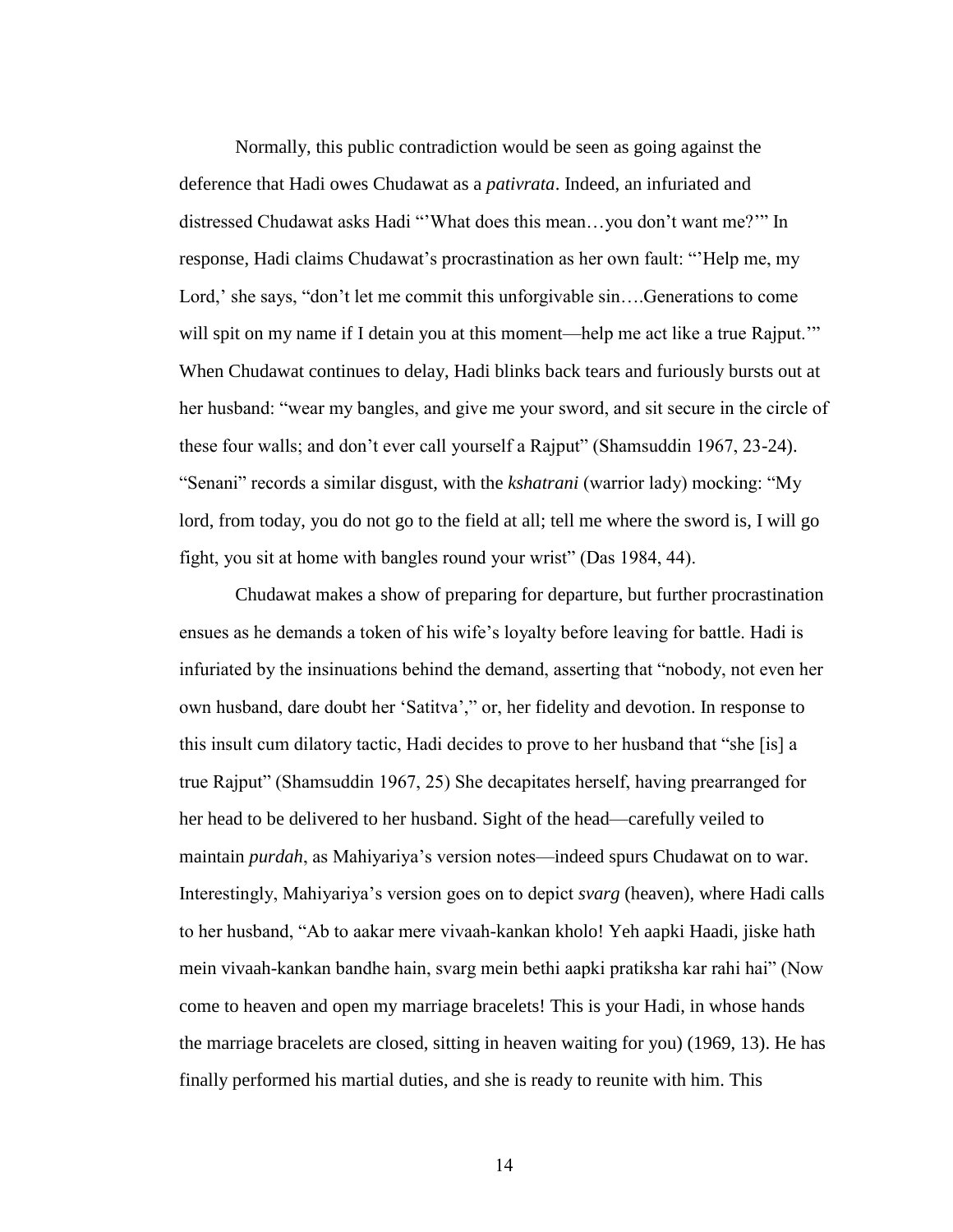surprising sequence of events can help us begin to sift through the ideas surrounding bangling and "bangle taunts."

#### **2.3 MEN AND RESPONSIBILITY**

One of the most striking features of the Hadi Rani story is the manner by which the story problematizes dominant understandings of conjugal roles. Rather than placidly accepting her husband"s decisions, Hadi challenges Chudawat, mocking and taunting him in an urge to set him on the correct path. In fact, this seems to be a feature of many taunt stories, in which the wise, steadfast wife ridicules her husband to help him find his correct path; Lindsay Harlan"s *The Goddesses' Henchmen*  contains a useful collection of such stories from modern-day Udaipur. One particularly startling tale ends in a cowardly husband's suicide—prompted by his wife's taunting—which allows him to restore his honor.

This pattern also finds footing outside of stories, and early, riveting traces of this style of interaction are found in a Hindustani-English dictionary prepared by S.W. Fallon in the late nineteenth-century. The dictionary illustrates each entry with examples of common usage; thus, under the entry for bangles, readers find the following example: "Saiyān, churiyān pahan le, kar le janānā bhek. Apnā bānā mohe de, tu kharā tamāsā dekh" ("Put on my bangles, spouse, and don a woman"s dress. Give me your garments, male, look on the game scatheless") (1879, 212). Again, the taunt is in the voice of a wife addressing a husband, and the message clearly resonates with that of Hadi. Another taunt takes on the tone of the chiding wife: "Tum kar doge to kyā tumhāri churiyān phut jaengin?" ("Will your bangles break if you do it?") (1879, 548).

As Harlan notes in the above-mentioned work, the act of a wife taunting her husband is "obviously counter-hierarchical" (2003, 97), and contradicts most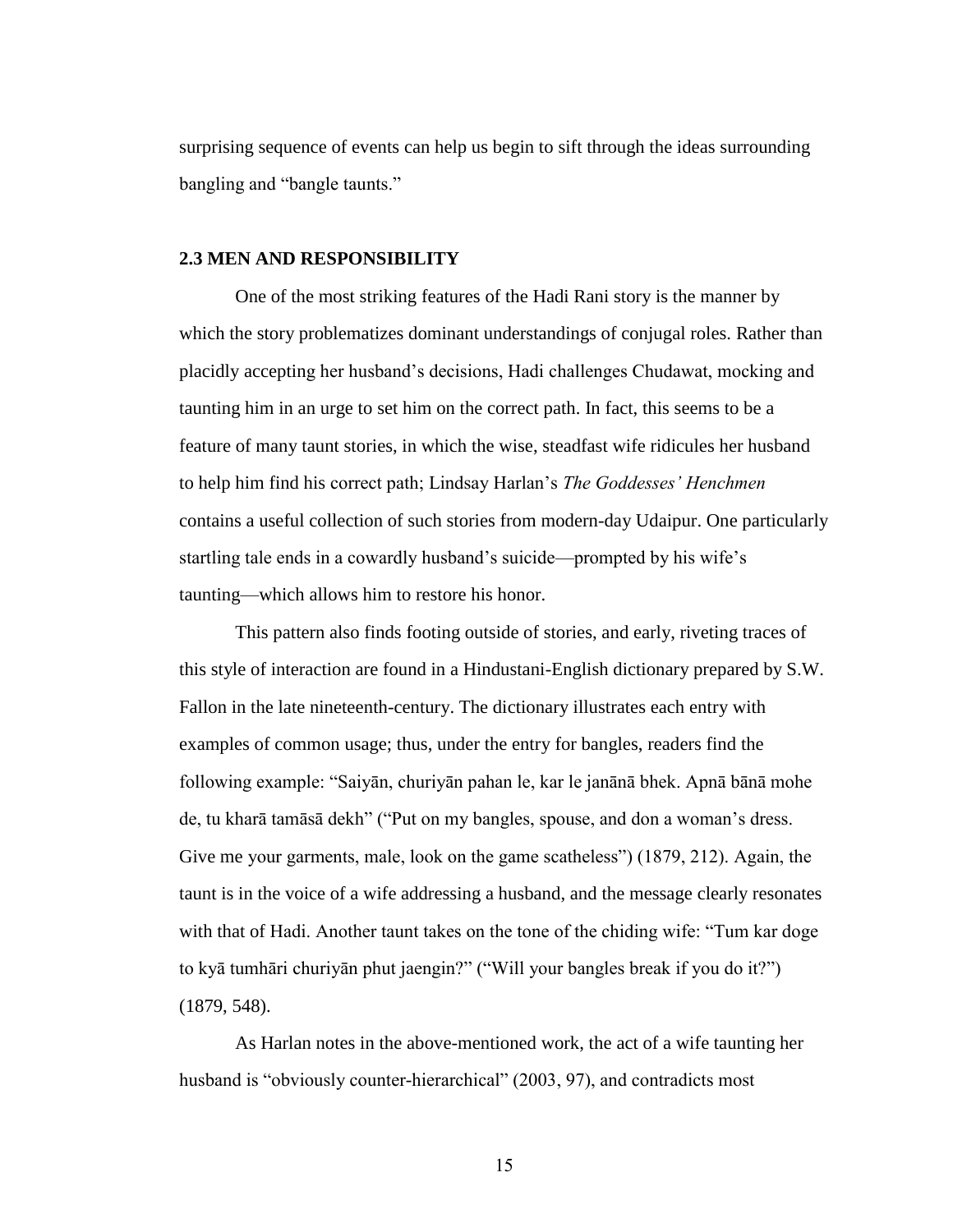prescriptions on proper conjugal behavior. However, Hadi and similar wives are exalted for their behavior. Mahiyariya"s version of the story is particularly notable for this approbation, calling Hadi "vir patni" (strong/brave wife), "viranganā" (a brave woman/heroine), and "singhini" (lioness) (1969, 55). The question arises as to how a behavior that is normally prohibited could find such warm praise in these particular circumstances.

The answer seems to lie in the man"s failure to live up to his responsibilities. Hadi delivers this accusation in ringing tones: as a Rajput warrior, Chudawat"s martial duties should always take precedence. The insult, "and never call yourself a Rajput" illustrates the distance between Chudawat"s actual behavior and his expected behavior as a Rajput warrior. This interpretation fits well with Louis Fenech"s work on taunts in his essay "The Taunt in Popular Sikh Martyrologies." Fenech notes that taunts can be divided into those meant to insult, and those meant to provoke to action. In the large body of Sikh martyrologies, the taunt is *always* used in the latter sense, utilizing the guilt felt by the shirker to provoke him to "make amends" (1996, 181). As Fenech explains, "the taunt brings the protagonist face to face with [his] guilt. Simply put, the taunt points to a deficiency and provokes a resolution" (1996, 180).

The particular event that Fenech uses to illustrate this point is the story of the *chali mukte*, the forty liberated ones. In this story, a group of exhausted and hungry Sikh warriors abandon Guru Gobind Singh during the Battle of Anandpur. The "women-folk" of the warriors, disgusted by the desertion, press glass bangles upon the men on their return (a tactic called *churian paunian* in Punjabi); furthermore, they "*command* the men to begin cooking and cleaning" (1996, 183). The taunting has its intended effect, and the men return to the Guru to fight to the death. As Fenech notes, this episode inspires the Guru to bless the men as the "forty liberated ones" (1996,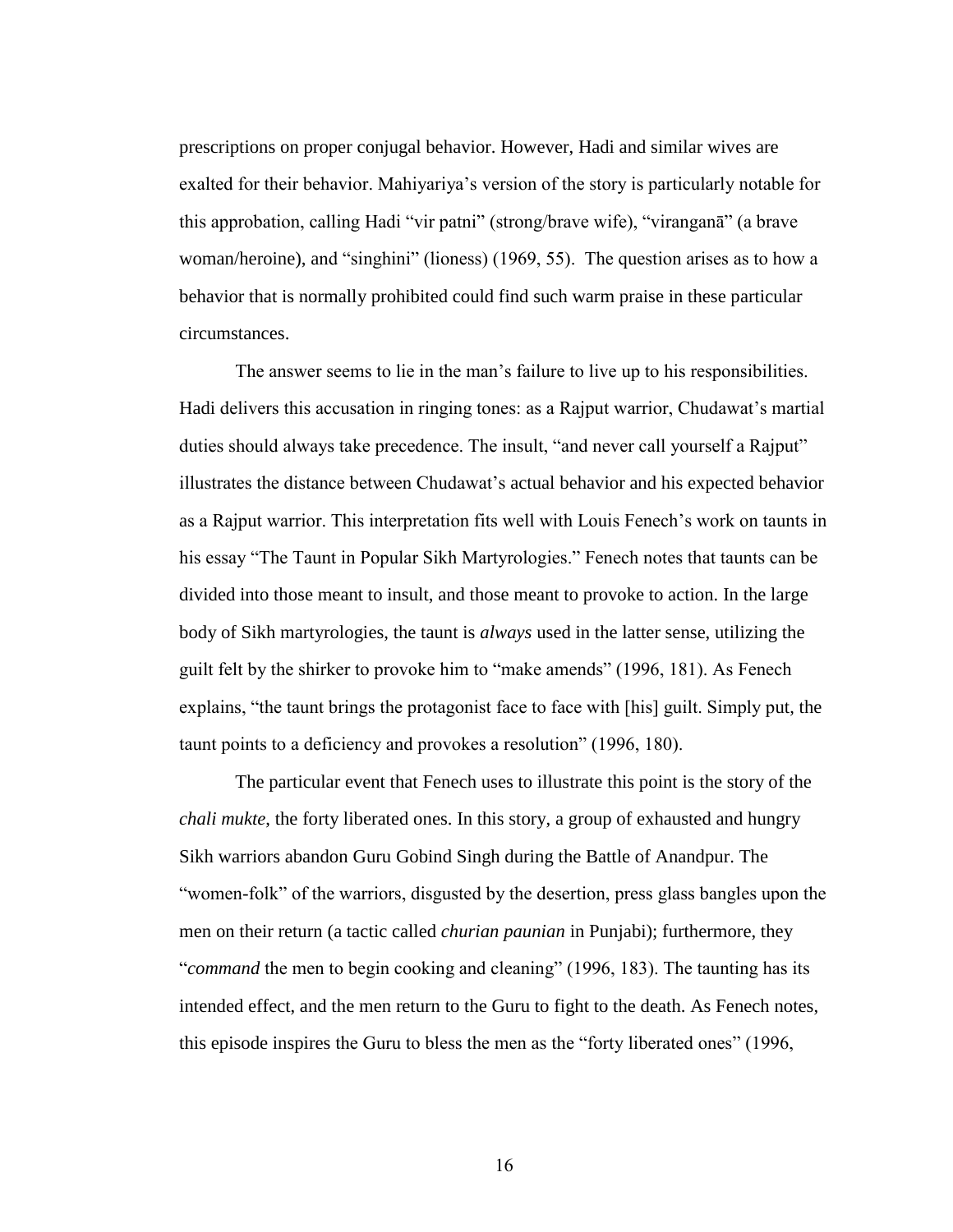183-184). As a result of the women"s strident taunts, the men have overcome their disgrace and fulfilled their duties.

Failures of responsibility seem to be at the heart of most bangling incidents. In the cases of Chudawat and the *chali mukte*, these responsibilities are martial; however, contemporary bangling typically focuses on politicians or public officials who are seen as failing in their occupational duties (where ideas of "cowardice" and "effeminacy" are much less applicable). For example, *The Hindu* reports that in June 2009 a group of fifty Congress Party women led by district leader Tripti Awasthi accosted electricity department officials in Lakhimpur Kheri, near Lucknow. The women confronted executive engineer R.S.Gautam, "forcing him and other officials there to wear bangles, police said." The group was reportedly protesting the area"s "erratic power supply" and "frequent power cuts" (*The Hindu*, 6 June 2009). Only weeks later, *The Tribune* described an almost identical event in Abohar, Punjab in which "scores of women, led by the Municipal Councillor Asha Walia, reportedly forced the superintending engineer (SE) of the Electricity Board to wear bangles since he expressed helplessness in streamlining the electricity supply." To gain control of the situation, the police "physically pushed the protesting women out of the office of the SE" (*The Tribune*, 22 June 2009). Such incidents occur from time to time, and typically center on quotidian issues like bureaucratic failures and cricket losses.

## **2.4 WOMEN AND RESPONSIBILITY**

In the above stories, a male breach of duty provides women with the opportunity to sidestep normal behavioral prescriptions in order to shepherd the offending men back to their responsibilities. In many circulating tales, the featured woman and man are identified as husband and wife; in fact, though modern incidents are almost always between unmarried, unrelated women and men, the tactic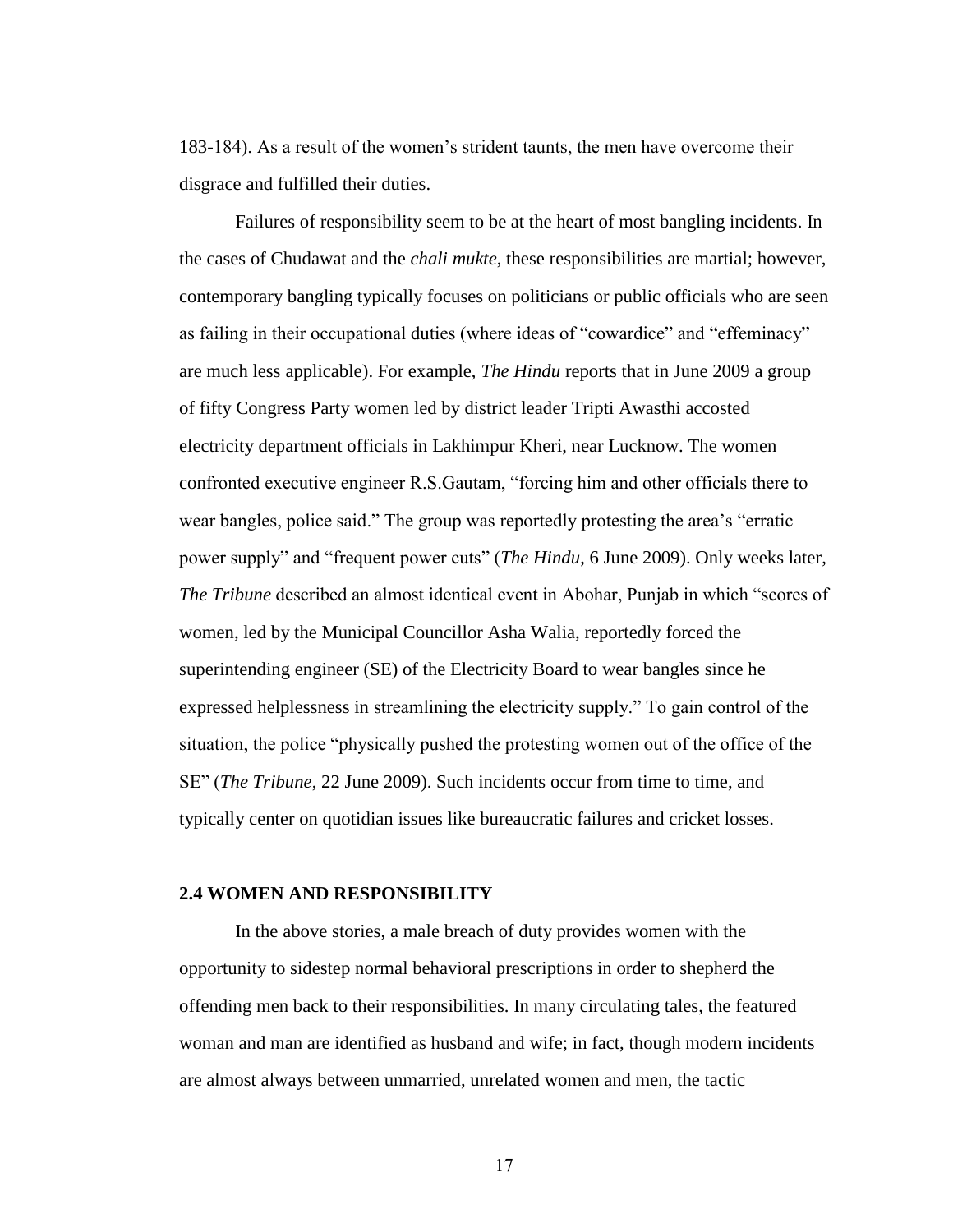nevertheless seems to be structured on a conjugal understanding of duties. This dynamic can perhaps best be understood by examining the object that is wielded in the tactic.

The chosen symbol in this type of taunt is the bangle. As noted in the introduction, the bangle is a conspicuous marker of marriage in much of South Asia, and is considered compulsory adornment for large swathes of the married female population. The ornament is regularly associated with the well-being of the wearer"s husband, and the wife's donning of bangles is often thought to protect the longevity of her husband (Lamb 2000, 224). This practice is simply a sliver of a much larger behavioral system which the *pativrata* is expected to follow in order to show devotion to her husband. Perhaps unsurprisingly then, bangles—glass bangles in particular have been identified by many as a potent symbol of the wifely duties that this system of thought entails, including the serving and faithful caretaking of the husband. Thus, while representing the auspiciousness of a still-living husband, they also fetter women to their devotional responsibilities to their husbands, and have consequently become a symbol of subordination to many women. Gold notes this idea as spanning the range of ornaments: "female adornment is an explicitly acknowledged form of restriction, signifying women's submission to men" (1994, 37); however, bangles seem to be particularly suitable to this association, in part for their physical characteristics. Bangles are not infrequently equated to shackles, and a spate of new materials explicitly make this connection, including Hanifa Deen"s popular book *Broken Bangles*, political cartoons by Suresh Sawant, and poetry by Tasalima Nasarina. Thus, while they often signify marital joys and personal expressiveness, bangles are also harnessed to systems of asymmetrical marital relations and devotional wifely duties.

To give the bangle, then, is to pin these multifaceted associations on the recipient. It is an elegant twist: the bangle—a potent symbol of wifely duties and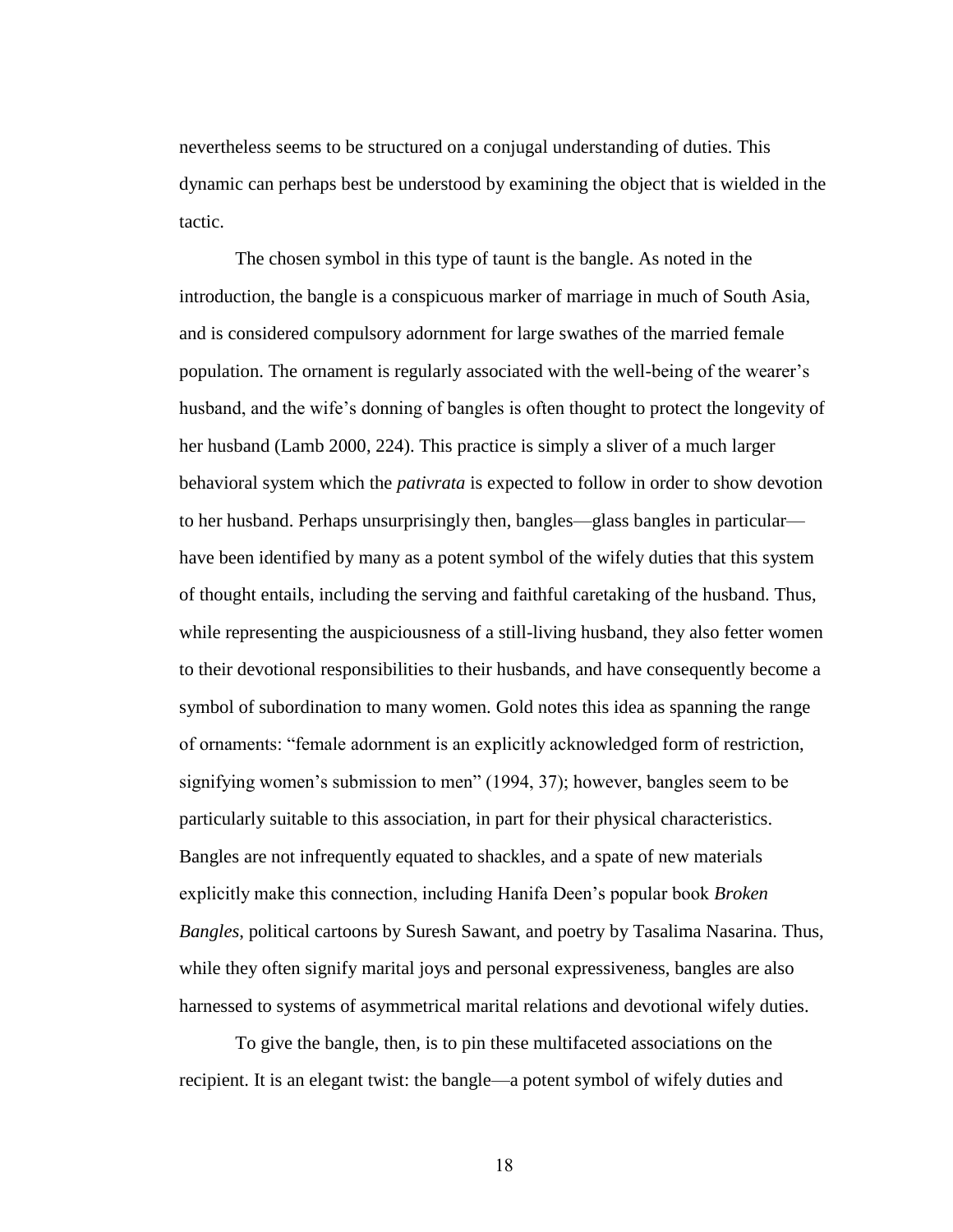submission—is presented to a man upon his failure to perform his own duties. It is no wonder, then, that the *chali mukte*"s "women-folk" force the deserters to perform "womanly" chores like cooking and cleaning, or that Civil Disobedience songs featuring bangle taunts often contain verses such as "Leave the task of making *chappatis* to the men" (Thapar-Björkert 2006, 112). These duties, though required of women, are humiliating for most men.<sup>10</sup>

The above stories use the bangle not as a symbol of women themselves as much as a symbol of women"s domestic roles. When men fail in their public responsibilities, the prescriptive bounds of womanly behavior shift; in such cases, a wife's aggressive taunting of her husband can be classified as the proper behavior of a devoted *pativrat* as long as the taunting is used to direct the husband towards the correct path. As a potent symbol of women"s traditional, subservient duties, the bangle can be conveniently employed in this taunting to reinforce a wife"s guiding message.

#### **2.5** *SHAKTI* **AND ROLE REVERSAL**

 $\overline{a}$ 

To recognize bangles as a symbol of women"s roles, rather than simply of women themselves, raises an interesting question: if a man fails in his duties, could a woman then leave her duties to fulfill those of the man? Such possibilities are openly expressed in many taunts; the insult from Fallon"s dictionary is a particularly clear example, with the wife making an outright threat of role-reversal by commanding her husband to "Give me your garments" and "look on the game scatheless [sic]." This potential inversion calls on the idea of a potent but normally dormant power residing in everyday women. Though simple connections between cowardice and femininity

<sup>&</sup>lt;sup>10</sup> It should be noted that bangles are also tied to ideas of frivolity and stereotypes of feminine preoccupation with fashion, beauty, and other "trivial" concerns. This association undoubtedly adds to the humiliation that many men experience when presented with bangles.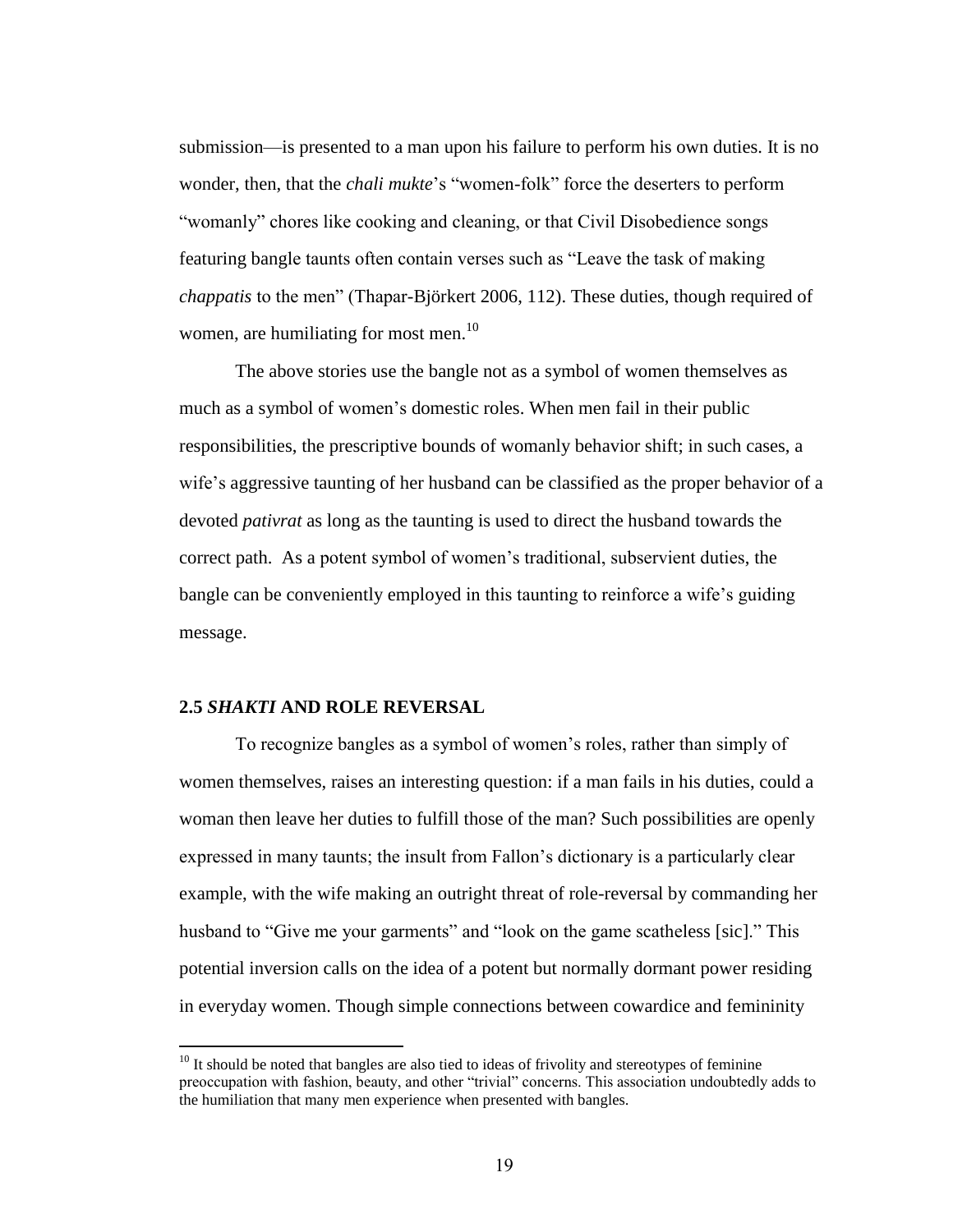are sometimes made in South Asian media, the concept of a concentrated, ever-present women"s power is recognized in an overwhelming body of stories, films, and other cultural models, and perhaps gives a compelling and threatening edge to the act of bangling.

Hadi Rani is a good place to begin examining women"s forms of power. Hadi—though female—is by no means timid, passive or inactive. Indeed, Hadi"s fearless action counterpoised against her husband"s dithering inaction—both in the moments of taunting and self-decapitation—belies any assumed connection between cowardice and womanhood. In fact, the situation is quite the opposite: in these moments, it is Hadi's firm character that exemplifies strength, force and discipline, and that eventually guides her husband to fulfill his martial duties.

As Ashis Nandy points out in his essay "Woman Versus Womanliness in India: An Essay in Cultural and Political Psychology," in India:

…competition, aggression, power, activism, and intrusiveness are not so clearly associated with masculinity. In fact, in mythology and folklore, from which norms often come for traditionally undefined social situations, many of these qualities are frequently associated with women  $(1980, 42)$ .<sup>11</sup>

This latent female power is frequently located within the dazzling spectrum of highvoltage goddesses featured in various Hindu traditions, particularly in the simultaneously fierce and all-nurturing forms of Durga and Kali. However, these traits

 $11$  Nandy goes on to suggest that the location of power and aggression in women can be unsettling for men, as the "fantasy of a castrating, phallic woman is always around the corner" (Nandy 42). Such ideas are continued by Mitter (1991), who through mythic representations of women as both "devoted, self-disciplined (chaste), and ready to sacrifice (for men)" on the one hand and "sexual, anarchic, destructive, and bloody" on the other, supports Nandy"s positing of a profound cultural ambivalence regarding womanhood and feminine power. As a result, the surging potential power of women—though celebrated or feared in fierce goddesses—must be controlled and channeled in both mortal women and to an extent in consort goddesses such as Parvati and Lakshmi. Mitter records that as *shakti* is "channeled, contained, and made responsive to the male," the "threatening sexual energy of the female [can be] tempered and deflected into service…The power of *shakti* can be beneficial, "auspicious," safe, only when ritually contained—like the reactor"s radioactive core in its massive concrete sheath" (102). However, women must willingly "submit their powers" (as well as ensure that other women do so), suggesting that if needed, every woman is "assumed potentially capable of calling upon such power" (Ibid).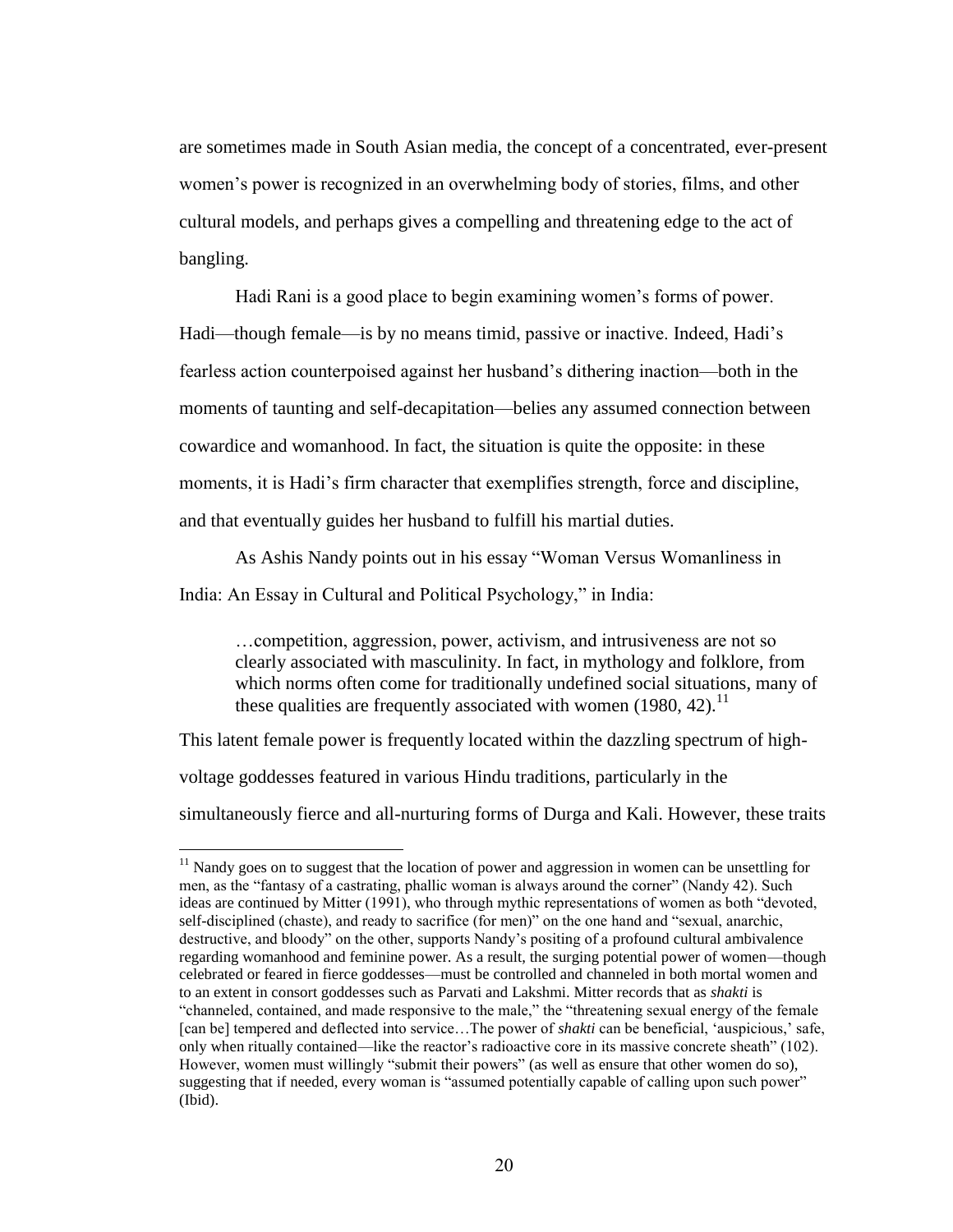are not restricted to goddesses, and Gold has identified *shakti* (the primal, creative and specifically female form of energy) as an undercurrent accessible to mortal women as well as *devis* (goddesses) (1994, 28). Her work suggests that mortal women can potentially draw on a store of great power through identification with *devis*. Noting psychoanalyst Alan Roland"s assertion that, of his upper-caste, Delhi-based clientele, "women especially, traditionally experience everyday relationships within the framework of myths," and further, that these myths are not used symbolically but metonymically—"continuous with everyday reality rather than a representation of it" (1994, 28)—Gold goes on to illustrate cases which vivify for audiences the identification that some Rajasthani women find with *devis*. Interestingly, the essay also tells the tale of Hadi Rani whom, she notes, ends her life "with the words "Victory to the Goddess!" on her lips" (1994: 36), thus hinting that Hadi herself draws on this divine strength.

These stories undermine explanations of bangle gifting that rely on conceptions of feminine cowardice, for in the Hadi verses, it is the woman who holds honorably firm. Gold"s work with Rajasthani women further reinforces the fact that it is not only legendary women who can take on such positions of strength and dominance; rather, mortal women too would seem to have access to *shakti* and all of the creative and destructive capabilities that this force entails*.* Thus, the idea of a reversal of gender responsibilities is no idle threat.

In this section I have tried to show that the bangle is an object encoded with messages of duty. When a man fails in his public duties, a woman might best support him by taunting him with the bangle—the emblem of a wife's devotional responsibilities—to remind him of his responsibilities. Implicit in this action is a threat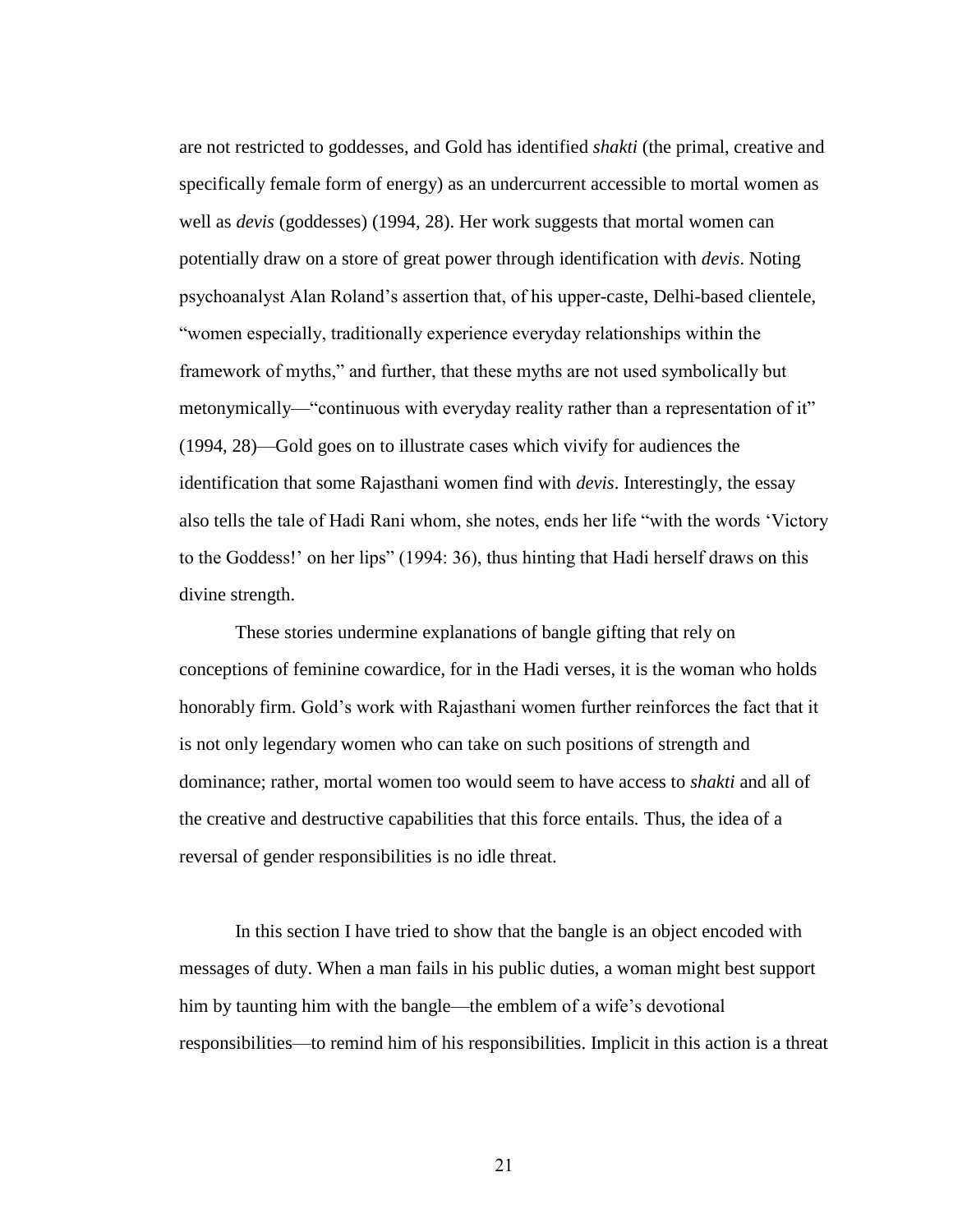of role reversal, which if actually accomplished would threaten the collapse of the moral and social order that is structured by the *pativrata* system.

The firmness and strength of women is thus both potentially threatening and also a useful source of strength to men. As Harlan points out: "the story of Hadi Rani...locates the 'secret' of Rajput honor in women" (2003, 97). Harlan also notes that "the story provides an illustration of women motivating, and indeed having to motivate, men to be brave" (2003, 97). It is perhaps not surprising, then, that this tactic has close associations with war. The connections between bangling and war will be further explored in the third chapter of this paper.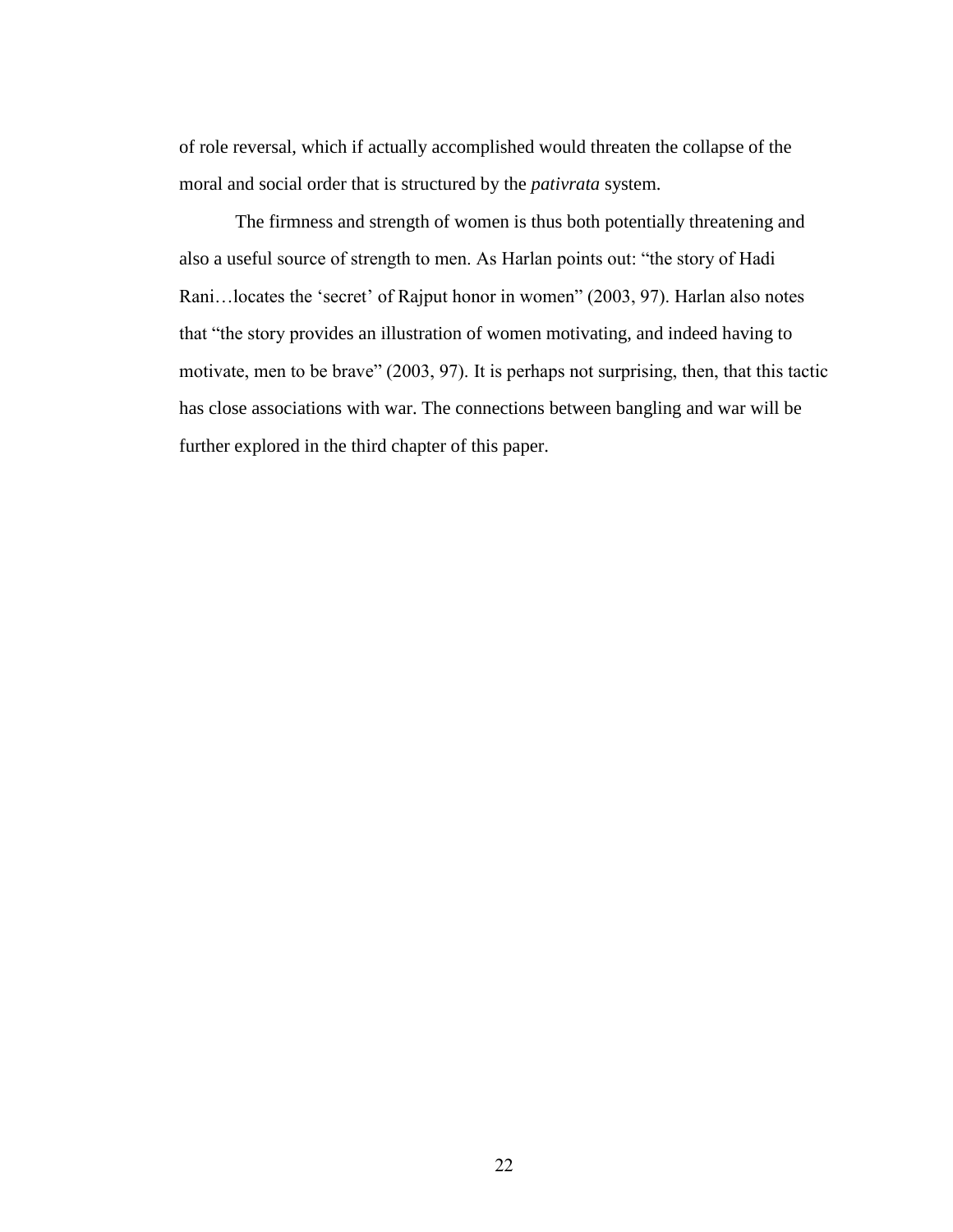## CHAPTER 3

## **BANGLES AND WAR**

## **3.1 BANGLE GIFTING IN TIMES OF WAR**

As might be deduced from the stories of Hadi Rani, Senani and the *chali mukte*, bangling has deep connections with warfare. This relationship is confirmed in a wide variety of historical writings about South Asia, with the majority of early bangling incidents revolving around martial encouragement and the push to battle. As taunts are remembered anecdotally, it is difficult to know if these incidents are myth, fact, or a creative combination. However, their presence in the records reveals an awareness of the wartime utility of this tactic in the public consciousness.

The historiography surrounding the 1857 War (formerly known as the "Sepoy Mutiny") demonstrates this connection well. Both Indian historians and scholars abroad note a smattering of bangling incidents throughout the conflict, particularly in iconic moments of the war. In fact, the tactic is often placed at the beginning of the clash, in Meerut. In early May 1857 a hundred *sepoys* were court-martialed for their refusal to use newly-issued cartridges, which were rumored to be greased with cow and pig fat. Historian Clare Anderson's account of May 10 runs as follows:

That afternoon fighting broke out in the Meerut lines, and a group of armed troopers from the prisoners" regiment rode up to the jail to release their fellow men. Kaye suggested that they had been taunted by the townspeople who had called them cowards for allowing their comrades to wear "anklets of iron" while they did nothing. The *sowars* too later spoke of the 'great commotion' in Meerut bazaar. The bazaar women mocked and jeered, challenging and emasculating the men with the words "Give us your arms: we shall fight and liberate the brave officers who have been confined to gaol. You can keep inside the home and put on bangles' (Anderson 2007, 56).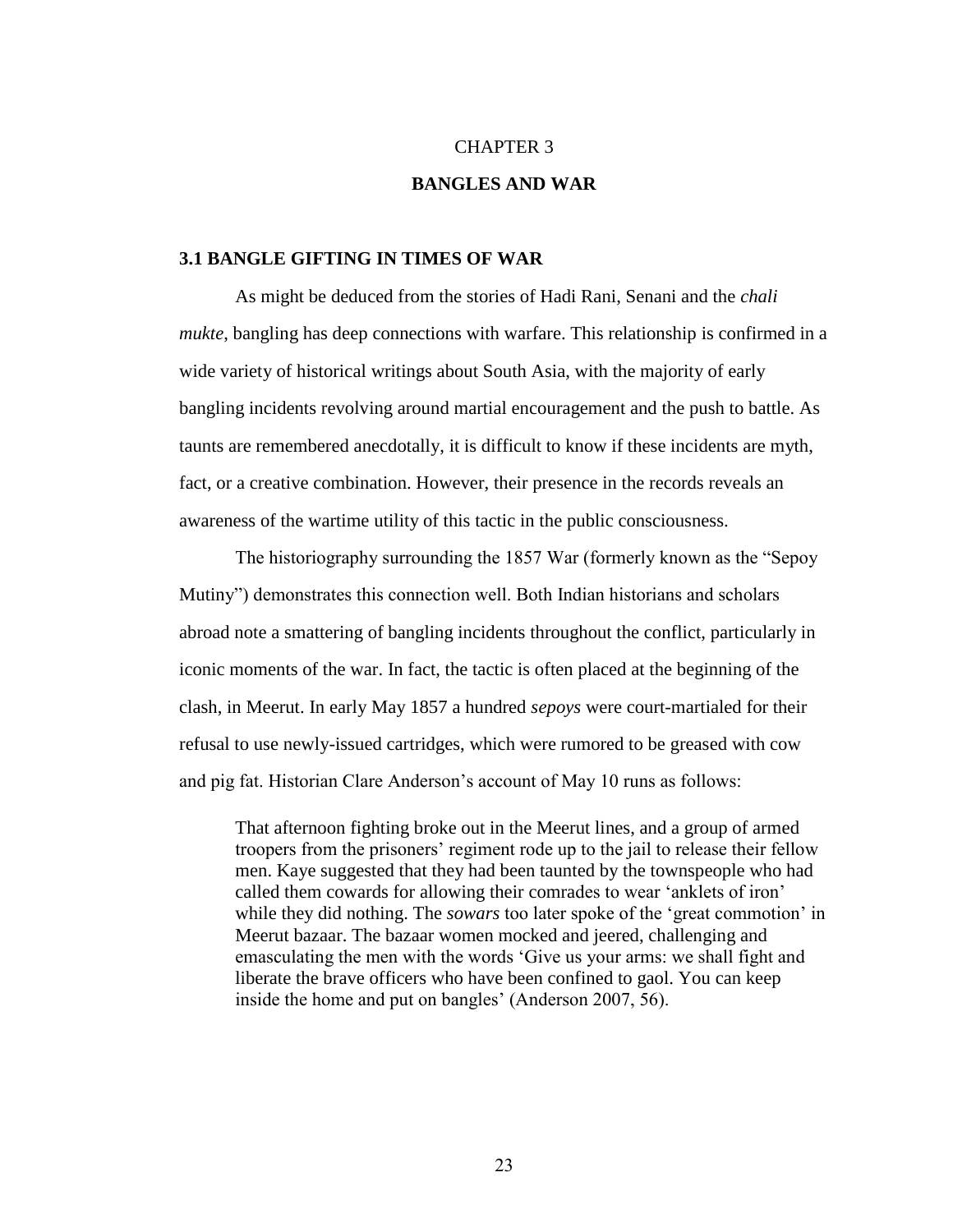A shorter version reads: "…it is said, the women of the town booed and denounced them for their cowardice and asked them to wear bangles and sit at home. The next day, on May 10, 1857, the sepoys lost self control and rose in open revolt" (Kashyap 1973, 9).

Rulers who did not immediately join the fray also became prime targets of bangle taunts. The Nizam of Hyderabad Afzal-ud-Doula is commonly mentioned as a recipient of bangles during the war due to his hesitation to join the rebellion. Sarojini Regani notes that as the Nizam wavered, placards were pasted outside the chief mosque of the city which read: "The aid of the Almighty and his Prophet is present with Afzul-Ood-Doula Bahadur who should not fear or be apprehensive. If fearful he should wear bangles and sit at home" (Regani 1986, 302). According to Omar Khalidi, a command to join the sepoys or "wear bangles and sit at home" that was directed at the Nizam was further repeated in a Friday *khutba* (sermon) soon after the war broke out (Khalidi 2006, 70).

Writers contemporary to the conflict similarly note the tactic. For example, J.W. Kaye"s 1875 *History of the Sepoy War in India* places bangling in Meerut. George Dodd"s 1859 *History of the Indian Revolt and of the Expeditions to Persia, China, and Japan* also mentions the tactic, documenting an incident in which a widowed queen of Oude (modern day Uttar Pradesh) bangles each of her generals, "scoffingly telling him to wear these trinkets, and become a woman, unless he could vanquish and drive out the Feringhees [foreigners]" (Dodd 1859, 610).

Such examples abound in the literature, and are often listed as an immediate spark before a show of martial courage. However, the tactic has also been useful in movements that adopt the structures and rituals of war. Civil Disobedience is a brilliant example of this: though it was not a war, it utilized many of the tactics of war to give participants a proper model of sacrifice, discipline, and courage.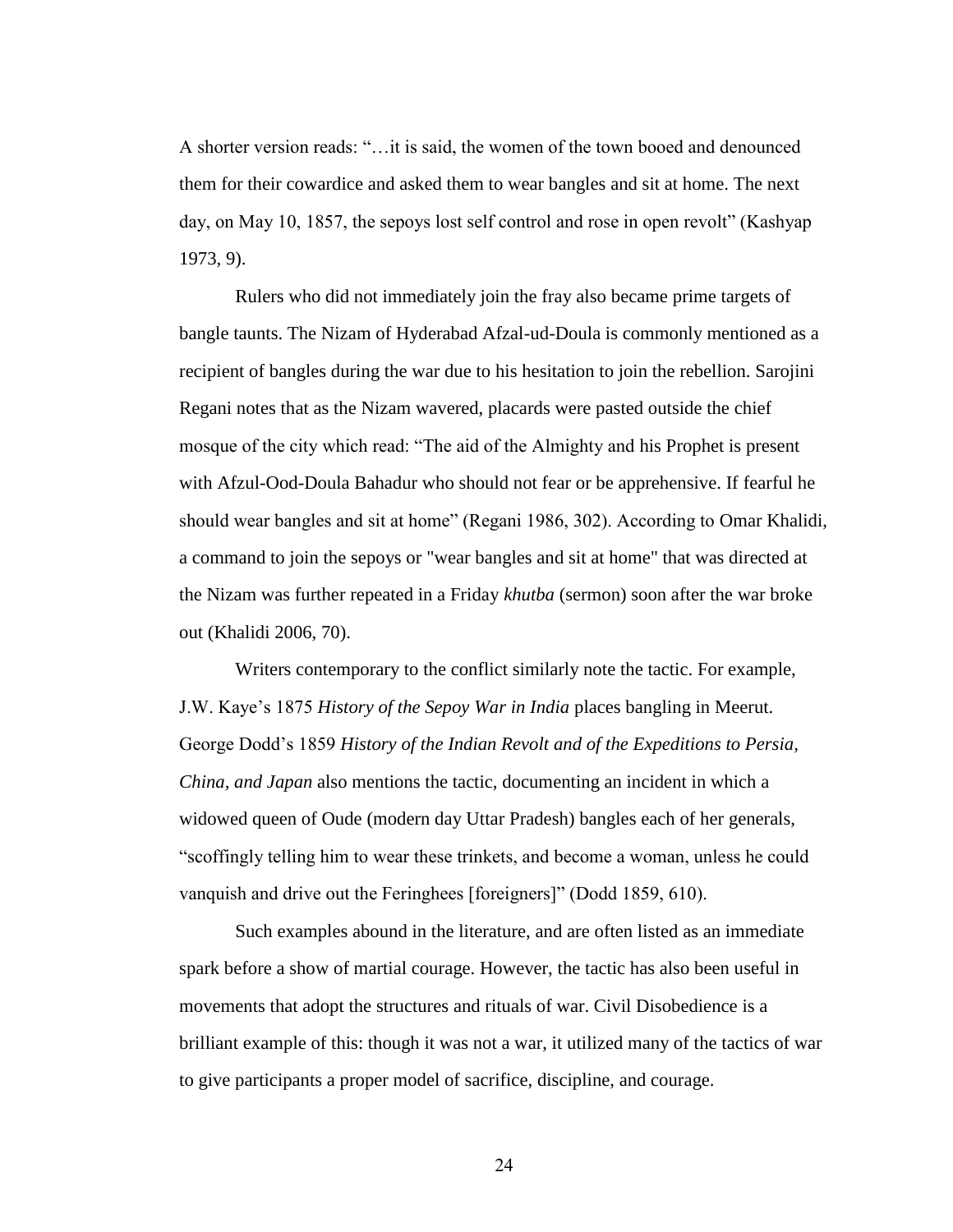## **3.2 CIVIL DISOBEDIENCE AND THE TACTICS OF "WAR"**

Civil Disobedience was not a war—at least, not in the strict sense of the term. It was a tactic described by Mahatma Gandhi as a "civil breach of unmoral statutory enactments" (Gandhi 1951, 3). It was launched as a mass movement in 1930 after the British government failed to recognize and enact the Nehru Report, a Congress Party resolution penned by famed nationalist Motilal Nehru. Written in December of 1928, the Nehru Report gave the British government a year to concede dominion status to India, threatening mass civil disobedience if the deadline was not met. The deadline passed with no action, and the Civil Disobedience movement was set into motion in March of 1930. Planned activities of the movement included:

- (1) Breaking of the Salt Law.
- (2) Boycott of foreign cloth.
- (3) Non-payment of land revenue and rent in specified areas.
- (4) Breach of the forest laws.
- (5) Boycott of British goods, banks, shipping, insurance and other concerns.
- (6) Boycott of liquor and opium (The India League 1934, 77).

Though these activities would seem in no way martial, Gandhi conceived of the movement as a non-violent war. The movement would carry the discipline and courage associated with war, but not the violence: these positive attributes were considered separable from the normal violence of war, and could be effectively appropriated into *satyagraha* (truth-struggle, encompassing Gandhian methods of nonviolence). Driven by this idea, Gandhi discussed at length the idea of a Peace Army or Satyagrahi Army: "An army of non-violence exposes itself to all the risks that an army of violence does. Only the latter expects to retaliate even when it is not the aggressor. An army of non-violence runs risks without the wish to retaliate" (Gandhi 1986, 479). As Gandhi emphasized, the coming conflict would not be bloodless, for *satyagrahis* would indeed have to endure violence and shed their blood for the cause. The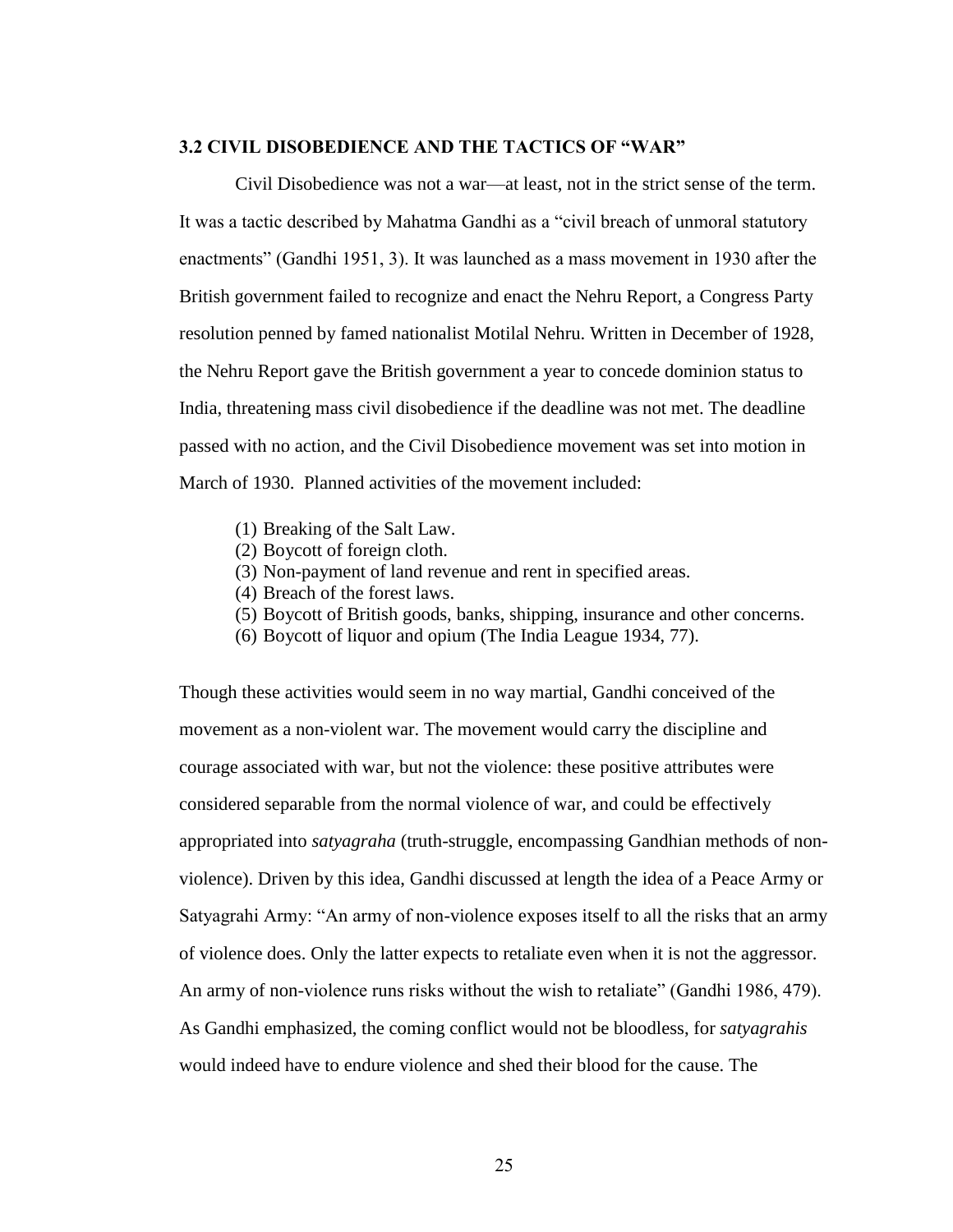difference, then, would lie in the *satyagrahis* refusal to retaliate. In all other aspects, however, the *satyagrahi* soldier would be similar to ordinary soldiers, as Gandhi illustrates:

…Tennyson wrote those immortal lines—"Theirs not to reason why, theirs not to make reply, theirs but to do and die."....both in Satyagraha and military warfare the position of the soldier is very nearly the same. He knows no rest, no certainty of movements, the only certainty for him is to face heavy odds and even death. His promise to be under discipline and obey the general"s command applies even during the period of suspension of hostilities (Gandhi 1951, 98).

Framing *satyagraha* and Civil Disobedience in this way had several advantages. It answered critics who felt that non-violence and Gandhian practice showed "cowardice and lack of manly pride," (Mehta 2006, 38) such as the controversial Hindu nationalist Vinayak Damodar Savarkar. It was also a useful way to frame a complex tactic for easier public comprehension, and furthermore, allowed for the advantageous use of a number of poignant terms, structures and rituals that are normally associated with war.

This framing became particularly salient in the language used by both Congress leaders and sympathetic newspapers of the time. For example, in the lead up to Civil Disobedience, Motilal Nehru reported to a *Hindustan Times* reporter that ""Soldiers of the country must lose no time, in preparing themselves for the coming fight for freedom."" Calling for the unquestioned loyalty of military forces, he went on to assert that "the soldier"s duty was to do and die and those who were prepared to join the coming struggle as soldiers should not bother about the details of the programme. They should simply place themselves at the command of Mahatma Gandhi, the dictator of India" (*Hindustan Times*, 24 February 1930). A poem published in the *Amrita Bazar Patrika* takes similar tones:

The Bugle of War has sounded clear, Each son of Hind, his part must play;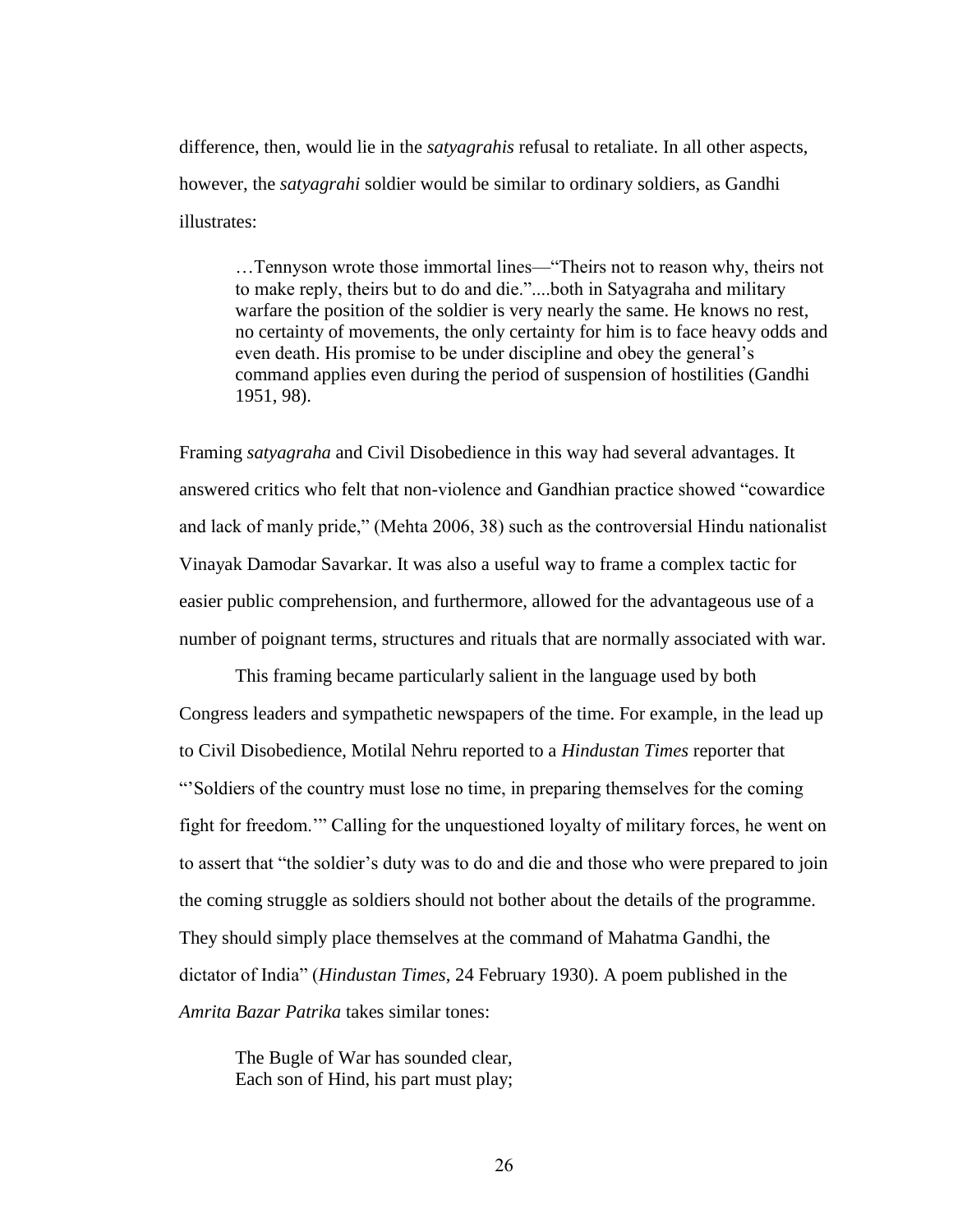The Beacon Light is blazing far, None in homes, must now stay. Destiny"s Day is drawing near, Fortunes call comes once in a way, The brave that hear will heroes be, Cowards that lag will creep in shame… The aged now with the young must part, The young to the fields of battle depart; Every village must the drum beat loud, Carrying the war-cry above the cloud (*Amrita Bazar Patrika*, 7 April 1930).

Not surprisingly, discussions between Civil Disobedience leaders and the British government were framed as peace talks, and Gandhi"s demands as "Terms For Peace" (*The Leader*, 23 May 1930).

However, it was not only terminology that framed events. Several war-related structures and rituals were employed in the course of Civil Disobedience, including the creation of "war councils," as well as the public performance of send-off ceremonies. One such send-off celebration was covered in great detail by local papers:

From early morning people began to flock to the Queen"s Gardens to witness the National Flag hoisting ceremony and the impressive send-off that was given to the first *jatha*. The whole ceremony was marked with solemnity, mothers and sisters embracing their dear and near ones, who were to 'proceed' to the "battlefield" to wage a "non-violent war" against the Government. The scene was so inspiring that it filled the hearts of everybody present there with patriotic fervor and immense enthusiasm (*Hindustan Times*, 9 April 1930).

These structures and rituals surfaced as a way to encourage and frame the mobilization of *satyagrahis*. Furthermore, they called on a very common and useful war tactic: the appropriation of family loyalties into the service of the larger community.

## **3.3 FAMILY, NATION AND THE CALL TO ACTION**

One of the greatest challenges in the creation of an army is the mobilization of the general population. Though the professional soldier is obliged to join the battle,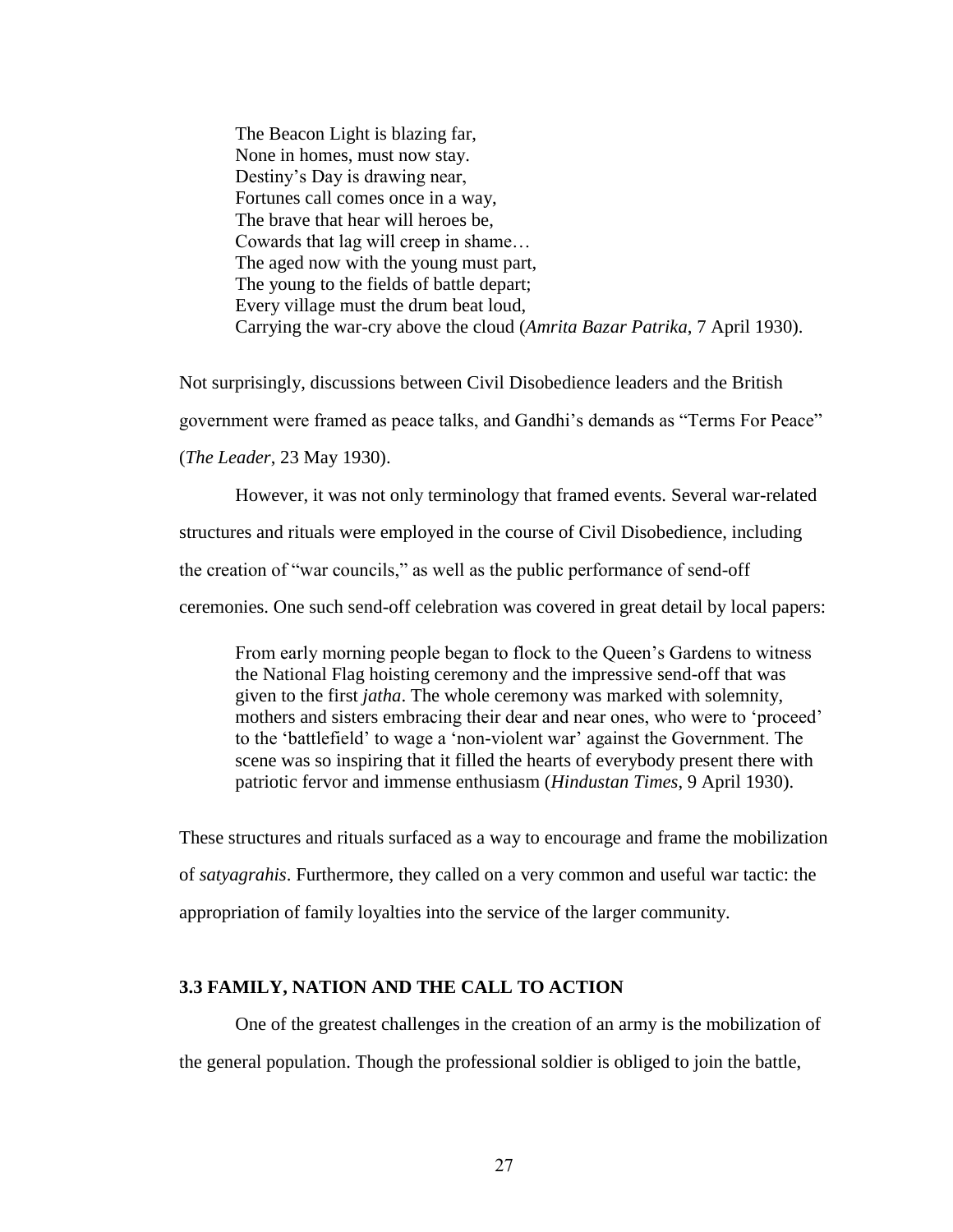such participation is typically voluntary for ordinary modern-day citizens. Thus, to recruit the general public, leaders must find a way to make action seem urgent, necessary and meaningful to the private lives of potential volunteers.

One of the most effective manners of accomplishing this transformation is by absorbing family loyalties into the service of community; in this way, a soldier could be encouraged to protect the community just as he or she might protect his or her own household. This was a very common tactic during the Civil Disobedience movement, when kinship terms were liberally employed to encourage community loyalties with the force of family loyalties. The success of this tactic would be of no surprise to anyone who has spent any time in the Subcontinent, where strangers can instantly become (fictive) kin.

For example, an idea that was repeated time and time again (and since, has been written about time and time again) is the use of the idea of *Bharat Mata* (Mother India).<sup>12</sup> Men and women were frequently addressed as sons and daughters of *Bharat Mata* in songs, speeches, poetry, and pamphlets. A song by Chimanlal P. Bhatt ran:

Let the freedom of Mother India be my immortal hope… India is mine, I am of India. It is an an unbreakable love-tie. Let the service of Mother India be my earnest desire. Why, Mother, there is a constant flow of tears in your eyes? Let there be the sacrifice of thirty crore [three hundred million] souls for removing thy bondage. Arise brothers, let us walk together to climb the minarets of freedom…(Sharma 1998, 61)

However effectively kinship language might absorb the loyalties of a volunteer, however, a living family continued to exist with present needs of its own. It was

 $12$  Bharat Mata has not only been framed as the mother of India, but the patron national goddess as well. Thus, devotion to Bharat Mata has also often been cast in religious (or pseudo-religious) terms. See Ramaswamy (2010) for a comprehensive study of the use of Bharat Mata imagery in twentieth century India.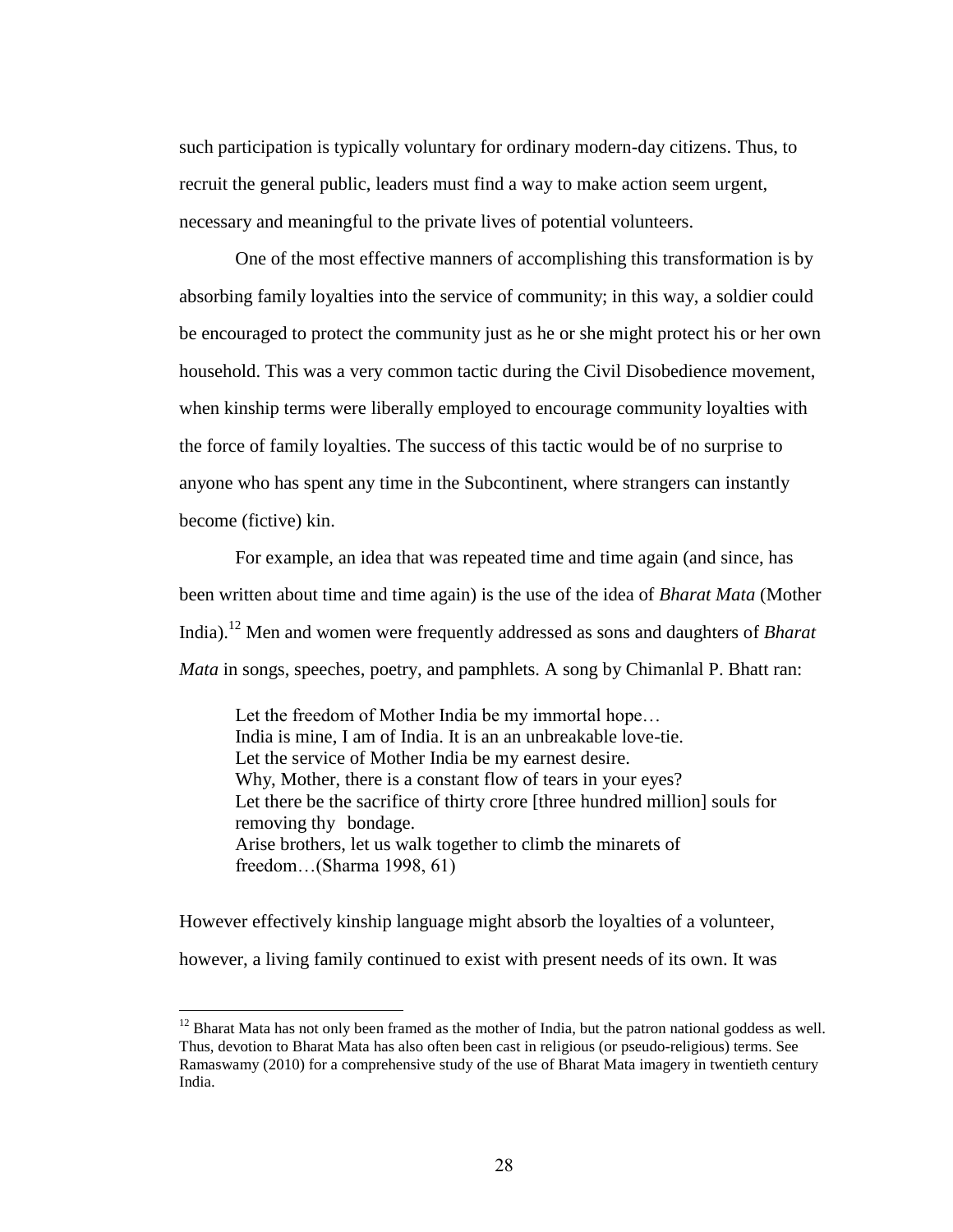important (though not always necessary, it might be noted) that the household support the volunteer"s public participation in Civil Disobedience, which at its most extreme risked confrontations with police, arrest, and in several cases, death. Thus, one of the greatest dangers in warfare is that the soldier will be "held back" by the loyalties of family and family life. This threat is exemplified in the actions of Chudawat, who though normally known for his bravery—wants to stay with his young bride rather than ride to war when called to the aid of a neighboring kingdom. Therefore, the duty of the remaining family members is to sacrifice their own needs in favor of those of the nation, and to encourage or even push the soldier out to war. Hadi takes on this responsibility with vigor; a collection of "Rajput songs" released in the 1930s reflect a similar distribution of duties, in which wives and mothers must force their sons and husbands to fulfill their martial duties:

Go to the battle-field, my lord, Do not be a coward; Shame will come for you, reproach for me, None will call it a thing of honour… Don"t you come back running, my lord, If you run, disgrace to me; My female friends will clap their hands, They will turn their faces from me.... Every pain I will endure, O female friend, But two things burn me: Son who shames my milk, Husband who shames my bangles (Satyarthi 1951, 68).

In this case, the husband shirking his martial duties is not only shaming himself, but the marriage itself (represented by the bangles). The featured wife and mother, in contrast, displays her sacrifice and willingness to fulfill the abovementioned demands.

When a volunteer hesitated, it was the duty of wives and mother to push them out of the door (though the wives and mothers themselves were often simultaneously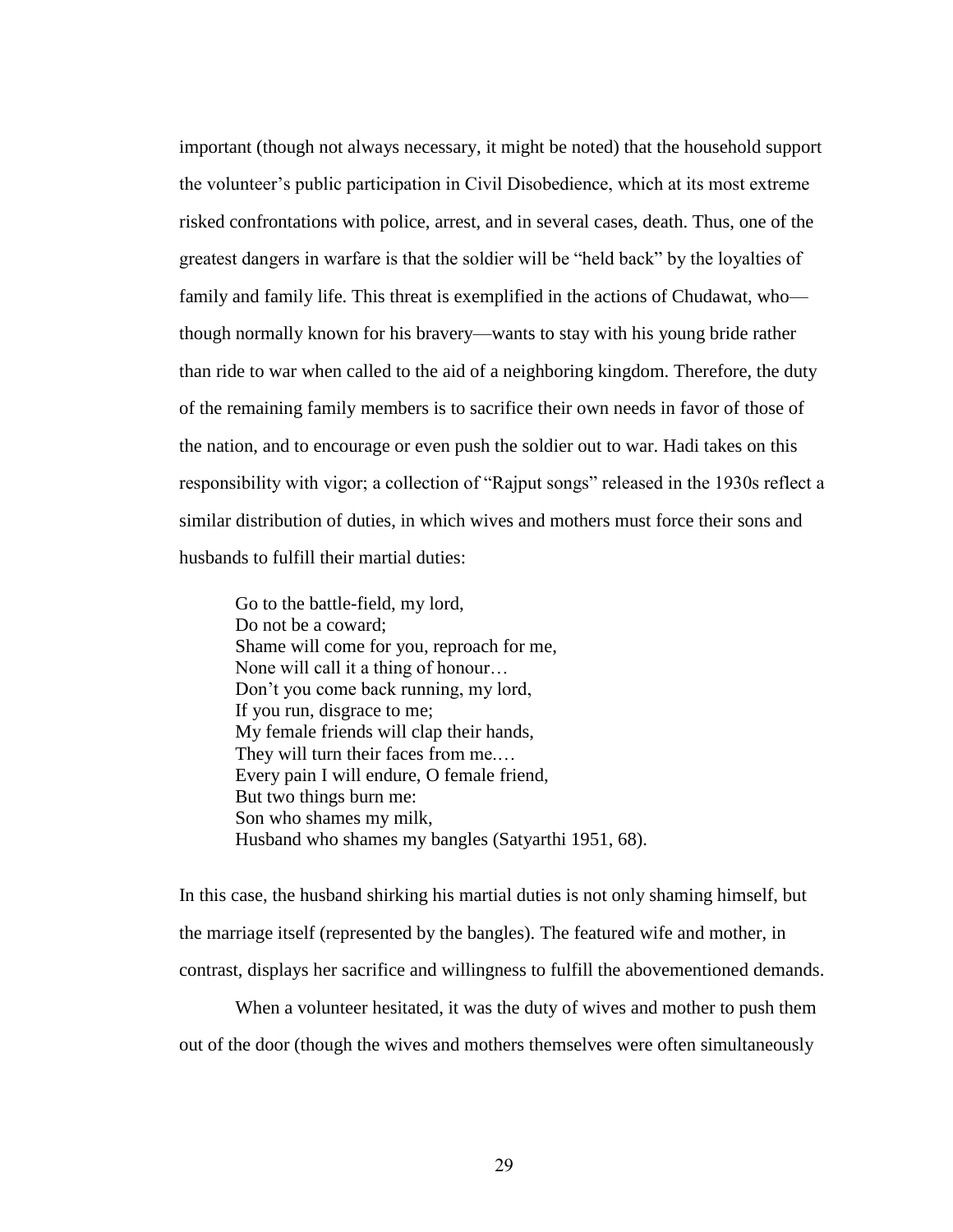engaged in nationalist activities).<sup>13</sup> This was frequently cast in newspapers and propaganda pamphlets as women"s sacrifice to the nation. A good example of this is Mariam Bibi:

…the old mother of Mr. Siddiqi, one of the satyagrahis convicted on Bombay[, who] on hearing of her son"s conviction, said: "I was very anxious that my son should be arrested. If I had 100 sons more I would have given them for national battle….Now I can go to my grave quite peacefully and calmly" (*Hindustan Times*, 13 April 1930).

This method of encouraging/pushing "soldiers" to the battlefield is particularly important for our understanding of bangling in Civil Disobedience, because it recognizes women"s influence in men"s mobilization. And it should be recalled that in the Civil Disobedience movement, wearing *khadi* (homespun) was one of the "war" programs itself, and therefore required similar encouragement.

## **3.4 WHITE FEATHERS, BANGLES AND ROLE REVERSALS**

 $\overline{a}$ 

In April, 1930, during a "National Week," speech, *Hindustan Times* editor J.N. Sahni incited the women of Delhi to form a *churi* (bangle) league. The purpose of the league would be to pressure men wearing western clothes to switch to *khadi*  (homespun), and to pressure shops selling foreign cloth to cancel their orders and destroy (or at least seal off) their wares. The speaker suggested as a model for the movement a recruitment tactic used in England in the First World War:

…it is understood that Mr. Sahni"s suggestion would be translated into practice from to-morrow in Delhi and would take the shape of an all-India movement.

<sup>&</sup>lt;sup>13</sup> Gandhi, in fact, seems to try to shame women into pushing their husbands out to "battle" in several of his speeches. During Non-Cooperation, in an article for *Navajivan*, Gandhi explains General Dyer"s "reign of terror" in 1919 Amritsar as partly attributable to the fact that women of the time did not know to push their men out to fight: "Had the women been aware that it was the primary duty of the people to free themselves from the tyranny of this man, they would have filled with courage their husbands and sons, made them shake off their cowardice and defend their self-respect. But in the present age, the women keep aloof from the things which really matter for the nation"s welfare and, hence, we get little help from them" (Gandhi 1988, 49).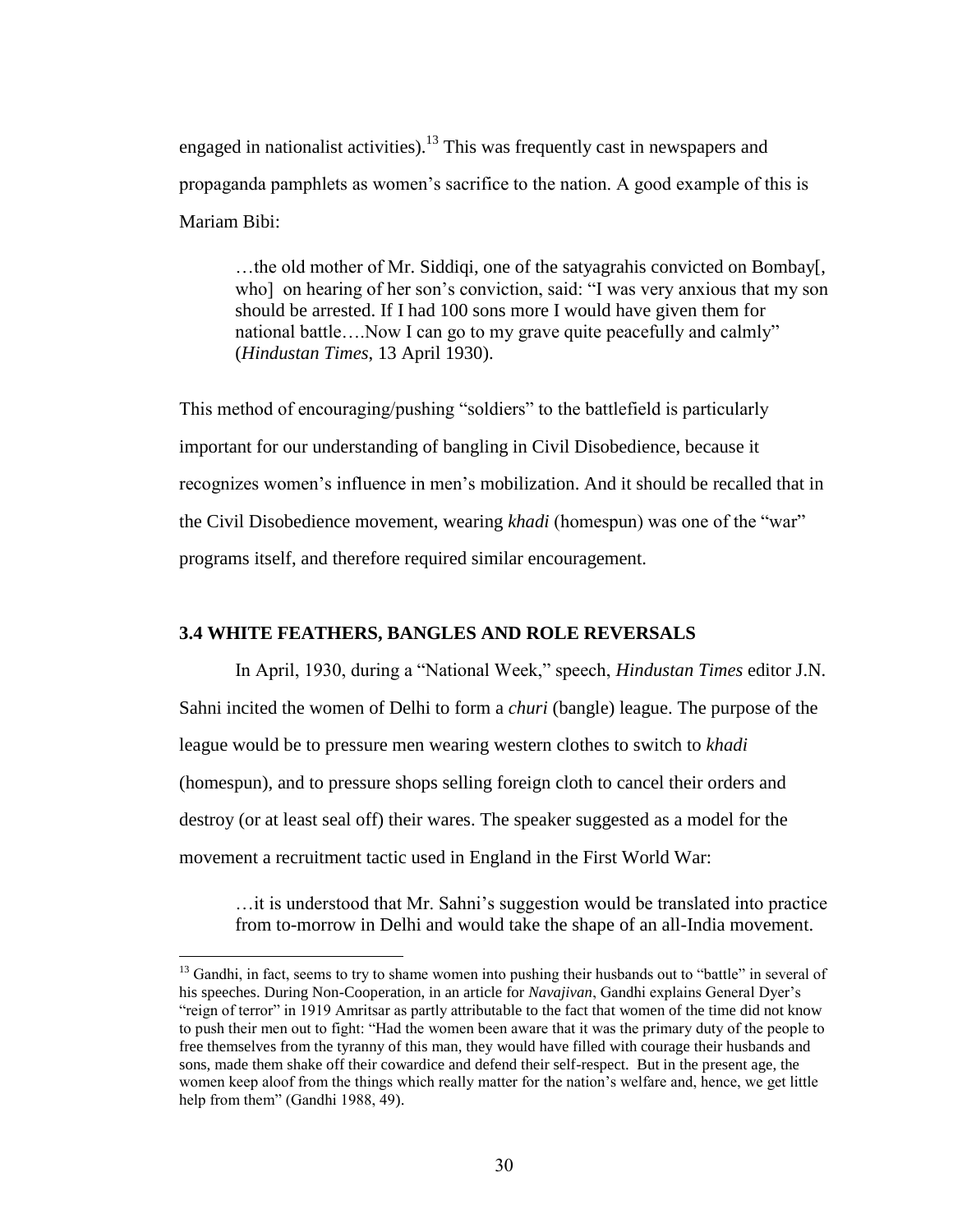He suggested that following the precedent of the "White Feather League" which was established in England during the Great War to prod unwilling people to go to the battle-field by means of admonitions through the fair six [sic] a similar league consisting of ladies should be established everywhere in India (*Hindustan Times*, 12 April 1930).

The White Feather League (also known as the White Feather Brigade), brought together by the British government, recruited a small group of beautiful young women to pin white feathers (a popular symbol of cowardice) to the jackets of men in civilian clothes as a taunt to drive the men to join the armed forces. The movement is described by a contemporary as such:

In England men who fail to offer themselves for war service without the best of reasons are known as "slacker." When they appear in public they are very apt to be stopped by a young woman and decorated with a white feather, with some such explanation as this, "You look rather nice, but you"d look better in khaki" (Lena 1918, 405).

Indeed, the uniform recognized service in the United Kingdom. However, in India,

wearing the uniform was *part* of service. The Bangle League"s object would be:

to present a bangle (*churi*) to every man who wore foreign cloth thus signifying that if the man so wearing foreign cloth was not brave enough to discard its use, he had better accept that bangle (churi), put it on and sit in his home like women. The society will perhaps come to be known as the Indian Bangle League (*Hindustan Times*, 12 April 1930).

Wearing *khadi* was a way to engage in the battle, whereas those in *videshi* cloth were suggested to "sit at home like women." Women were encouraged to press men to wear *khadi* using tactics that typically pushed men to battle. Men"s duty was to participate, and if they failed in their duty, they would be letting down the motherland and would deserve a bangling by the women.<sup>14</sup>

<sup>&</sup>lt;sup>14</sup> Women were also encouraged to wear *khadi* at this time, but for the most part, the tactics used were very different. The one thing that did bond the campaigns for men"s and woman"s usage of *khadi* was shame; in an early speech to women in Dakor, Gandhi asserted: "To the women of the past, virtue was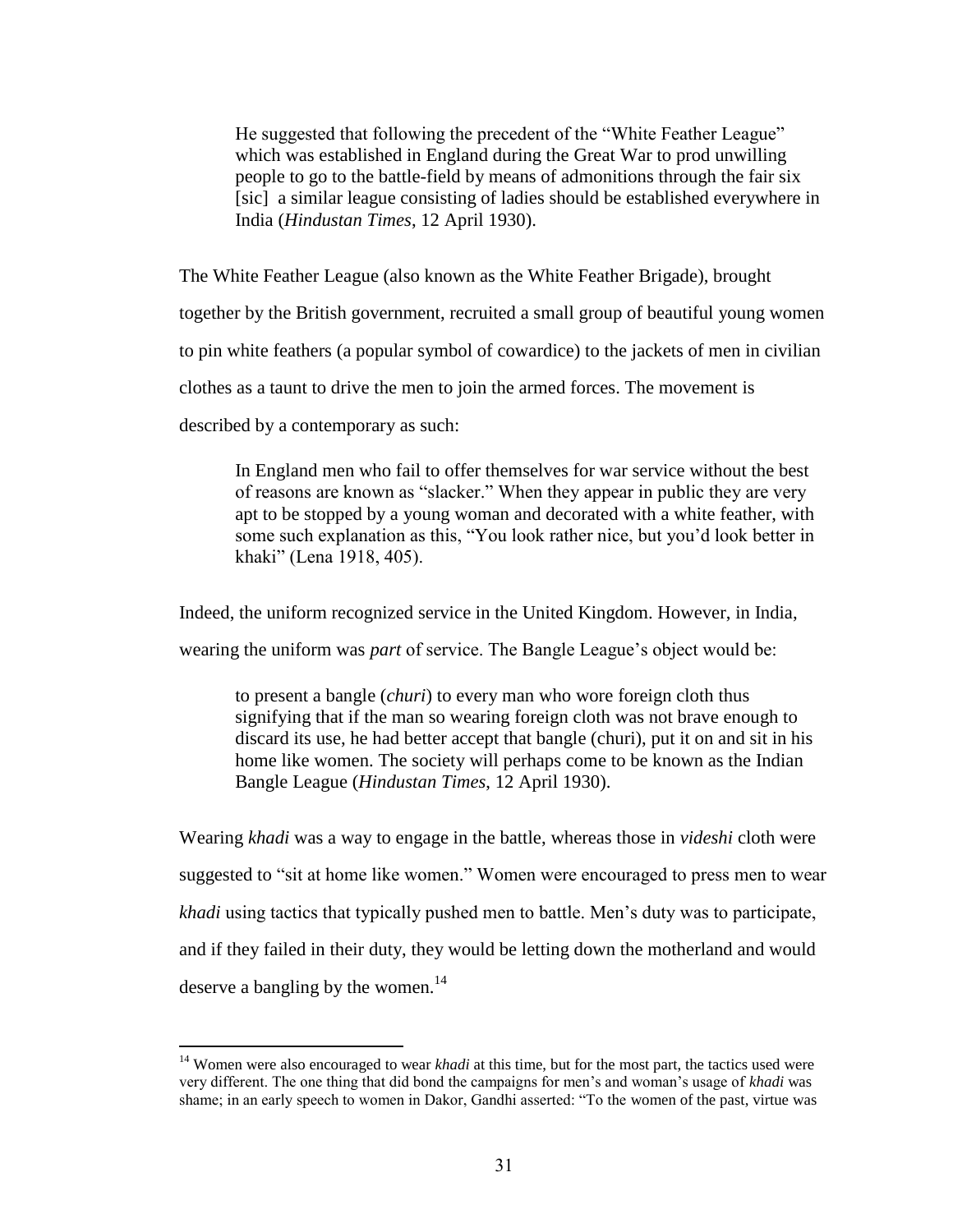There were significant differences between the White Feather League and the Bangles League beyond the *khadi*/khaki divide. The first, of course, was the object used. The white feather as a symbol of cowardice was popularized by the novel *The Four Feathers* (1902), by A.E.W. Mason. The symbol managed to catch the imagination of the British public, but while the extra-textual capabilities of this symbol were explored in the Great War, the white feather remained primarily a literary symbol. Excepting vague associations with delicacy, softness and beauty, the item had no apparent connection with the women gifting them. The bangle, on the other hand, was quite explicitly connected with women, particularly women in their wifely duties. Its usage would carry a myriad of messages that were deeply rooted in South Asian culture.

The other major difference was the threat that lay beneath the taunt. The white feather"s threat was clear: it challenged the manliness, courage, and national commitment of recipients. It also contained a sexual threat: beautiful young women were very specifically chosen to distribute the feathers, because within their act was the threat of sexual rejection. If a man was not virile enough to fight, perhaps he also lacked sexual virility. This fear was explicitly utilized: the recipient could "redeem" himself by joining up, and then returning his feather to the giver in return for a kiss (Gullace 1997, 197). This sexual threat was perhaps present in some bangling particularly in stories of conjugal bangling—but the major threat that loomed behind the gifting of bangles was role-reversal. $^{15}$ 

beauty. Wearing of foreign cloth makes a woman ugly. There is a touch of the harlot in a woman seeking loveliness by fine dressing" (Gandhi 1988, 53).

<sup>&</sup>lt;sup>15</sup> The threat of role-reversal was not present in all acts of bangling: bangling of men by men certainly does not hold this subtext. Rather, it is likely a taunt meant to question a man"s ability to perform his gender and to threaten his exclusion from the gender upon failure. Salman Rushdie beautifully enacts this in his novel *Shalimar the Clown*: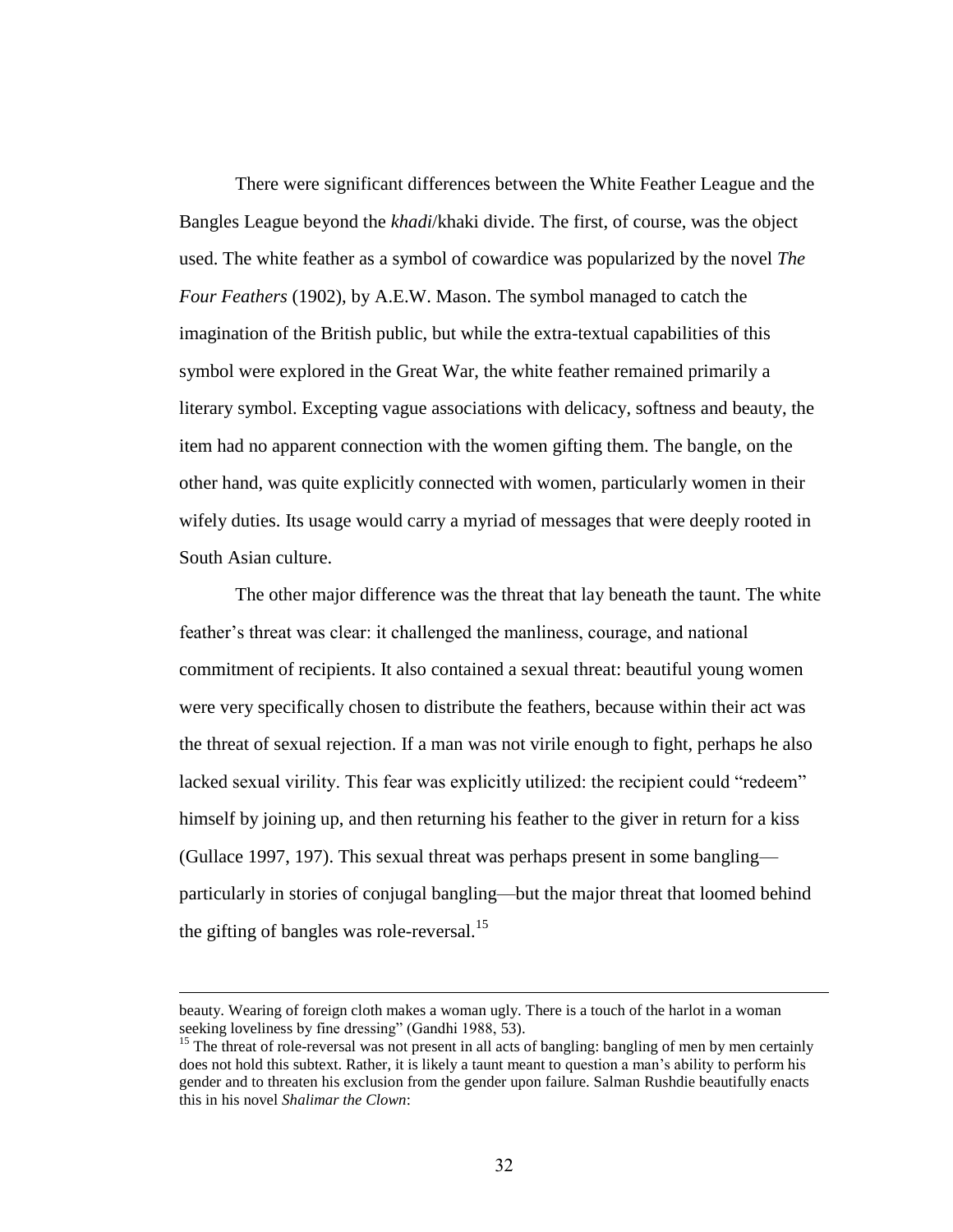The act of giving the white feather threatened men"s identities, but it by no means threatened gender role-reversals. There was no implicit menace of women taking on the roles of failed men. The gift of bangles by women, however, is itself an act of strength. There is an exertion of power that is being intentionally exhibited as the women make judgments of a man"s performance of his duties and diagnose failures of duty. Strength is then contrasted with weakness: even before beheading herself, Hadi Rani shows a fortitude that her husband is measured against, and indeed, men"s poor performance is not infrequently counterpoised against the impressive performance of women. This is amplified by the fact that the women participating in bangling (mostly middle-class women from the United Provinces and Delhi) were often involved in much larger programs of picketing and protest; due to these very public nationalist activities, they frequently courted harassment and arrest. As a result, they could approach foreign-cloth wearers from a moral high ground.

Within this measurement of men's performance and display of women's strength is the subtext that if men cannot perform their duties (i.e. serve the nation properly), perhaps women could and should. In fact, this idea surfaced frequently in women"s songs that exhibited bangle taunts. One particular song, translated by Suruchi Thapar-Björkert, ends its verses as such:

His father was in fact the Rajput of the old school that his son aspired to be, and his birthday gift to Hammirdev was a set of two dozen golden bangles. Ladies" bangles? Hammir Kachhwaha was confused. "Why, sir?" he asked, and the older man snorted, jingling the bangles on a finger. "If a Rajput warrior is still alive on his thirtieth birthday," grunted Nagabhat Suryavans Kachhwaha in tones of disgust, "we give him women"s bangles to express our disappointment and surprise. Wear them until you prove they aren't deserved." "By dying, you mean," his son sought clarification. "To win favor in your eyes I have to get myself killed." His father shrugged. "Obviously," he said, neglecting to discuss why there were no bangles on his own arms, and spat copious betel juice into a handy spittoon (Rushdie 2005, 118).

Until the man can perform his Rajput maleness correctly (by dying), he must perform femaleness. It should be further noted that when men bangle men, the symbol can in fact take on much shallower associations with femininity and cowardice than when women bangle men.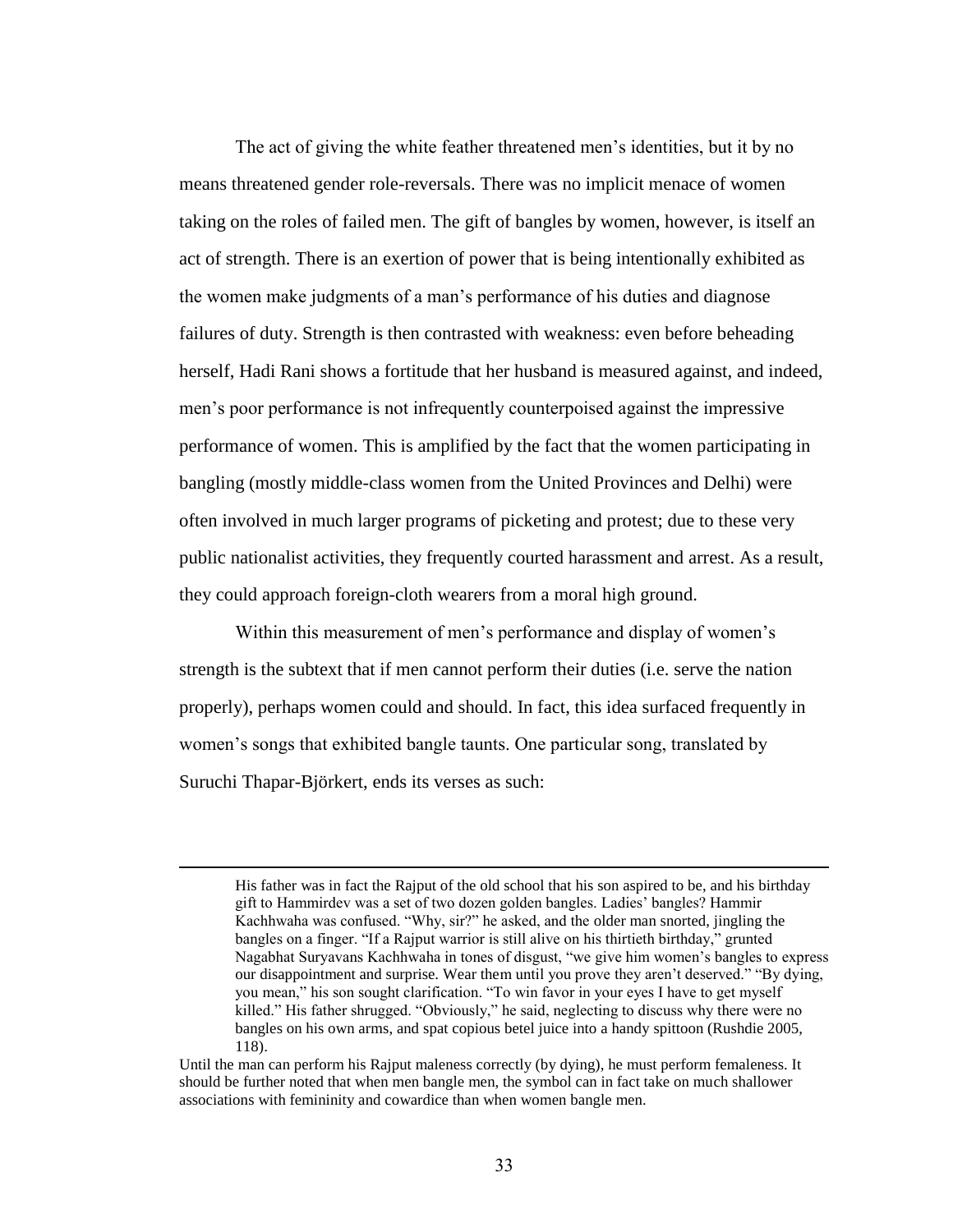Let's picket together The men have worn bangles So let them sit at home, day and night But you should be pleased to wear *hathkadi* Let's go to the jail together (1998, 595).

This is very clearly an indictment of men"s performance that is being used to inspire women to "battle." This type of message goes even beyond Hadi Rani in that the women are to prepared to enter the actual fray; furthermore, they are posed as fearless, seeking to replace their bangles with *hathkadi* (handcuffs). Another song starts:

Hey! Womankind, leave your comfortable homes, Give your bangles to the menfolk, Leave your veils behind, Come out in the streets and bazaars, Leave the task of making *chappatis* to the men, Let us go out and make salt (2006, 112).

Again, the men are pushed into women"s roles, while the women take to the public arena to perform the duties of freeing the nation. These types of statements made for punchy recruitment slogans. However, the degree to which participating women actually conceived of their behavior as role reversal will be explored in the next section.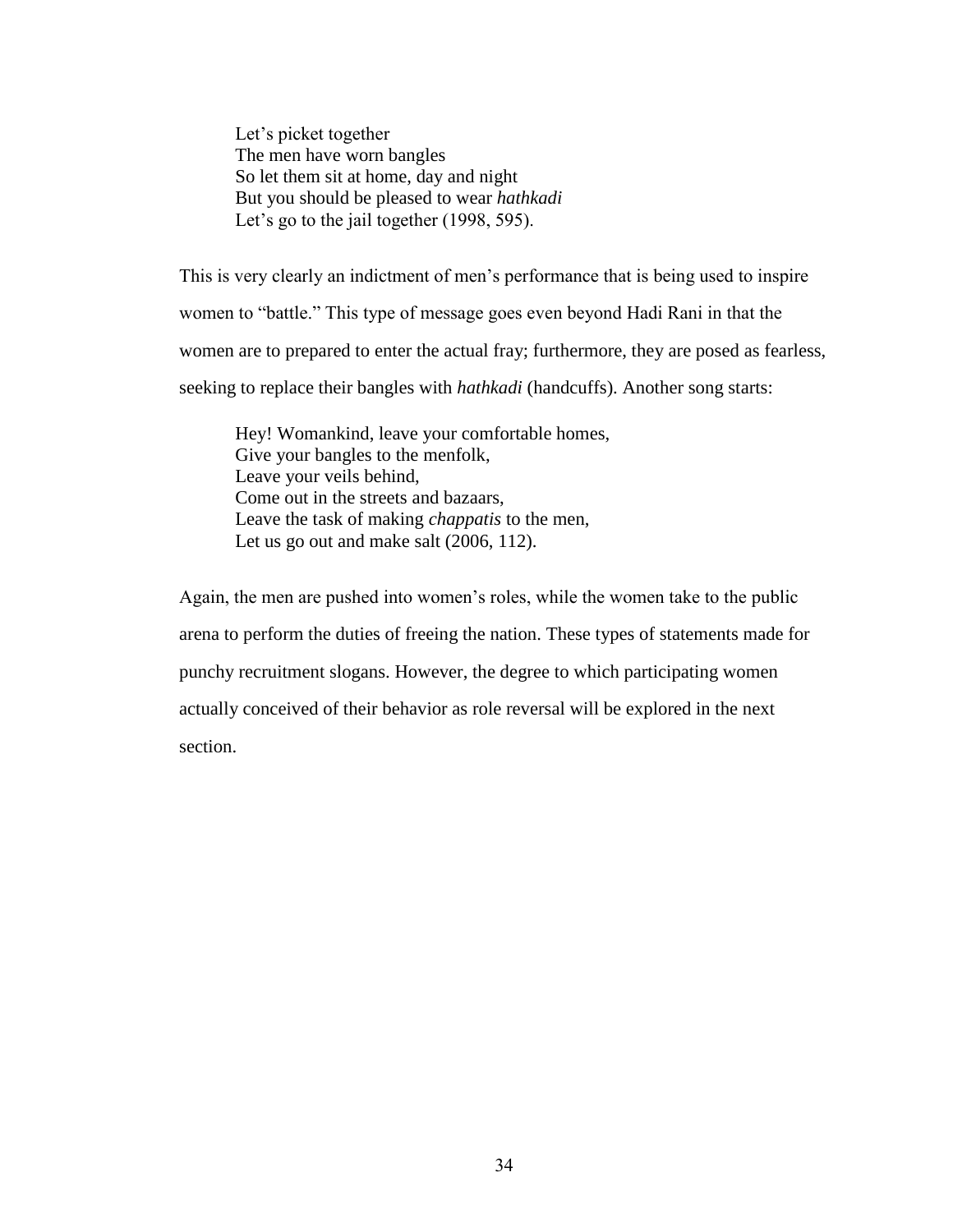## CHAPTER 4

## **TRANSGRESSION AND PROPRIETY**

## **4.1 BANGLE GIFTING CATCHES ON**

 $\overline{a}$ 

A provocative ritual of motivation, bangling caught the imagination of not a few Civil Disobedience volunteers. Official and unofficial groups formed in a number of cities, including Lucknow, Kanpur, and Dehra Dun, with a particularly fiery headliner group coming together in Delhi. This last group—led by the "Joan of Arc of Delhi" Satyavati Devi<sup>16</sup>—went so far as to create a large banner printed with a giant image of a bangle, which it carried in procession. These groups typically followed the normal Congress-prescribed program of picketing foreign cloth shops, but at the same time threatened foreign-cloth consumers with a glittering arsenal of cheap glass bangles.<sup>17</sup>

As a result of the burgeoning movement, large numbers of men found themselves caught in an ornament ambush. Even famed *krantikari* (revolutionary)

<sup>&</sup>lt;sup>16</sup> The nickname comes from Jayant Vachaspati's 1977 collection of essays on Devi, *Dilli ki Joan of Arc*. It is possible that the name was coined by J.N. Sahni of the *Hindustan Times*, who contributed an essay entitled "Delhi"s Joan of Arc—Bahen Satyavati," and is considered the father of the Delhi Bangles League.

 $17$  The strategic use of women's militancy in Civil Disobedience (and in bangling incidents in general) might be fruitfully compared to notable incidents of female militancy in other parts of the world in this period. For example, the 1929 Igbo Women"s War of Nigeria provides an example in which a large number of women gathered to use culturally recognized methods of protest—such as "sitting" on one's adversary (bringing public attention and pressure onto an adversary by surrounding his home and singing his misdeeds, damaging his compound, etc)—to protest an injustice; in this case, the women targeted Warrant chiefs—who were attempting to impose new taxes on women—forcing them into resignation. Though in both cases women used established methods of protests, there are a few instructive differences between the two. In bangling incidents—as this chapter will show—women"s militancy was used to influence men"s behavior rather than to provoke direct change; in the Nigerian case, protests eventually led to direct, brutal clashes between the women and British colonial forces. However, some similarities do connect the two: for example, bangling incidents frequently consisted of self-organized groups of women acting collectively, a striking feature of the Igbo incidents. Furthermore, as Van Allen records, the songs used in "sitting on" an adversary often "called [the target"s] manhood into question" (1972, 170); this message has clear echoes in bangle gifting, though the gendered messages in bangling probably reflects a more layered message about gendered responsibility (as was demonstrated in the second chapter).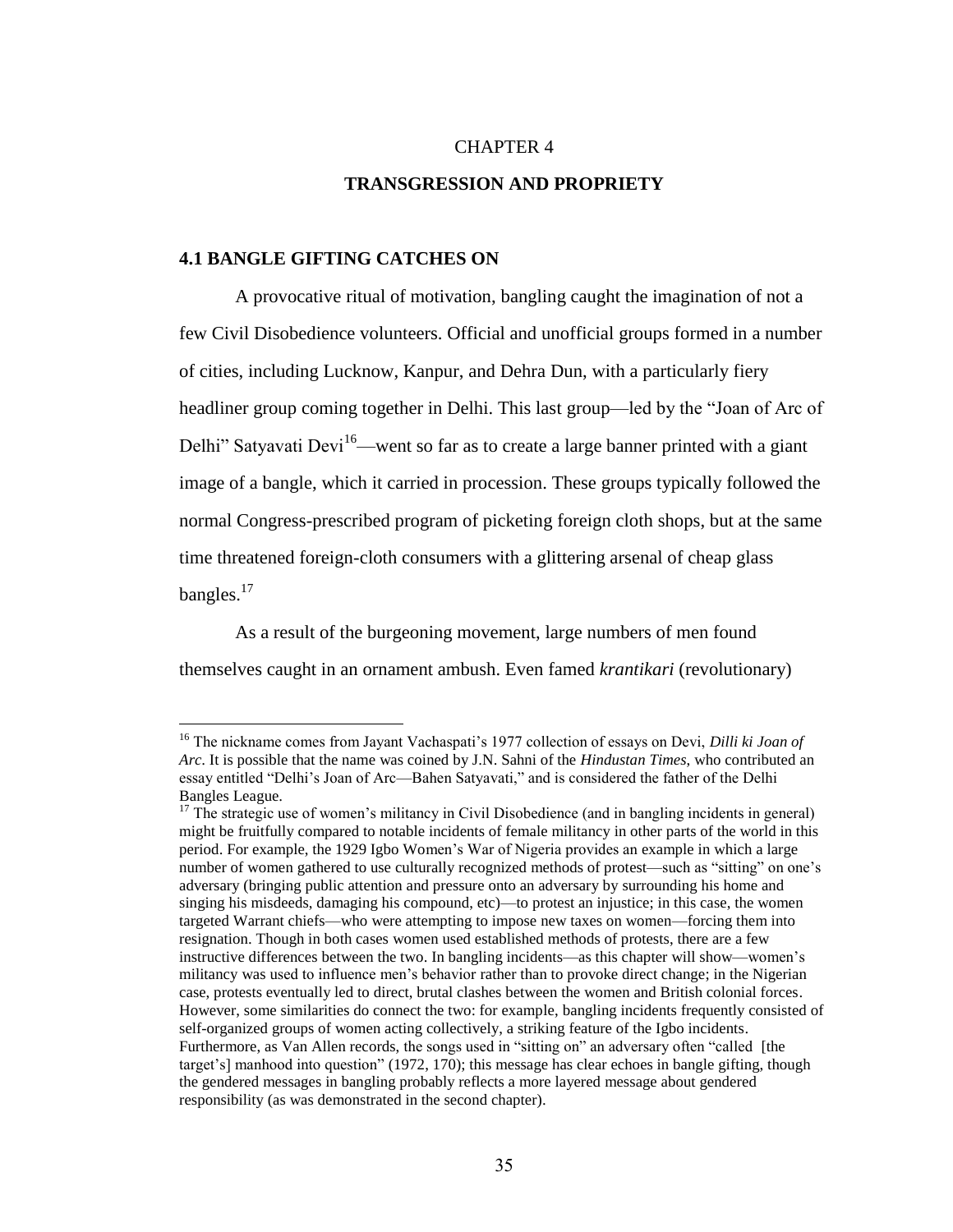Chandra Shekhar Azad was targeted, finding himself cornered by three braceletwielding women; his biography recounts the event as follows:

Once Azad was going to some place near clock-tower in Chandhi Chowk, Delhi. On the way he was stopped by a few girls who said, "Either serve the country or wear bangles and sit at home." Azad put his hand forth, and said, "I cannot serve the country. If you feel like it, put bangles on my hand." Then all the girls, one by one, tried to put bangles on his wrist. But none could force the bangles on his wrist. Defeated, they said, *Bazar* doesn't have bangles bigger than these. So, fine, go and serve the country." Smiling Azad moved ahead (Rana 2004, 109).

Azad was able to escape the banglers. Not all men were so lucky: some women mailed the offending item to their targets to ensure that it was received (see page 11).

A creative and attention-grabbing method of activism, bangling raises a number of important questions about gender relations in Civil Disobedience. Of these, perhaps the most important issue to address is the extent to which women felt (temporarily) empowered by enacting the practice, and consequently, whether those feelings of empowerment were at all expressed as role-reversal.

#### **4.2 SPATIAL TAKEOVERS AND PUBLIC AGGRESSION**

As might be expected, the prospect of role reversal underlying bangling and related taunts not only posed a threat to men, but also functioned as a potential recruitment tool for women. The songs printed above vividly describe the possibilities of women"s activism, framing it as role reversal; the first admonishes: "The men have worn bangles/ So let them sit at home, day and night." The second takes a similar tone: "Give your bangles to the menfolk…/ Leave the task of making *chappatis* to the men." Having declared that the men have not fulfilled their duties to the nation, the songs then direct women to public spaces to take the lead in nationalist agitation, advising them to leave behind their "veils," give their bangles "to the menfolk" and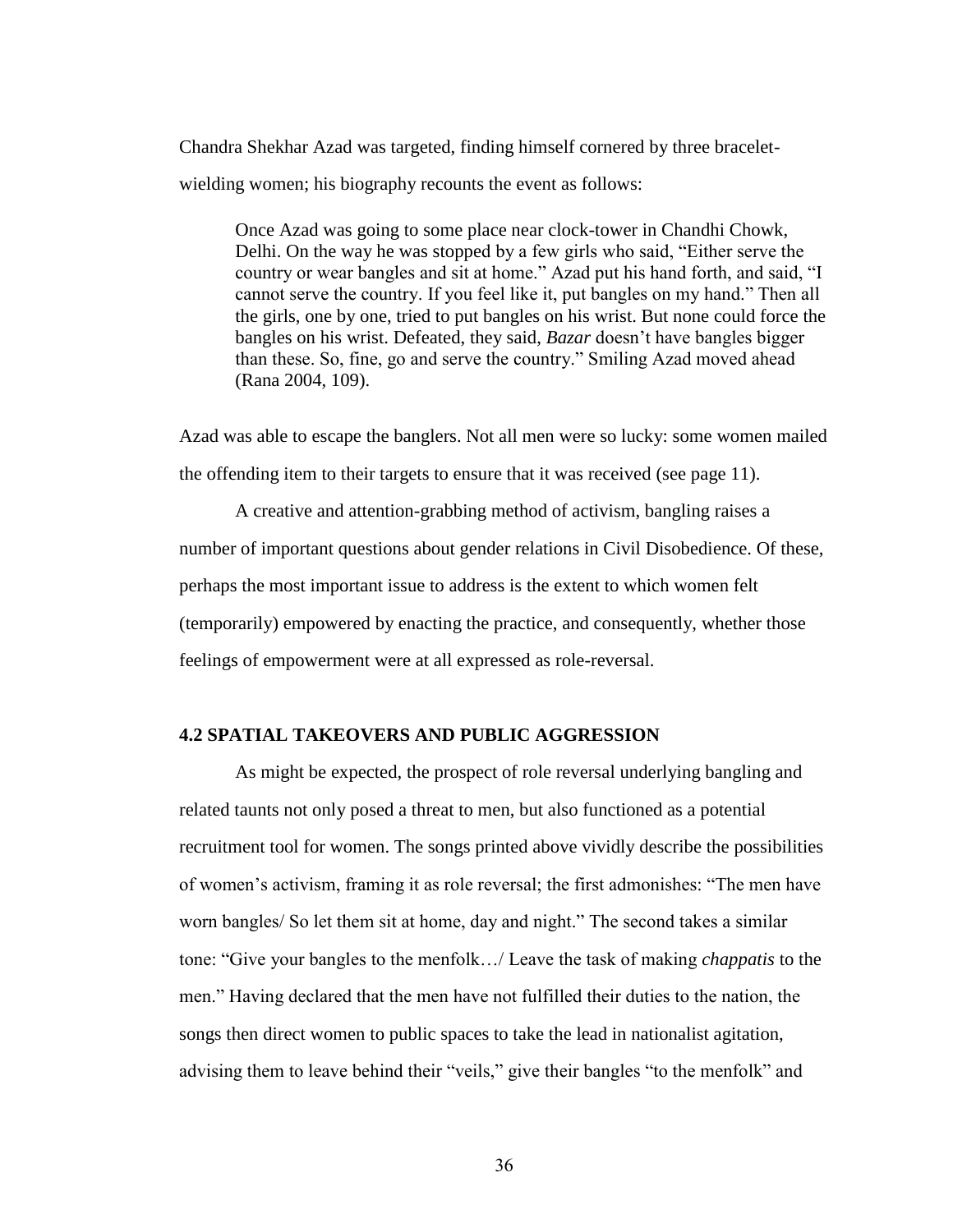instead, be "pleased to wear *hathkadi*," or, handcuffs.<sup>18</sup> The rationale of the songs is straightforward: the men have had their chance to bring the nation out of bondage; it is time for the women to move to the forefront of the nationalist movement.

Underscoring the concept of role reversal was the fact that a response to these recruitment messages necessitated a number of actions that transgressed gender norms of the early twentieth-century Indo-Gangetic plain. The first, and in some ways most dramatic, of the transgressions was the move into the public space that was required for women"s picketing and bangling. Though the first song asks "womankind" to "Come out in the streets and bazaars," Thapar-Björkert outlines some of the difficulties of fulfilling this request, reminding readers that the "Hindi-speaking heartland" was notable for high levels of female illiteracy and *purdah* (2006, 21). A contemporary notice from *The Leader* discussing a women"s meeting in nearby Bihar emphasizes the restrictive social practices that needed be (temporarily) overcome for women"s public activism: "These two meetings and the decision [to picket foreign cloth shops] were unique in themselves in view of the fact that for the first time in the annals of this *purdah*-ridden province ladies in their hundreds met in public and decided to throw their energies into the maelstrom of a political campaign" (*The* 

 $18$  The items that women volunteers were forcing upon mis-clad men, glass bangles, were also an item that politically-involved women were being asked to discard en masse. This is because the bangles of North India were, at this time, largely imported from Czechoslovakia, Belgium, Austria, and Japan. Women were thus asked to give up glass bangles in favor of less popular but wholly *swadeshi* materials:

<sup>…</sup>We have plenty of home-made goods,

Why get fascinated by foreign brands.

Oh mothers, throw away glass-bangles

When we have conchshells all around (Sharma 1998, 58).

They were also generally asked to wear fewer bangles, in a show of wartime sacrifice. On several occasions, for example, Kasturba Gandhi asked women "not to put too many bangles of their hands" (*Amrita Bazar Patrika*, 19 April 1930). Glass bangles thus gained much of the notoriety of foreign cloth, and not infrequently entered foreign-product bonfires, along with *videshi* cloth (Mukharji 1989, 50). That women were forcing these somewhat vilified products onto the wrists of men could perhaps be understood as symbolically relocating the shame of foreign adornment with men, while they embraced the *swadeshi* bangles of the motherland and, occasionally, *hathkadi* (handcuffs). Numerous arrests of "lady volunteers" during public agitation caused this verse to become reenacted quite literally.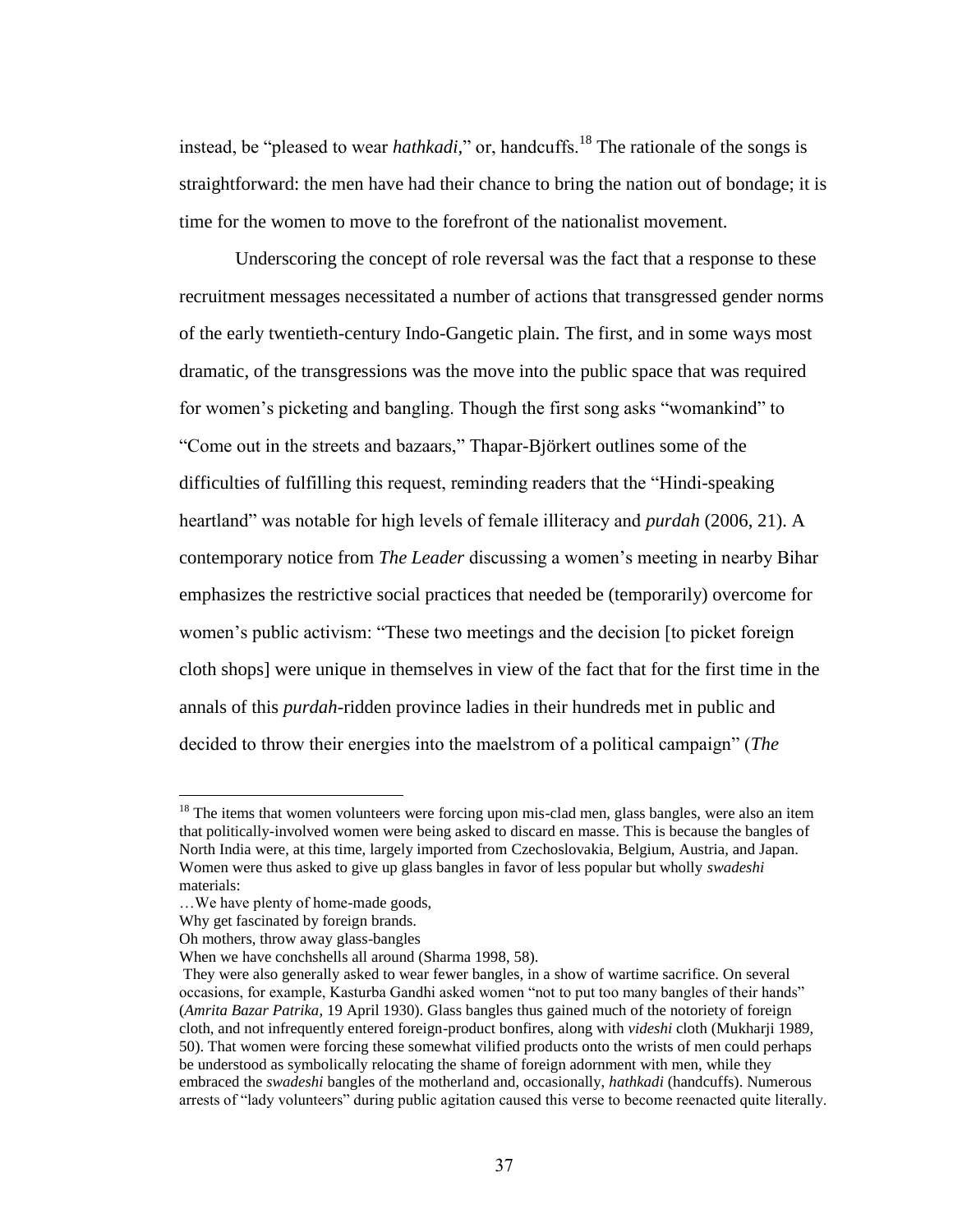*Leader*, 23 May 1930). The Delhi Bangle League held similar rallies, labeling one meeting that was particularly successful in drawing women out of their homes a "*purdah* meeting" (*The Leader*, 14 April 1930). Thus, picketing and the bangle leagues were a significant part of women"s emergence en masse into the public sphere.

A good example of the very public nature of picketing and bangling comes from Lucknow which, on December 16, 1930, celebrated "Bracelet Day." On that day, at the behest of the Lucknow Congress Committee:

Lady volunteers in batches marched through the different quarters of the city, got pledges signed by house occupants not to use or buy foreign cloth for the next two years and whenever they came across a man clad in foreign material, they detained him to present him with a pair of bangles.

Not only did they traverse the city, but the volunteers "passed through Hazratganj, Lucknow, the forbidden area." It is evident that the women of the procession not only entered the public space, but in this case, perhaps dominated it. In Delhi, there is an even clearer example of this phenomenon:

It will be recalled that for the last three days [Srimati Satyavati Devi] had been leading a procession of ladies through the main streets of the city in defiance of an order under sec. 144, Cr, P.C., against assemblies of more than five persons. Subsequently she had been holding meetings on the road under the clock tower in the Chandni Chowk. Last evening the crowds at the meeting swelled to over 5,000, blocking all vehicular traffic and tram cars (*Hindustan Times*, 26 May 1930).

Presided over by Devi, this meeting called together 1,000 times the number of people legally allowed to assemble (under penal code sec. 144). Even if this estimate were ten times the actual crowd number, the figures would nevertheless be impressive.

In fact, though women were asked to picket by Gandhi because he expected them to make an "effective appeal to the heart" of men (*Young India*, 10 April 1930), many descriptions of women"s bangling and picketing reveal a theme of confident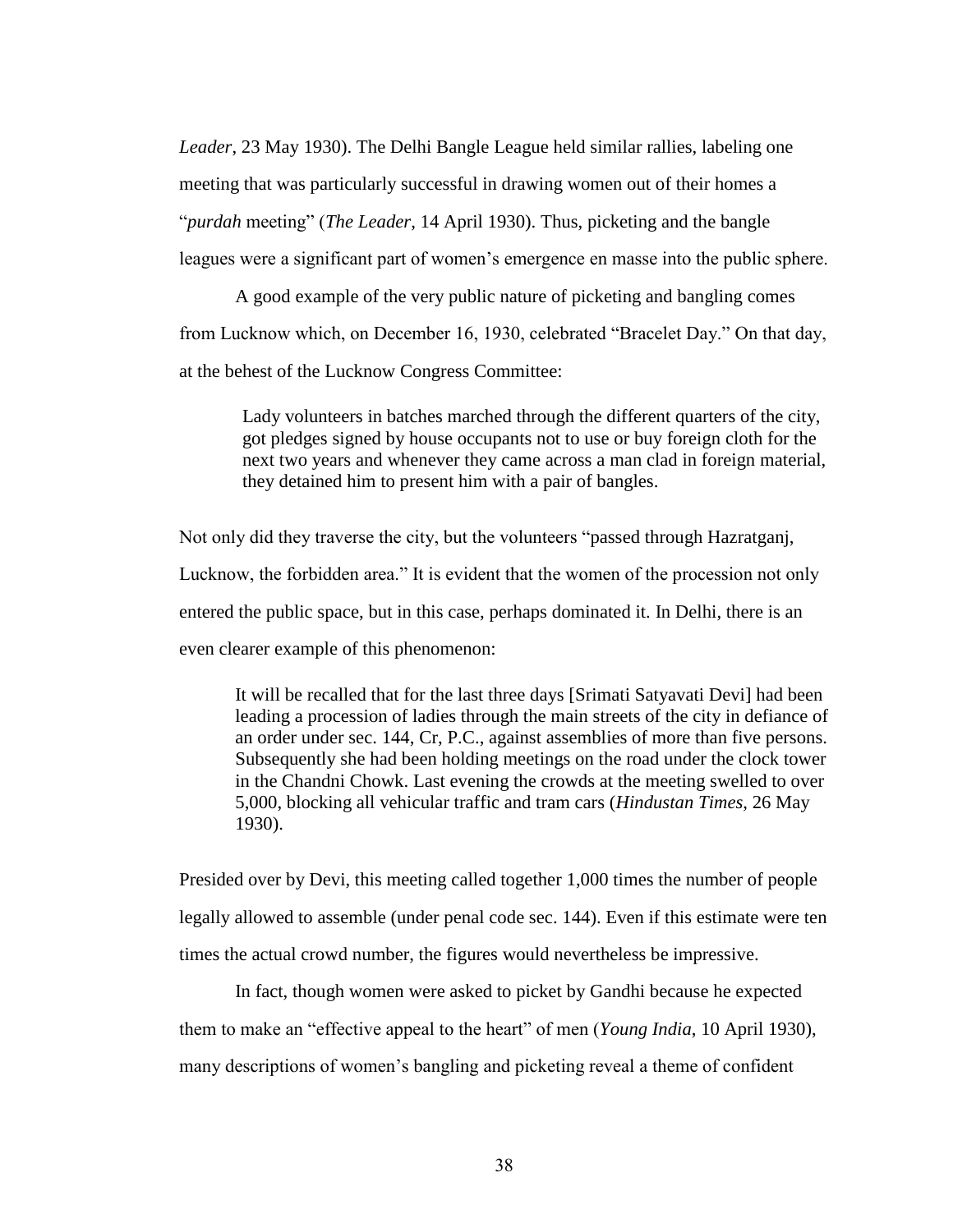assertion and not infrequently, aggressive tactics. A journalist for the *Hindustan Times*  reports one case in which "vigorous picketting [sic] by members of the Bangles League was carried on." He notes that "One lady sat at each shop, with the result that no sensible man dared to purchase foreign cloth in the face of such efficient picketting….if things go on like this for some time it can safely be said that there will be a dead stop to the sale of foreign cloth in Delhi" (*The Leader,* 16 April 1930). They not only worked to forcefully change the consumer habits of men, but also took it upon themselves to protect their fellow male activists; one article in *The Leader*  announcing "DELHI LADIES" RESOLVE: Section 144 Defied: Cordon to Protect Men" described another meeting held by Devi in which the women volunteers formed a cordon to protect the presumably mixed crowd from possible police interference (*Hindustan Times*, 28 May 1930).

Furthermore, the women of these groups did not demure from challenging figures of authority in their public activism. Eminent politicians received packets of bangles in the mail, as Thapar-Björkert's interview with Satya Saxena (at the beginning of the first section) notes. Lawyers and bureaucrats were harassed; advocate and Delhi University treasurer Rai Bahadur Ramkishore was particularly defiant, and was consequently served an "ultimatum to take to Khaddar," on failure of which his offices were besieged by lady volunteers and one of his clients beaten by the crowd (*The Leader*, 18 December 1930). Police officers were also targeted by the groups. Historian S.R. Bakshi notes an interesting case in which:

a great sensation was created when a police officer, who was determined to buy foreign cloth disdainfully broke the bangles offered by women picketers and tried to enter the shop, was immediately offered a knife by a lady picketer with a request to slay her before entering the shop. [The] Police officer tried to threaten her but that lady picketer stood there for a couple of hours blocking his way without any fear. Bewildered at the courage of the lady picketer the police officer left promising never to purchase foreign cloth (1989, 122-123).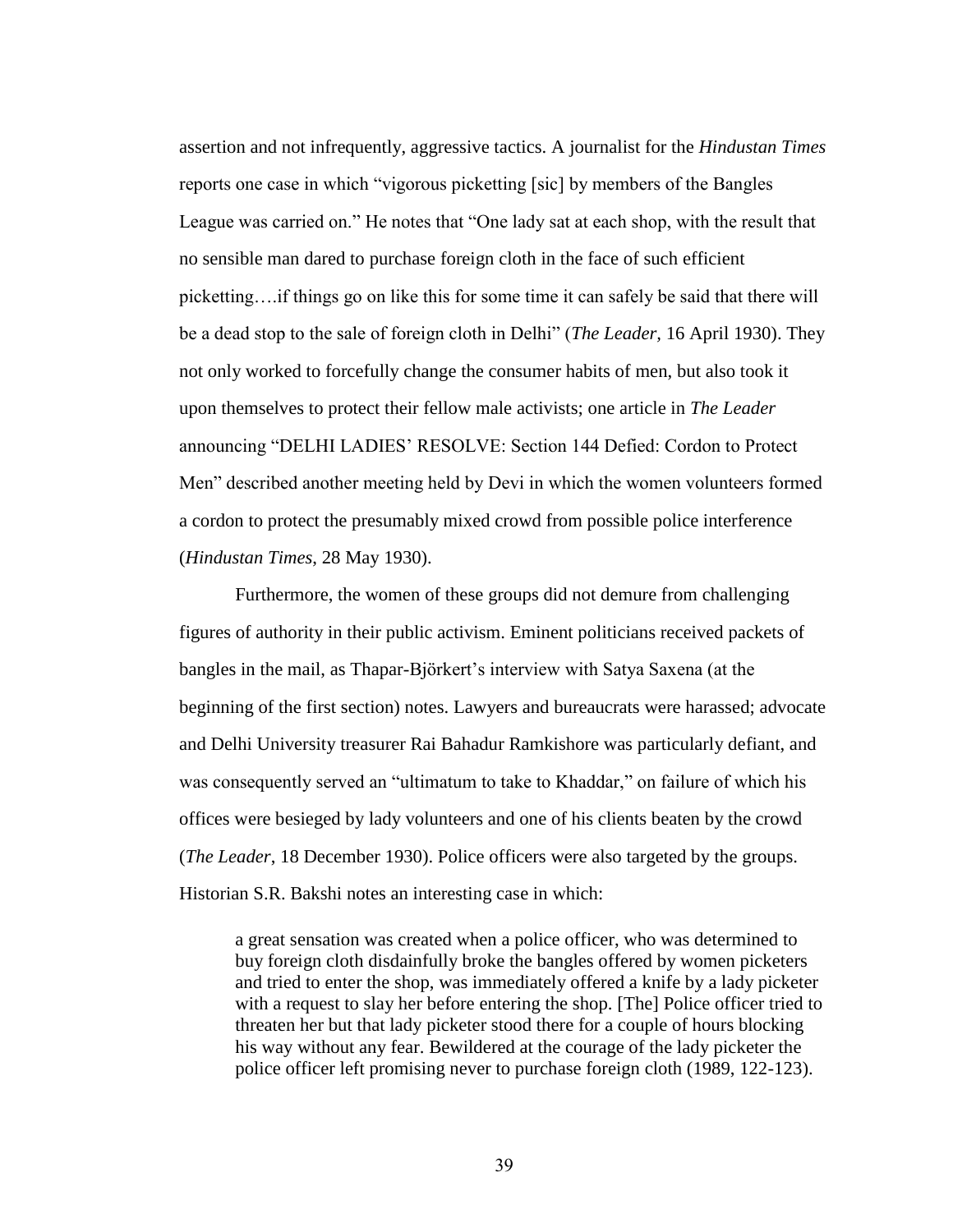However, it was not only figures connected to the colonial regime that were targeted, but also traditional figures of authority. For example, the temple *pujaris* of Firozabad were pressured to dress temple *murtis* (sculptural figures) in *khadi* (Thapar-Bjӧrkert 2006, 111).

In their (temporary) takeovers of public spaces and their challenges to both traditional and official authorities, participating women would seem to be attempting to disrupt the normal spatial and social order. All of these incidents are clear, if momentary, assertions of power, confidence and insubordination. But the question remains as to whether or not participants viewed these transgressive activities as role reversal.

## **4.3 RESPECTABILITY AND** *RAJPUTNIS*

In fact, though the above recruitment songs juxtapose the failures of men with the possibilities of women"s action, there is little reason to believe that women volunteers understood their actions in masculine terms. Rather, as noted in the first section of this paper, it is possible that women were not adopting a masculine power but instead, channeling a power normally dormant within women; another song catalogued by Thapar-Bjӧrkert illustrates the fact that, in action,

She who was called weak (*abala*) till now Has shown the world she is brave (*sabala*) The woman of India is now set to liberate her own country She is moving ahead of men And is busy in the service of her nation Soft (*Komal*), a girl with good qualities (Sukumari), and radiant like the moon (*Chandramukhi*) Has turned to a raging blood thirsty goddess (*Bhikala Chandi*)…(2006, 158).

In this song, the writer moves ahead of men—an encouraging idea—but certainly does not frame her strength in masculine terms. Instead, this "soft" and "weak" girl has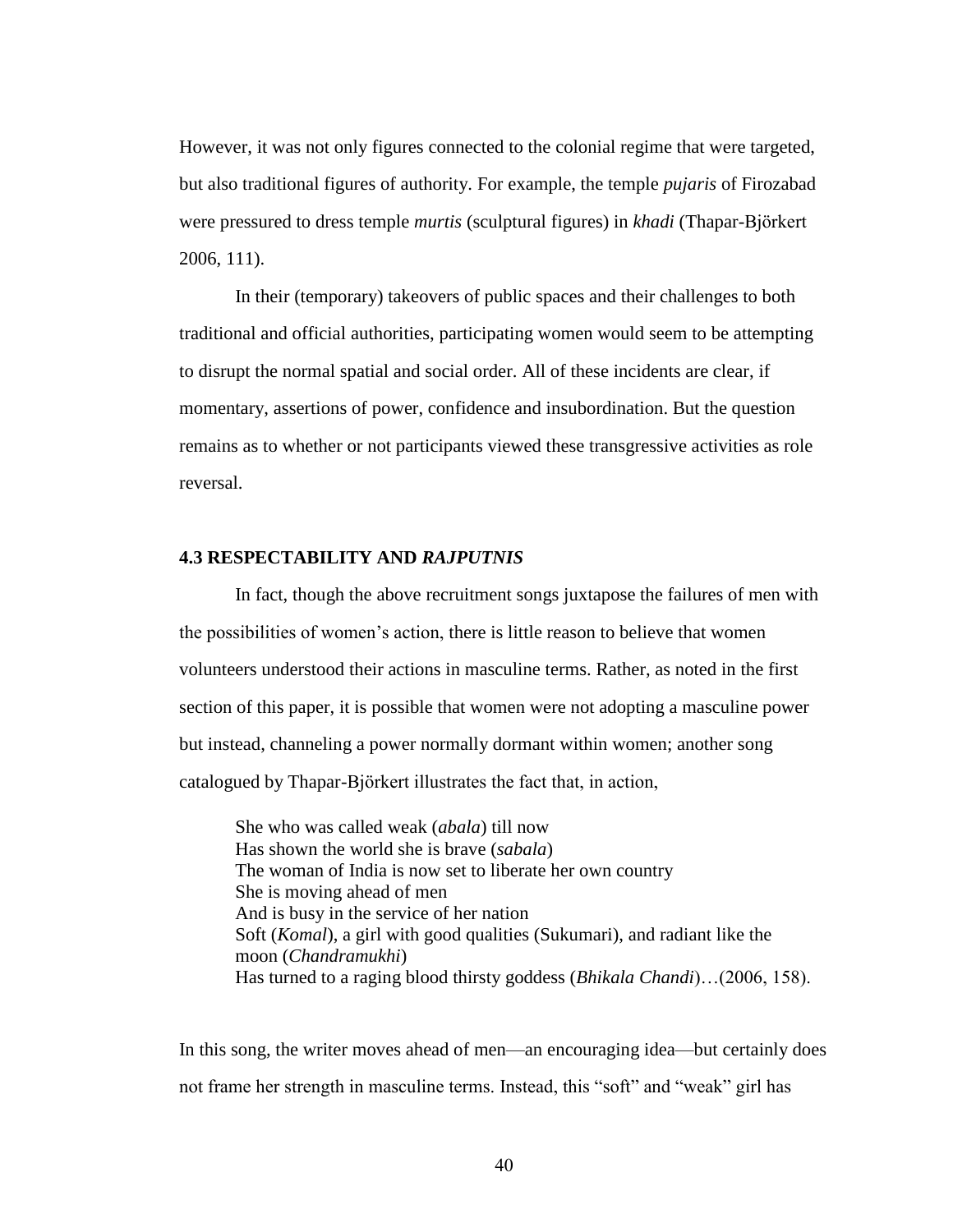taken on the *shakti* of a "raging blood thirsty goddess." This idea would seem to reflect Roland"s studies on myth models.

More importantly, though the songs frame public nationalist activism as a failed masculine duty (thus legitimizing women"s participation), there were many voices in the public dialogue calling for women"s public action as a legitimate and necessary component in the battle for freedom. Gandhi is foremost among these voices, but he is not alone. Newspapers were barraged with articles calling for "lady volunteers," framing public participation as women"s duty *as well as* men"s. One typical article entitled "Every Family to Give One Volunteer" publicized "Miss [Mithuben] Petit's Exhortation": "...there should not be a single family in Gujarat that has not offered at least one lady volunteer in the swaraj struggle…still more women are required. Those women, therefore, that have not yet enlisted as volunteers should arrive at the Stri Swaraj Sangh, Patigar Ashram, Surat, with a fixed determination to continue as volunteers till the end of the fight for complete swaraj" (*The Leader*, 14 May 1930).

This idea was hotly contested, of course, and not a few articles took the tone of a letter submitted to *The Leader* by "A Hindu" which darkly opined that the "inclusion of women in a civil disobedience campaign of this sort cannot but have very serious social and moral repercussions on Indian society generally. To an average Indian, home is the proper sphere for the activities of womanhood." The letter continues that women should indeed participate in nationalist activities, but only from the domestic sphere:

I am not averse to women joining the present movement provided their activities are limited to their own sphere. Let them work at the spinning wheel and supply us with khaddar, but for God"s sake let them not go about undefended and unprotected with all sorts of people at all hours of the day and night (*The Leader*, 28 April 1930).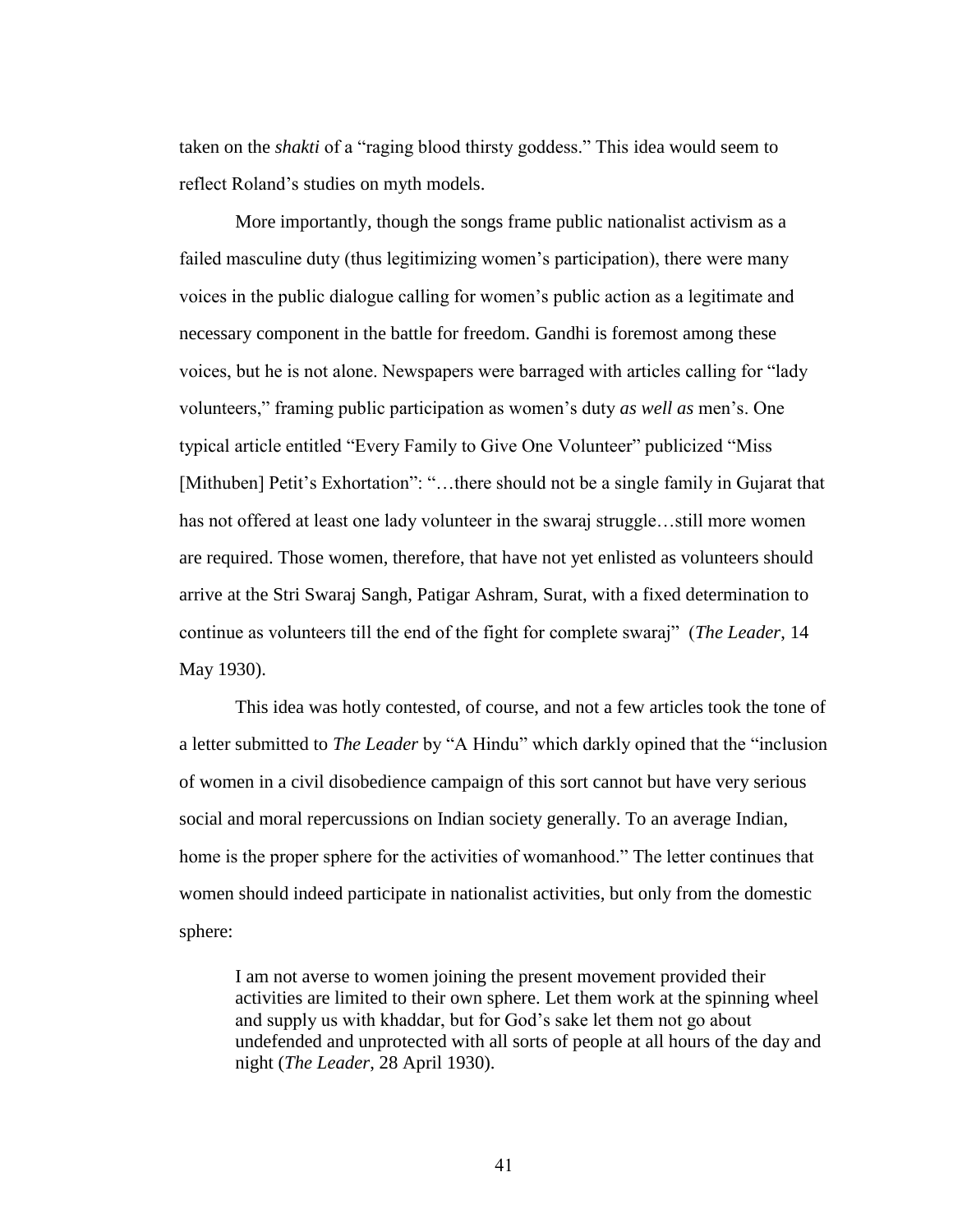Indeed, few women would want to be seen as "unseemly" and "unwomanly," as other letters characterized women"s picketing. The need to separate out women"s public activities as a legitimate and respectable women"s duty was of great concern; particularly, as Geraldine Forbes points out, because preceding the picketers" public debut, many of the women associated with public spaces were (or were assumed to be) prostitutes (2005, 39-40).

In view of their competing needs to be both courageous and politically effective on the one hand, and womanly and respectable on the other, many women sought behavioral models encapsulating these two seemingly conflicting ideas. Legends and stories were of particular use to participants, Kirin Narayan calling them "a 'cognitive instrument,' a means of making sense of the world" (1989, 100). Thus, while Gandhi promoted the self-sacrificing *pativrata* Sita as the exemplar for Indian women, stories highlighting fiercely brave *pativratas* were also called to ideological duty in this period, particularly stories featuring legendary *Rajputnis* (Rajput wives).These stories featured both mythologized heroines and anonymous wives who had committed *jauhar* (in which mass groups of women committed themselves to a large bonfire to escape the predations of invading enemy warriors). The ultra-heroic stereotypes of these women were extremely effective models because in circulating tales, the women exhibited unusual behaviors in the service of their proper, womanly duties. Harlan describes this phenomenon in modern-day Udaipur, noting:

That uppity women transgress the gender code on occasion and are celebrated for it by men and women alike can be used by women as charter for sundry challenges. The stories of counterhierarchical heroines such as Padmini, for example, have been deployed to legitimize transgressing parda. Various Rajput women who had previously adhered strictly to the rule of parda left their homes to "campaign" for their husbands and other male relatives who were fighting political battles. For them the examples of Padmini and other martial heroines have served as legitimizing and inspiring paradigms (2003, 101).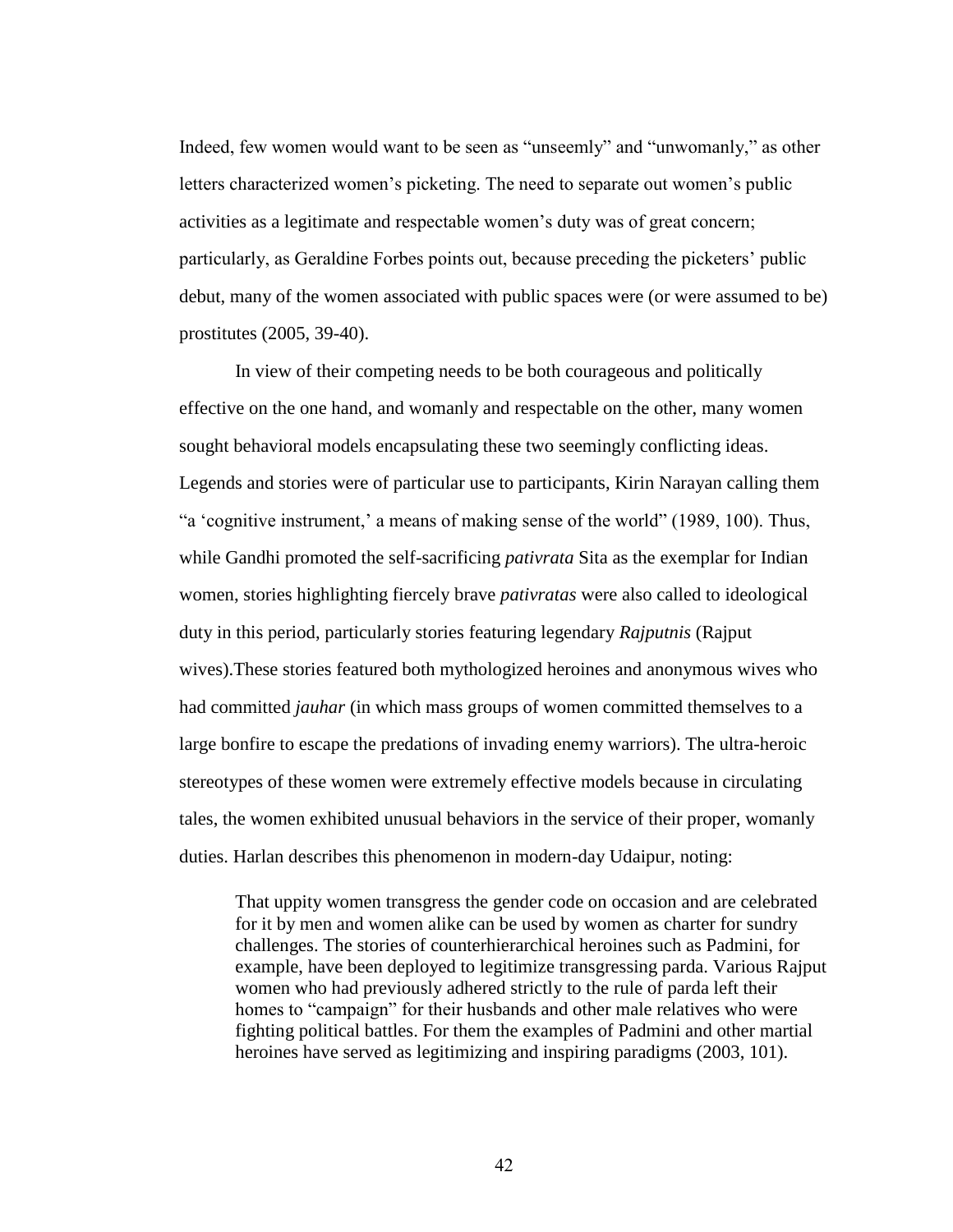A Rajput princess who is said to have abandoned *purdah* to fool lusty Tartar king Alauddin and save her husband (soon afterwards committing *jauhar*), Padmini also became a model for the "lady volunteers" of Civil Disobedience, emerging as a symbol of "sacrifice and fearlessness" (Jain 2004, 149). R.C. Dutt"s popular novel *Pratap Singh* put forward similar behavioral models, seeking to "reinvigorate [Civil Disobedience era] women by focussing [sic] on the indomitable courage and fierce resistance of the Rajput princesses who form the main women characters of his novel" (Jain 2004, 149).

References to *viranganas* and *Rajputnis* show up in a number of women"s speeches and meetings in this period. A good example comes from "Mrs. Gandhi"s speech" at Jalalpore, at which a volunteer named Pushpaben "said like Rajputanis they should send their sons and husbands to the battlefield and themselves enter the field like the Rani of Jhansi. Mahatma Gandhi considered women the incarnation of Shakti and they should prove it" (*The Leader*, 9 May 1930). Geraldine Forbes notes another striking example of these ideas informing women"s political action in her descriptions of the costume of the *Desh Sevika Sangha*, a women"s volunteer corps set up by the women"s *swaraj* (self-rule) group *Rashtriya Stree Sangha* and led by Sarojini Naidu. The corp took a *swadeshi* oath, promising to both spin and wear *khadi*. Their outfits, saffron saris with white *cholis* (blouses) were "designed to evoke images of the brave Rajput women who sent their men to battle and then donned such saris before performing jauhar [suicide by fire] to avoid capture" (Forbes 2005, 45).

Indeed, the leader of the Delhi-based Bangle League and the "Joan of Arc of Delhi" adopted such language in songs that she wrote from jail, following her 1931 arrest. Devi urged women to:

Jump into the burning fire, And stand firm in the holy war, Do not retreat from the battle,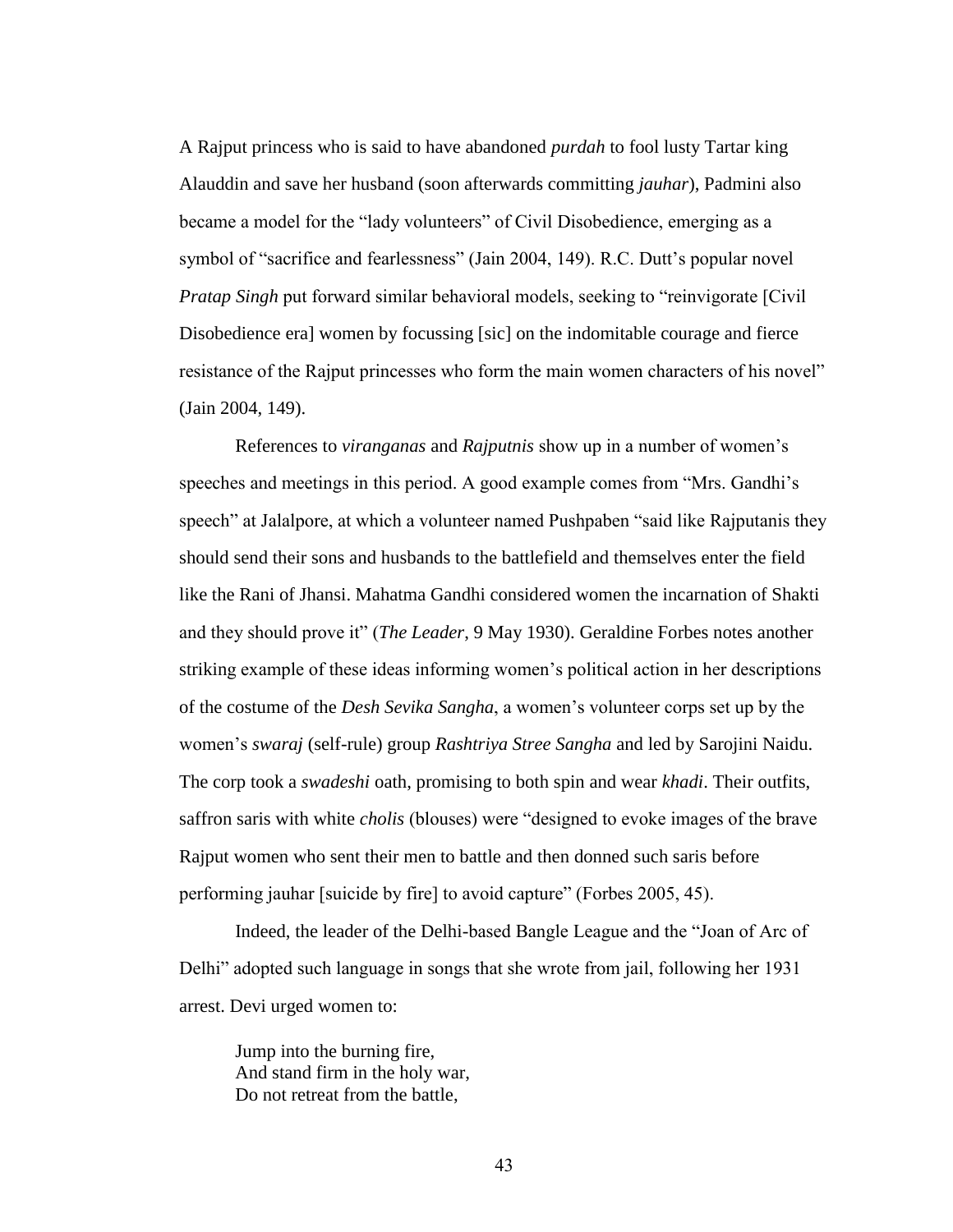So says Sister Satyavatiji. In the battle you must die before men Don"t be afraid of bullets or sticks, Move your head forward first So says sister Satyavatiji (Forbes 1996, 148-149).

Jumping into the burning fire would seem to be a clear reference to *jauhar*, and the values encapsulated in the song align easily with those of the *Rajputani*.

These models gain much of their power from the fact that many of the Rajput heroines embedded in these stories draw their strength from a combination of bravery and respectability, fearlessness and propriety; they are unquestioned *pativrats* who place great stock in maintaining proper, womanly behavior. However, the scope of proper, womanly behavior has shifted in Civil Disobedience; many simply interpreted this as a redirecting of the strength and bravery of Rajput women, as "Jump[ing] into the burning fire" indicated entering the battle. Another translation of Devi"s poem makes this connection more explicit, commanding women to "jump in the fire of Independence" (Maynard 1996, 215). It was a use of the same courage, but to fulfill the urgent, modified duties of women. Publicly fighting for the nationalist cause, in this case, could be seen as legitimate use of the dignified courage of *Rajputnis*. Ferocity would be channeled, propriety retained. One writer of the time echoes this sentiment in identifying the goal of the modern woman as to ""marry the sword and the bangle together"" (Thapar-Bjӧrkert 2006, 252).

Bangling is particularly amenable to this model because, while it is public activism, its main purpose is to encourage men to act (in this case, to join the *videshi* cloth boycott and don the soldier"s uniform, *khadi*). In a direct parallel to Hadi Rani, the women of Civil Disobedience were encouraged to demand courage from their menfolk, pushing them to fulfill their own duties. Though this encouragement sometimes bordered on strident aggression, it was at the same time a traditional duty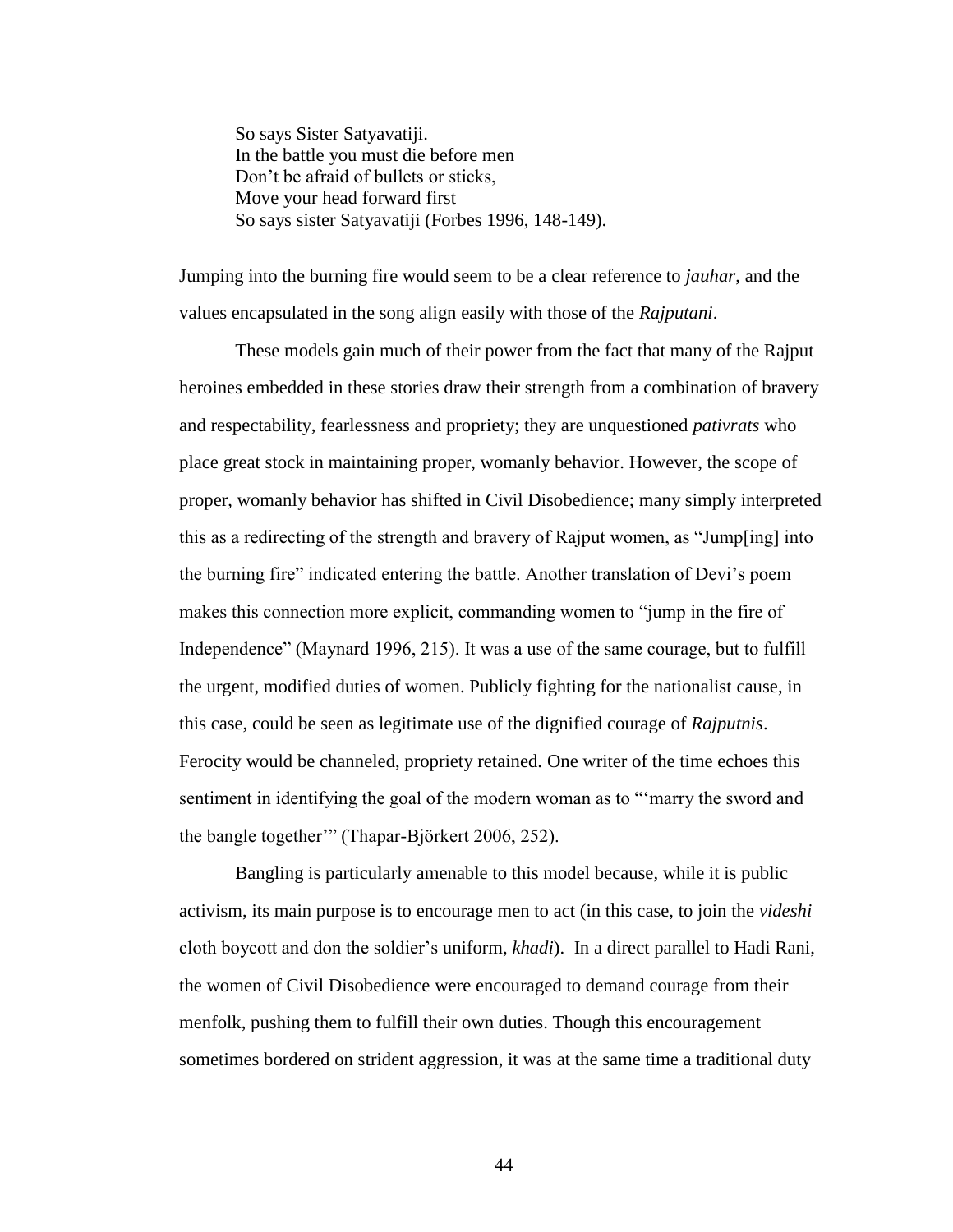of the *pativrata*. Harlan explicates this connection between a woman"s role as a *pativrata* and normally questionable behaviors such as conjugal taunting, noting that in stories exhibiting this paradox, "the demanding wife is the "secret" of any honor her husband can eventually muster" (2003, 99). Aggression, militancy, and counterhierarchical behavior can, in this model, become highly respected and praised womanly behavior.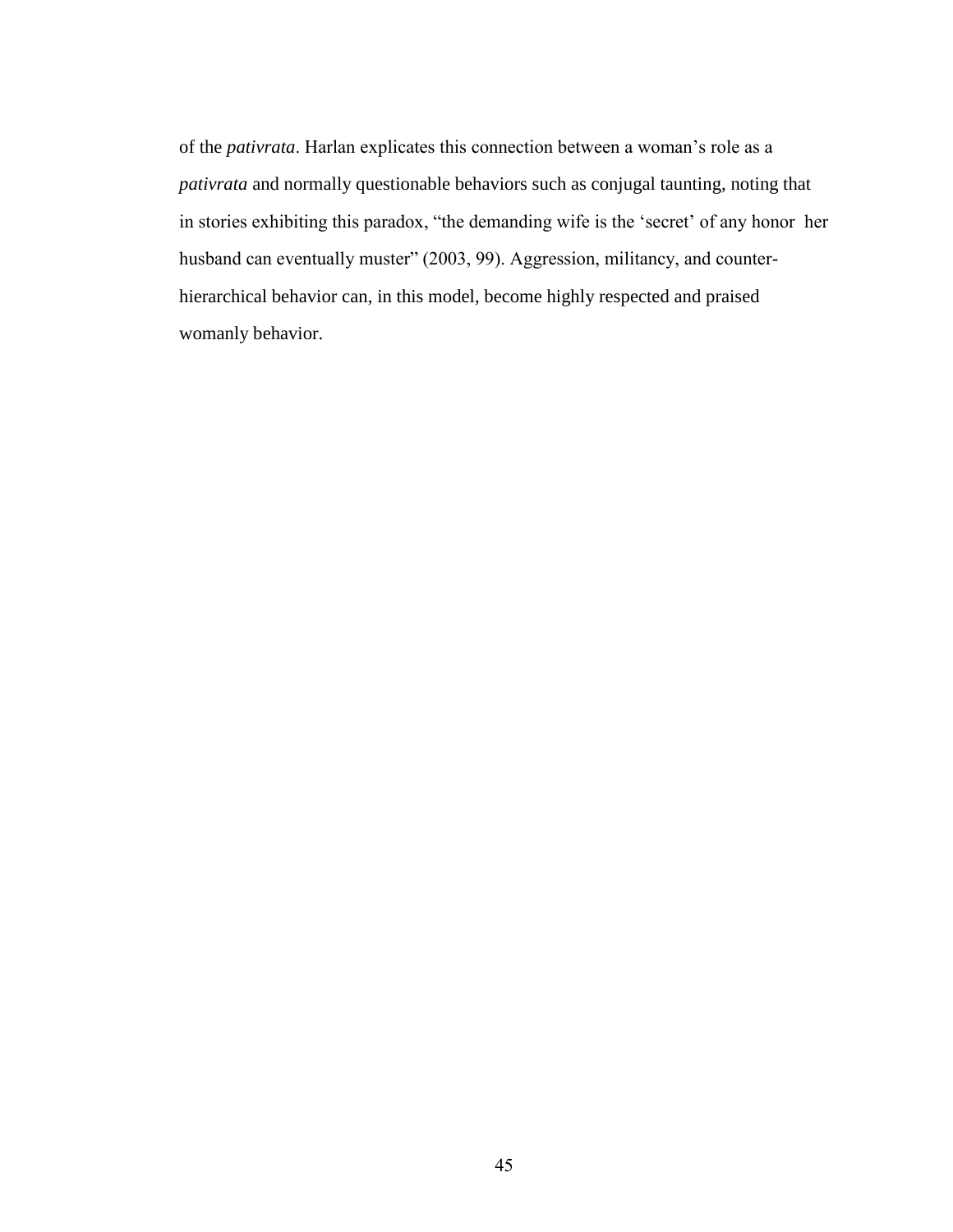# CHAPTER 5 **CONCLUSION**

Bangling was never a major aspect of women"s participation in Civil Disobedience; however, it caught the imagination of women (and the attention of the public) in a number of north Indian cities. The nuanced messages represented in and enacted through these lovely ornaments reflected—and continue to reflect—nuanced ideas of gender, as well as complex interactions between the sexes. Indeed, though the forcing of bangles upon men could in some ways be seen as a reenactment and reaffirmation of conceptions of difference in gender roles—characterized by the public duties of men and domestic duties of women—the act also acknowledges comparable traits between the sexes, as well as overlapping abilities. After all, role reversal can only be threatening where it is understood to be possible.

Bangling is in fact only one practice among a variety of creative traditions of dialogue between the sexes in north India. Among these, dialogues in which women strategically highlight their roles as mothers, wives and sisters seem to be particularly effective for influencing and criticizing men, even where no relationship actually exists. This becomes apparent when reading Amrita Basu"s discussions of Uma Bharati, the Hindu nationalist ideologue who fanned communalist flames in the lead up to the 1992 destruction of Babri Masjid. Basu explains that when Bharati tells Hindu men to act like courageous men (and in fact, to perform their masculine duties) by behaving as lions rather than frogs, the ascetic "assumes the tones of a wife chiding her negligent husband." She notes that this manner of delivering criticism shows that "women can assume activist roles without violating the norms of Hindu womanhood or ceasing to be dutiful wives and mothers" (Basu 1996, 74). The striking similarity in the framing of this criticism with the act of bangling reveals that this style of criticism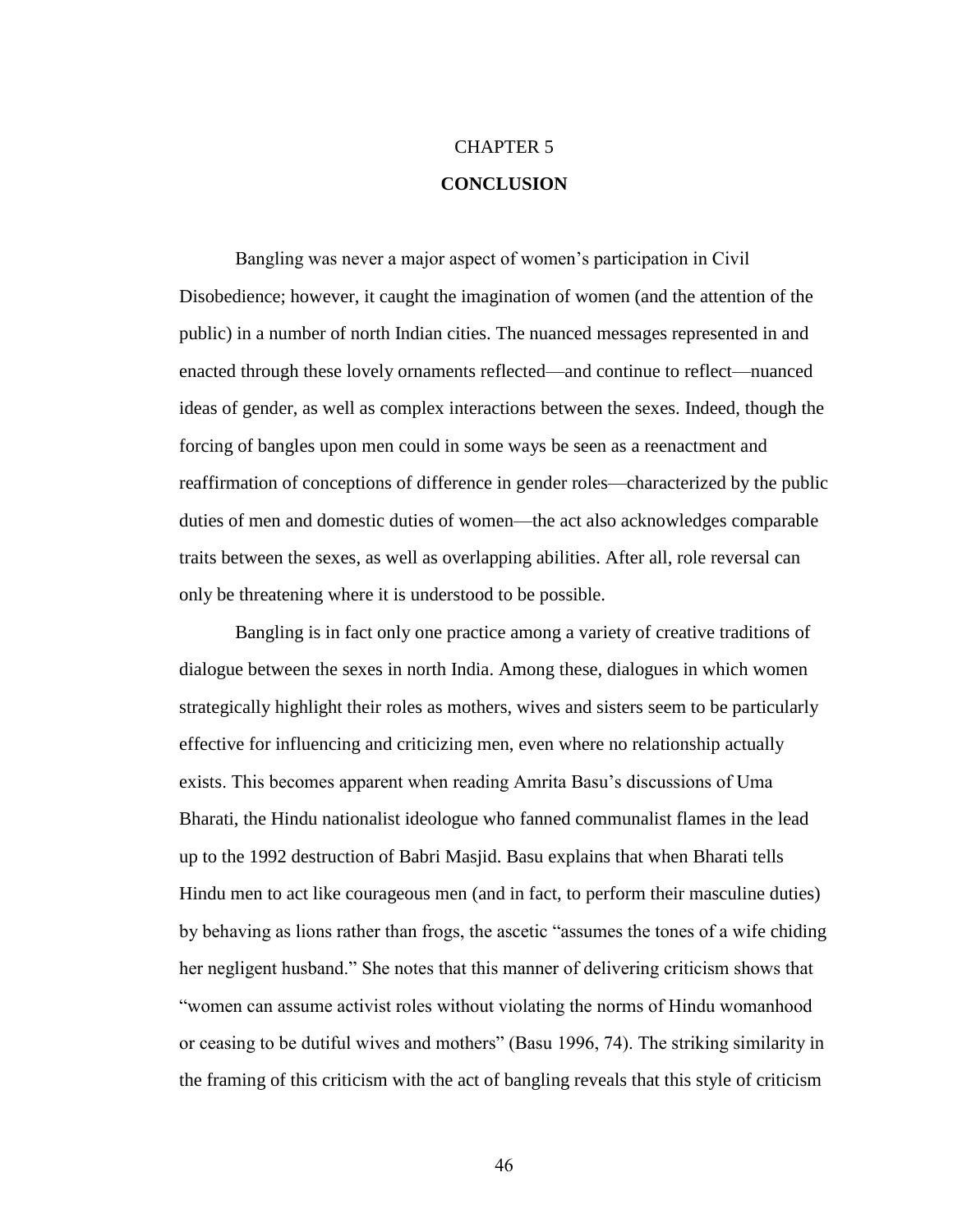exists in perhaps countless forms and informs gendered communication in numerous situations. The bangle is a convenient and widely recognized means of communicating criticism of this type, but is certainly not the only method available to women.

Of course, expectations between (and within) the sexes change and develop with shifting sociopolitical conditions. Ongoing dialogues and interactions cause ideas of gender characteristics and responsibilities to be continuously constructed, refined and revised. What remains constant, however, is the influence of each sex in the shaping of the other"s self-conceptions. Thus, criticism leveled across the sexes has the potential to be deeply effective, even when conveyed through as innocuous an item as a small glass bangle.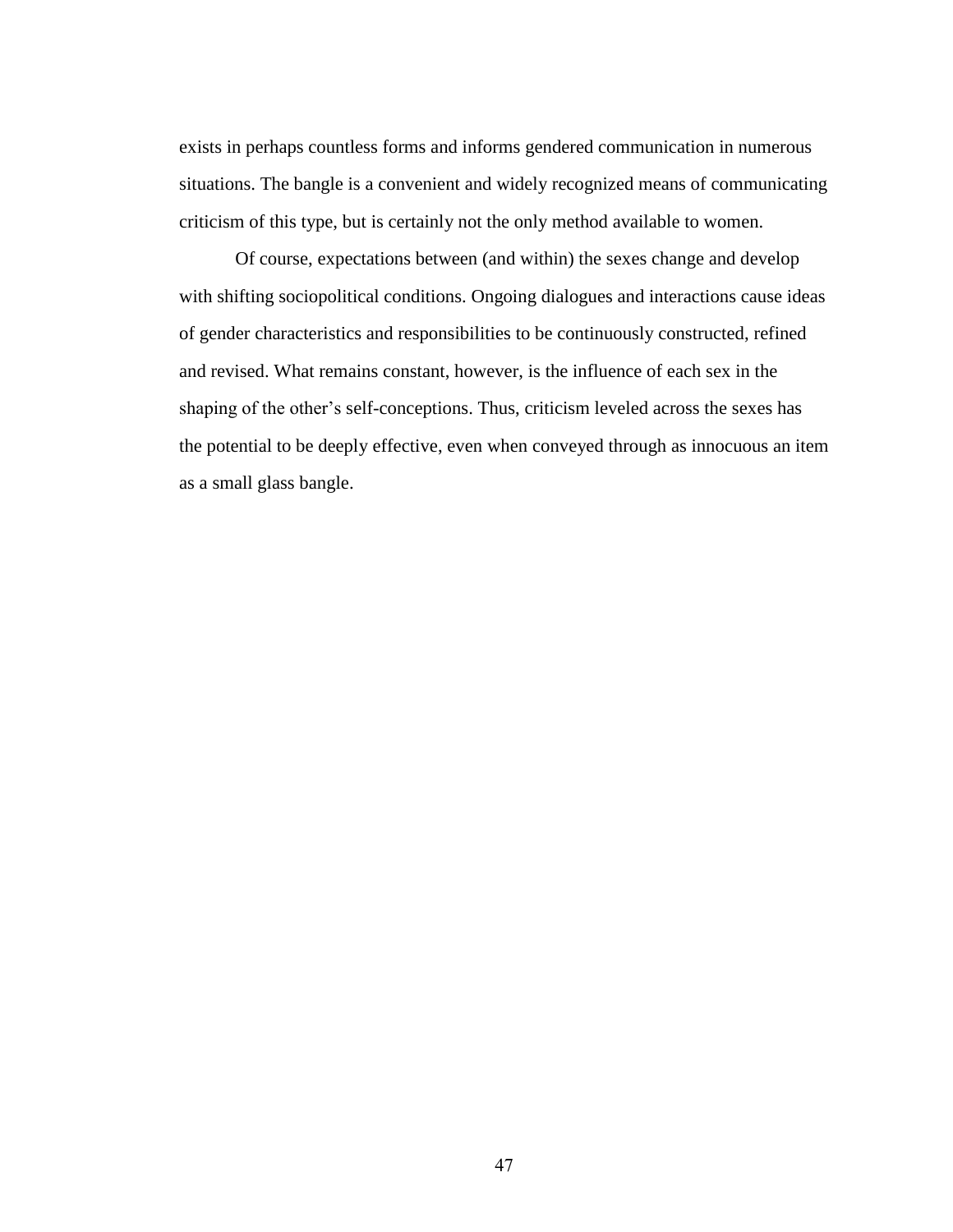#### **BIBLIOGRAPHY**

- Ahearn, Laura M. 2001. "Language and Agency." *Annual Review of Anthropology* 30:109-37.
- Anderson, Clare. 2007. *The Indian Uprising of 1857-8*. London: Anthem Press.
- Bakshi, S.R.1989. *Struggle for Independence: Mahatma Gandhi*. New Delhi: Anmol Publications.
- Basu, Amrita. The Gendered Imagery and Women"s Leadership of Hindu Nationalism. *Reproductive Health Matters* 4: 70-76.
- Bennett, Lynn. 1983. *Dangerous Wives and Sacred Sisters: Social and Symbolic Roles of High-Caste Women in Nepal*. New York: Columbia University Press.
- Claus, Peter J., Sarah Diamond, and Margaret Ann Mills. 2003. *South Asian Folklore: An Encyclopedia : Afghanistan, Bangladesh, India, Nepal, Pakistan, Sri Lanka*. New York: Routledge.
- Cope, Meghan. 2004. "Placing Gendered Political Acts." *In Mapping Women, Making Politics: Feminist Perspectives on Political Geography*. Lynn A. Staeheli, Eleonore Kofman, Linda Peake, Eds. New York: Routledge.
- Das, Maj. Gen. Chand N. 1984. *Traditions and Customs of the Indian Armed Forces*. New Delhi: Vision Books.
- Dehejia, Vidya. 2009. *The Body Adorned: Dissolving Boundaries Between Sacred and Profane in India's Art*. New York: Columbia University Press.
- Feldhaus, Anne. 1996. *Images of Women in Maharashtrian Literature and Religion.*  Albany: SUNY Press.
- Fenech, Louis E. 1996. "The Taunt in Popular Sikh Martyrologies." In *The Transmission of Sikh Heritage in the Diaspora*. Pashaura Singh and N. G. Barrier, Eds. Delhi: Manohar.
- Forbes, Geraldine. 2005. *Women in Colonial India: Essays on Politics, Medicine, and Historiography*. New Delhi: Chronicle Books.
- \_\_\_\_\_. 1996. *Women in Modern India*. Cambridge: Cambridge University Press.
- Gold, Ann Grodzins. 1994. "Gender, Violence, and Power: Rajasthani Stories of Shakti." In *Women as Subjects: South Asian Histories*. Nita Kumar, Ed. Charlottesville: University Press of Virginia.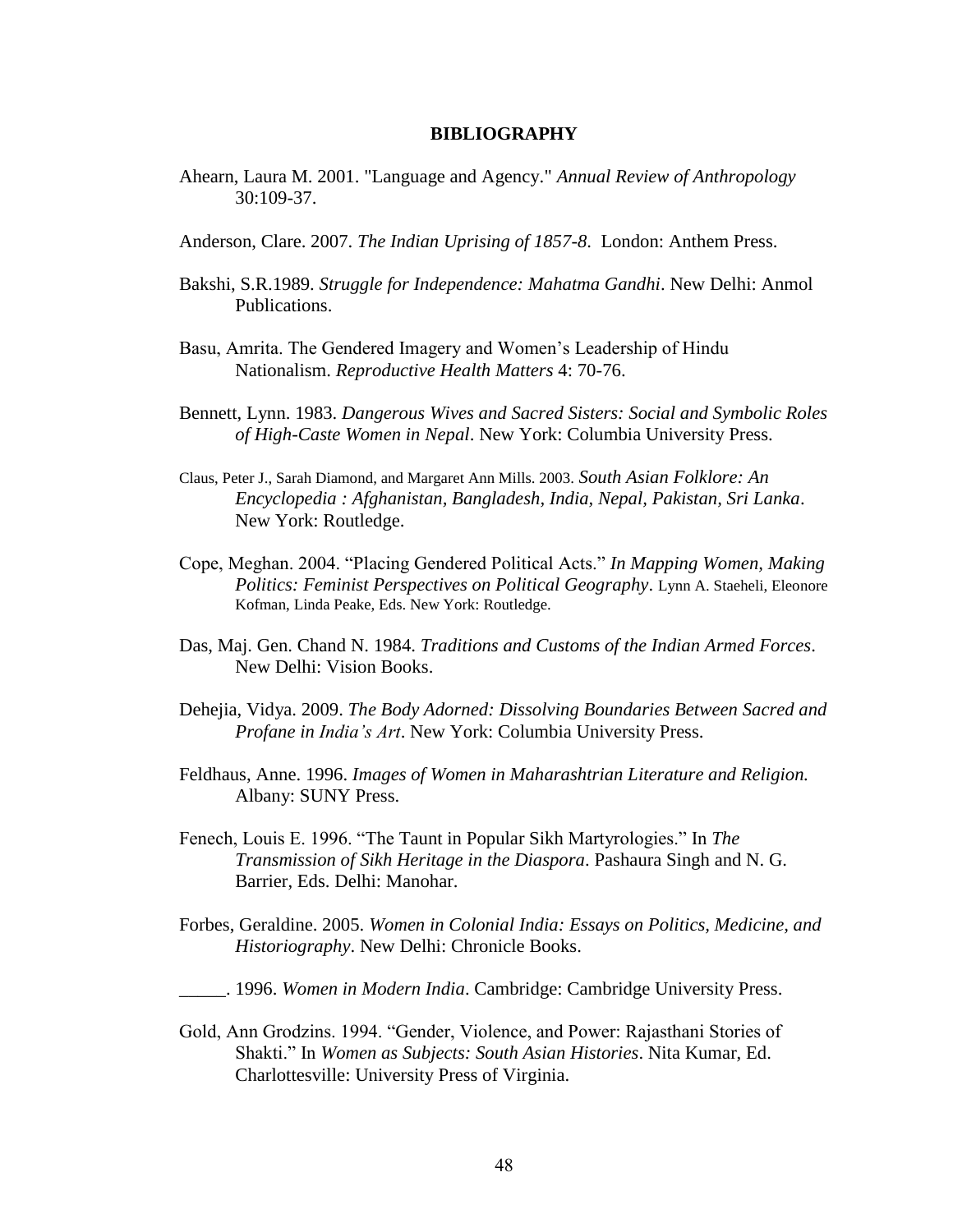- Gregory, Chris A. 1997. *Savage Money: The Anthropology and Politics of Commodity Exchange*. New York: Routledge.
- Gullace, Nicoletta F. 1997. White Feathers and Wounded Men: Female Patriotism and the Memory of the Great War. *The Journal of British Studies* 36: 178-206.
- Gupta, Charu. 2001. *Sexuality, Obscenity, Community: Women, Muslims, and the Hindu Public in Colonial India*. New York: Permanent Black.
- Harlan, Lindsay. 2003. *The Goddesses' Henchmen: Gender in Indian Hero Worship*. New York: Oxford University Press.

\_\_\_\_\_. 1992. *Religion and Rajput Women: The Ethic of Protection in Contemporary Narratives*. Berkeley: University of California Press.

- Insoll, Timothy. 2001. *Archaeology and World Religion*. New York: Routledge.
- Jain, Pratibha and Sangeeta Sharma. 2004. *Honor, Status & Polity*. Jaipur: Rawat Publications.
- Kashyap, Subhash C. and Savita D. Kashyap and Laxmi Mall Singvi. 1973. *Tryst with Freedom: A Pictorial Saga*. New Delhi. National Publishing House.
- Khalidi, Omar. 2006. *Muslims in the Deccan: A Historical Survey*. New Delhi: Global Media Publications.
- Lamb, Sarah. 2000. *White Saris And Sweet Mangoes: Aging, Gender, and Body in North India*. Berkeley: University Of California Press.
- March, Kathryn S. 1983. Weaving, Writing and Gender. *Man* 18: 729-744.
- Maynard, Mary and June Purvis. 1996. *New Frontiers in Women's Studies: Knowledge, Identity and Nationalism*. London: Taylor & Francis.
- Mitter, Sara S. 1991. *Dharma's Daughters: Contemporary Indian Women and Hindu Culture*. Piscataway, NJ: Rutger's University Press.
- Mukharji, Kanaka. 1989. *Women's Emancipation Movement in India: a Marxist View*. New Delhi: National Book Centre.
- Murthy. V. Rama. 1982. *Telugu Folk Lyrics: an Introduction*. Guntur: Sita-Kumar Publications.
- Nandy, Ashis. 1980. *At the Edge of Psychology: Essays in Politics and Culture*. Delhi: Oxford University Press.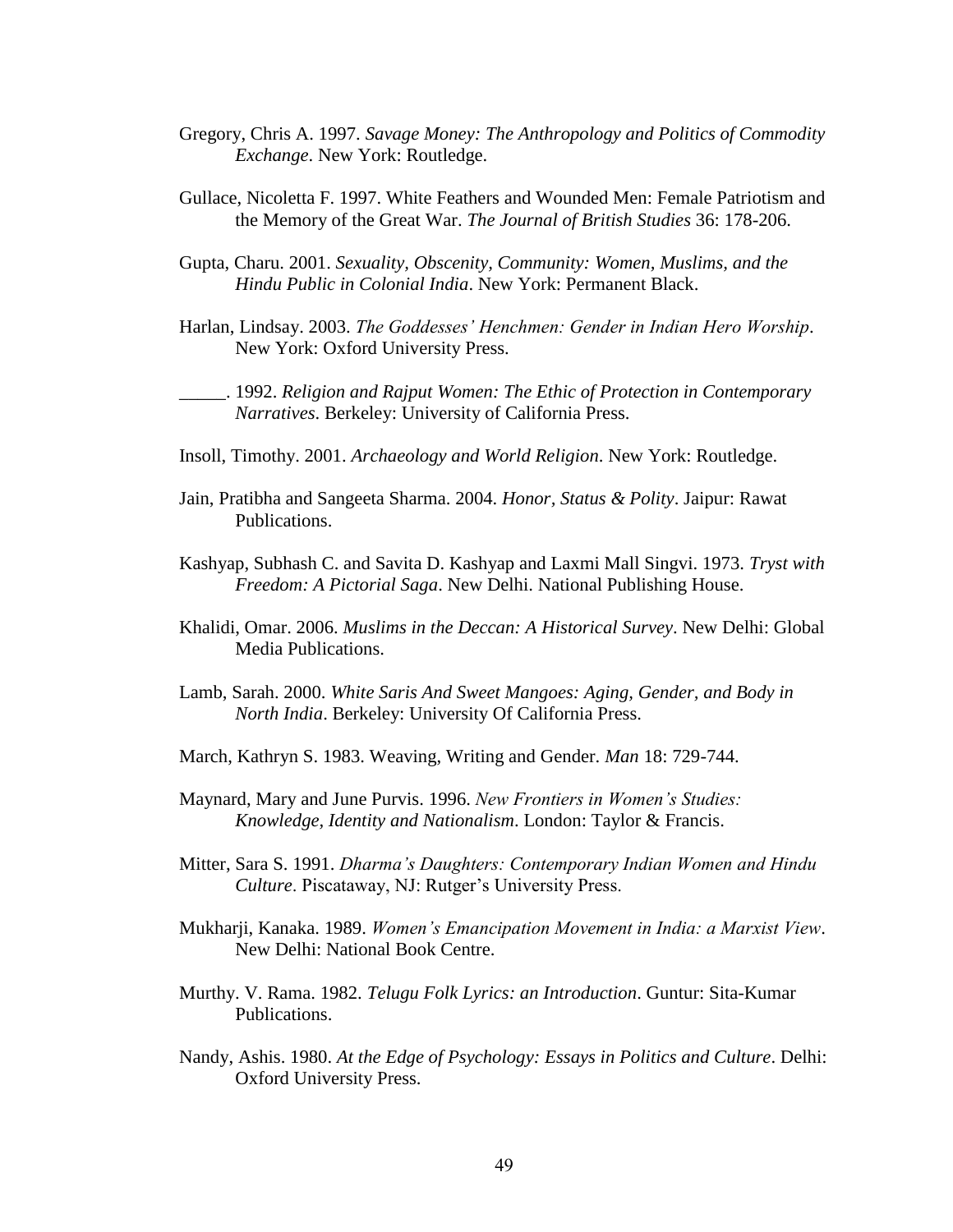- Raheja, Gloria Goodwin and Ann Grodzins Gold. 1994. *Listen to the Heron's Words: Reimagining Gender and Kinship in North India*. Berkeley: University of California Press.
- Rajan, Rajeswari Sunder. 2003. *The Scandal of the State: Women, Law, and Citizenship in Postcolonial India.* Durham: Duke University Press.
- Rana, Bhawan Singh. 2004. *Chandra Shekhar Azad (An Immortal Revolutionary of India)*. New Delhi: Diamond Pocket Books.
- Regani, Sarojini. 1986. *Nizam-British Relations 1724-1857*. New Delhi: Concept Publishing.
- Sankalia, Hasmukhlal Dhirajlal. 1977. *Aspects of Indian History and Archaeology*. S.P. Gupta and K.S. Ramachandran, Eds. Delhi: B.R. Publishing.
- Satyarthi, Devendra. 1951. *Meet My People: Indian Folk Poetry*. Hyderbad: Chetana Prakashan.
- Sethi, Amarjit Singh.1972. *Universal Sikhism*. New Delhi: Hemkunt Press.
- Sharma, Lt. Col. Gautam and R.K. Murthi. 1998. *Indian National Songs*. New Delhi: Reliance Publishing House.
- Shukla, Pravina. 2008. *The Grace of Four Moons: Dress, Adornment, and the Art of the Body in Modern India*. Bloomington: Indiana University Press.
- Thapar-Björkert, Suruchi. 1998. Gender, Nationalism and the Colonial Jail: a Study of Women Activists in Uttar Pradesh. *Women's History Review* 7: 583-615.
- \_\_\_\_\_. 2006. *Women in the Indian National Movement: Unseen Faces and Unheard Voices, 1930-42*. New Delhi: Sage Publications.
- Van Allen, Judith. 1972. "Sitting on a Man":Colonialism and the Lost Political Institutions of Igbo Women. *Canadian Journal of African Studies* 6: 165-181.
- Varadpande, Manohar Laxman. 2006. *Women in Indian Sculpture*. New Delhi: Abhinav Publications.

## **PRIMARY TEXTS**

Crooke, William and Reginald Edward Enthoven. 1926. *Religion & Folklore of Northern India*. Oxford: Oxford University Press.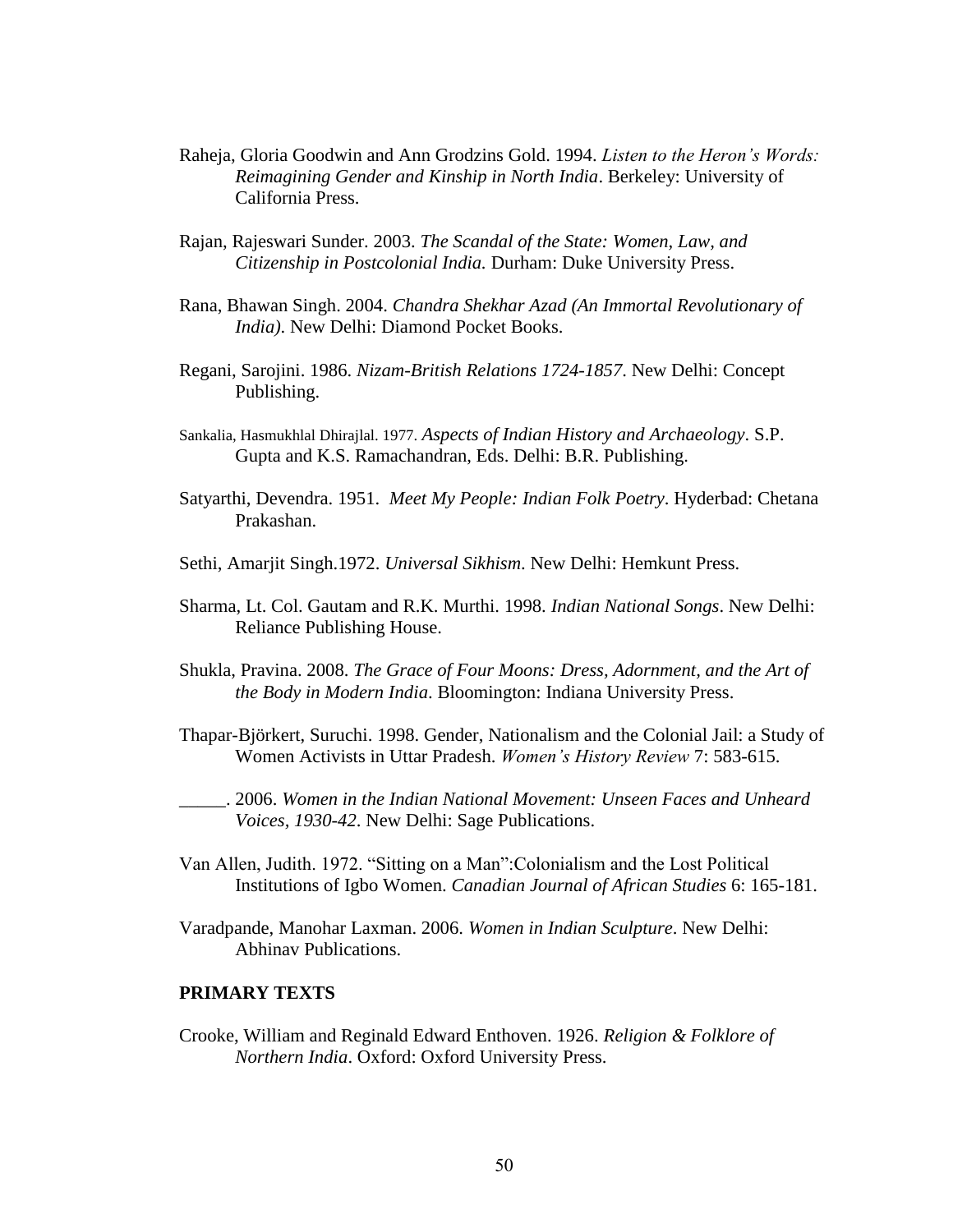- Darling, Sir Malcolm. 1928. *The Punjab Peasant in Prosperity and Debt*, 2<sup>nd</sup>. Ed. Oxford: Oxford University Press.
- Dodd, George. *The History of the Indian Revolt and of the Expeditions to Persia, China, and Japan 1856-7-8*. London: W. and R. Chambers, 1859.
- Fallon, S.W. 1879. *A New Hindustani-English Dictionary, with Illustrations from Hindustani Literature and Folklore*. Banaras: Medical Hall Press.
- Gandhi, Mohandas Karamchand. 1988. *Gandhi on Women: Collection of Mahatma Gandhi's Writings and Speeches on Women*. Pushpa Joshi, ed. Ahmedabad: Navajivan Publishing House.
- \_\_\_\_\_. 1986. *The Moral and Political Writings of Mahatma Gandhi, Vol. II*. Raghavan Iyer, ed. Oxford: Claredon Press.
- \_\_\_\_\_. 1951. *Non-Violent Resistance (Satyagraha)*. Bharatan Kumarappa, ed. New York: Schocken Books.
- Lena, Evan J. 1918. Illustrations from the World War. *The Expositor* 20: 405-406.
- Padfield, Joseph Edwin. 1908. *The Hindu at Home*. Madras: S.P.C.K. Press.
- Russell, R.V. and Hira Lal. 1995. *The Tribes and Castes of the Central Provinces of India*. Chennai: Asian Educational Services.

## **NEWSPAPERS**

*Amrita Bazar Patrika*: Calcutta, India. 1930

*The Hindu*: Chennai, India. 2009

*Hindustan Times*: Delhi, India. 1930

*The Leader*: Allahabad, India. 1930

*The Times of India:* Mumbai, India. 2009

*The Tribune*: Chandigarh, India. 2001, 2009